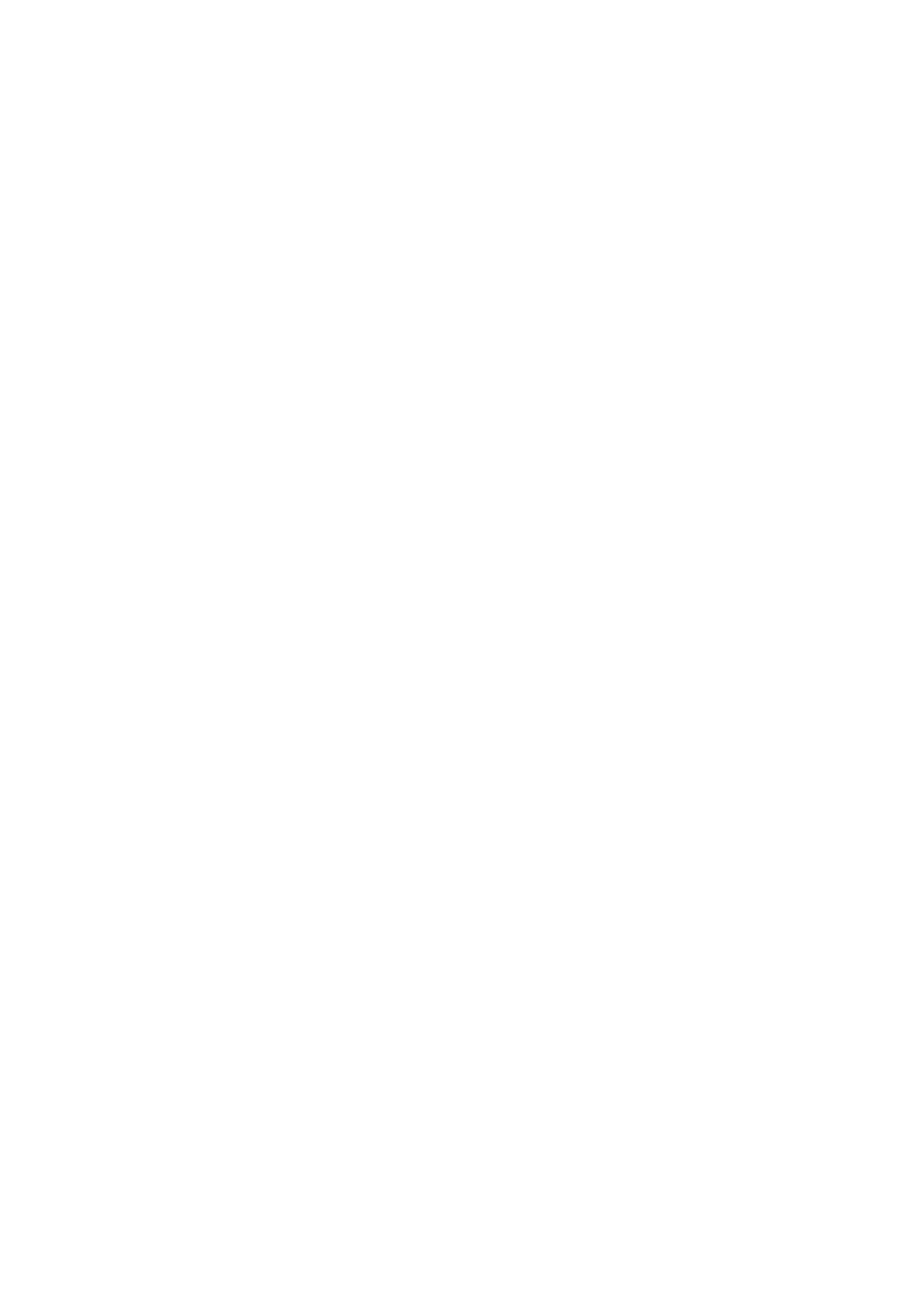## **Unclassified NEA/CNRA/R(2017)7**



Organisation de Coopération et de Développement Économiques Organisation for Economic Co-operation and Development **20-Feb-2018**

**English - Or. English**

### **NUCLEAR ENERGY AGENCY COMMITTEE ON NUCLEAR REGULATORY ACTIVITIES**

\_\_\_\_\_\_\_\_\_\_\_\_\_\_\_\_\_\_\_\_\_\_\_\_\_\_\_\_\_\_\_\_\_\_\_\_\_\_\_\_\_\_\_\_\_\_\_\_\_\_\_\_\_\_\_\_\_\_\_\_\_\_\_\_\_\_\_\_\_\_\_\_\_\_\_\_\_\_\_\_\_\_\_\_\_\_\_\_\_\_\_

NEA/CNRA/R(2017)7<br>Unclassified NEA/CNRA/R(2017)7 **Unclassified**

> **A Comprehensive Report on Three Regional Stakeholder Workshops in Europe, North America and Asia**

#### **JT03427010**

**Complete document available on OLIS in its original format** *This document, as well as any data and map included herein, are without prejudice to the status of or sovereignty over any territory, to the delimitation of international frontiers and boundaries and to the name of any territory, city or area.*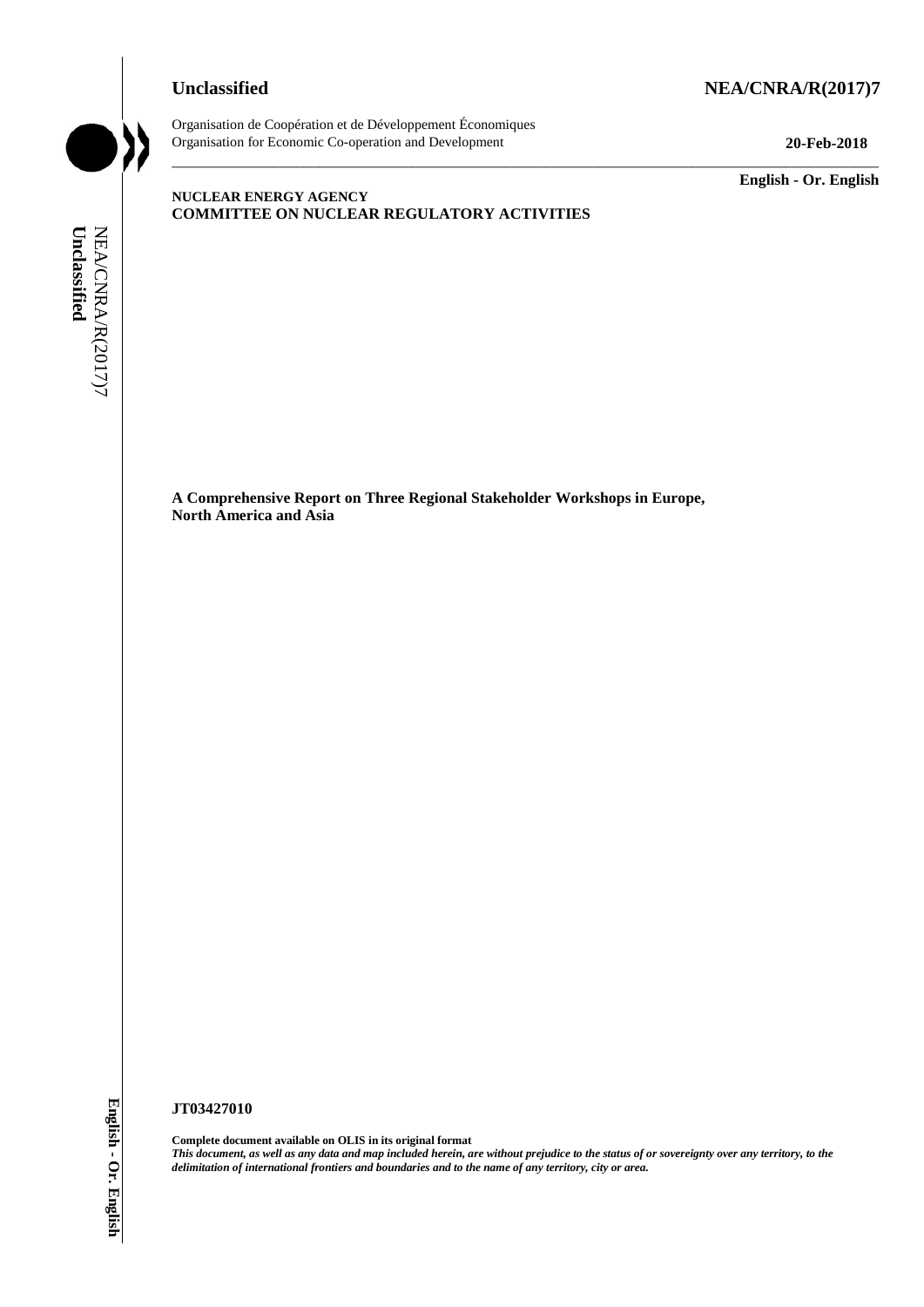#### **FOREWORD**

The OECD Nuclear Energy Agency (NEA) Committee on Nuclear Regulatory Activities (CNRA) Working Group on Public Communication of Nuclear Regulatory Organisations (WGPC) was created in 2000 as an outcome of the CNRA workshop entitled "Investing in Trust: Nuclear Regulators and the Public." Since then, the WGPC has dealt with a broad range of communications issues and produces a variety of reports, including, most recently, Nuclear Regulatory Organisation and Communication Strategies [\(NEA/CNRA/R\(2015\)2\)](http://www2.oecd.org/oecdinfo/info.aspx?app=OLIScoteEN&Ref=NEA/CNRA/R(2015)2), Nuclear Regulatory Organisations, the Internet and Social Media: The What, How and Why of Their Use as Communication Tools [\(NEA/CNRA/R\(2014\)6\)](http://www2.oecd.org/oecdinfo/info.aspx?app=OLIScoteEN&Ref=NEA/CNRA/R(2014)6), and "Public Meetings in Nuclear Regulatory Organisations".

After the Fukushima Daiichi nuclear power plant accident in 2011, Nuclear Regulatory Organisations (NROs) around the world recognised the need to strengthen stakeholder outreach and communication, and to create more robust avenues for stakeholder involvement in regulatory matters.

The working group acknowledged the wide range of stakeholders relevant to NROs, including: elected officials, public authorities, local information committees, nuclear experts, plant operators and professionals, opinion leaders, non-governmental organisations (NGOs), trade unions and professional federations, the media, the public and others. The working group further acknowledged the inherent difficulty in communicating with so many different audiences with varying needs for information and interests in affecting decision making. However, the group also confirmed that while challenging, communicating with stakeholders is an important endeavour for NROs to pursue.

The CNRA approved WGPC's proposal to hold one-day stakeholder workshops in conjunction with the group's regular meetings, to offer a platform for stakeholder exchange with NRO communicators. This would provide a means by which stakeholders would play an active role in the group's annual meeting. The CNRA approved the undertaking with two requirements:

- to invite a limited number of selected people from various backgrounds;
- to encourage lively discussions, well-argued criticisms and to face real issues.

This document reports on the three regional workshops that were held in Europe, North America and Asia in 2014, 2015 and 2016, respectively.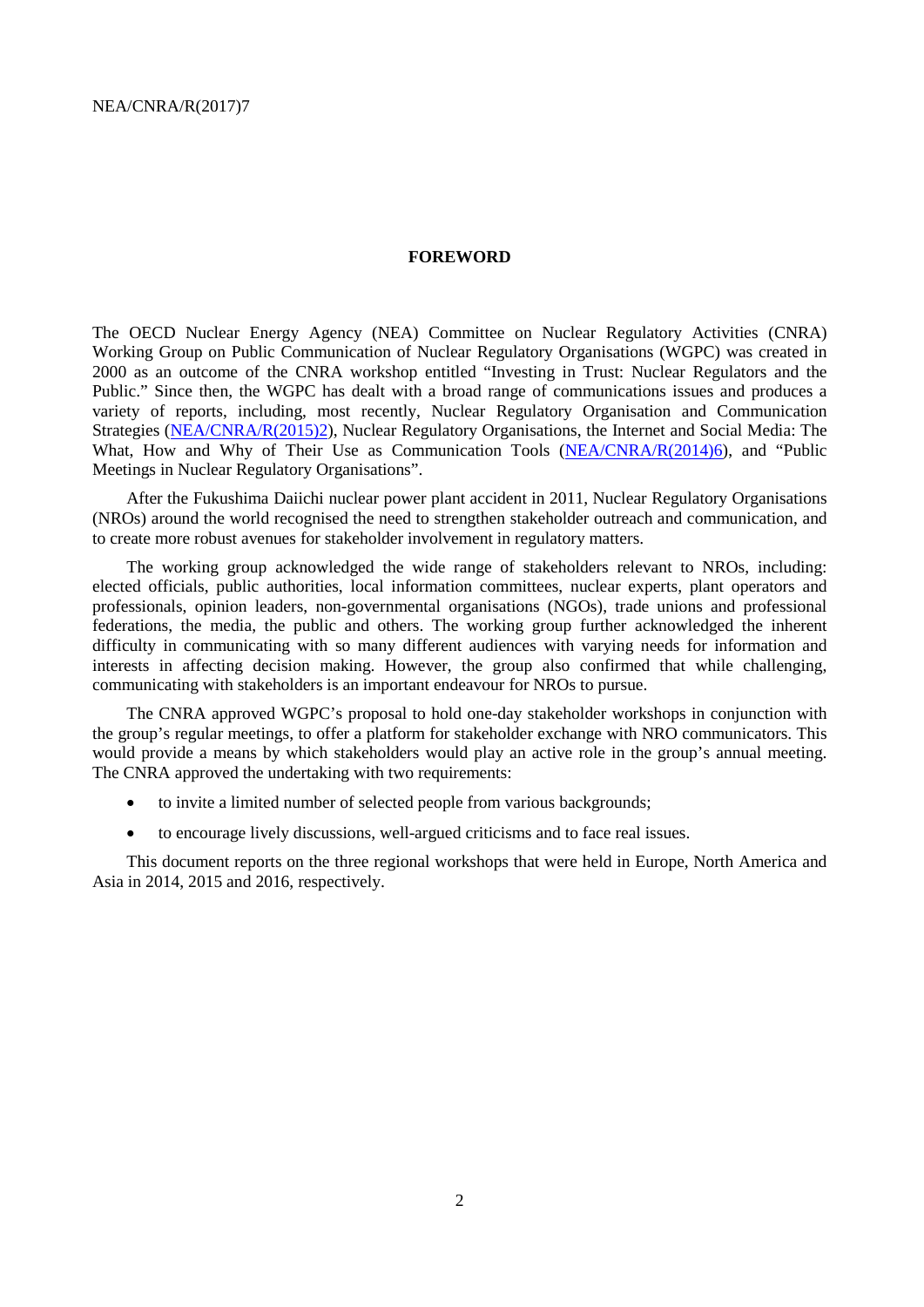#### **ACKNOWLEDGEMENTS**

The three stakeholder workshops were made possible by the significant work of past and present working group chairs and members, the Working Group on Public Communication (WGPC) Secretariat and with the support from many nuclear regulatory organisations.

The organisation of the 2014 European workshop held in France was led by Mr Emmanuel Bouchot (Communication Manager, Nuclear Safety Authority [ASN], France). It was supported by:

- Ms Yeonhee Hah (WGPC Chair, Korea Institute of Nuclear Safety [KINS], Korea);
- Mr Anton Treier (WGPC Vice-Chair, Swiss Federal Nuclear Safety Inspectorate (ENSI),Switzerland);
- Mr András Molnár (Hungarian Atomic Energy Authority [HAEA], Hungary);
- Ms Reeta Rani Malhotra (Atomic Energy Regulatory Board [AERB], India);
- Ms Dagmar Zemanova (Nuclear Regulatory Authority of the Slovak Republic [ÚJD], Slovak Republic);
- Ms Malin Nääs (Swedish Radiation Safety Authority [SSM], Sweden);
- Ms Céline Faidherbe (Federal Agency for Nuclear Control [FANC], Belgium);
- Ms Aurélie Lorin Nuclear Energy Agency (Nuclear Energy Agency [NEA]).

The organisation of the 2015 North American workshop held in the United States was led by Mr Eliot Brenner (WGPC Chair, Nuclear Regulatory Commission [USNRC], United States of America [USA]). It was supported by:

- Ms Holly Harrington (USNRC, USA);
- Ms Sunni Locatelli and Mr Aurèle Gervais (Canadian Nuclear Safety Commission [CNSC],Canada);
- Ms Dagmar Zemanova (ÚJD, Slovak Republic/WGPC Vice Chair);
- Mr Emmanuel Bouchot (ASN, France);
- Mr Risto Isaksson (Radiation and Nuclear Safety Authority [STUK], Finland);
- Ms Aurélie Lorin (NEA).

The organisation of the 2016 Asian workshop held in Japan was led by Mr Eliot Brenner (WGPC Chair, USNRC). It was supported by:

- Mr Go Kobayashi, Ms Yoshiko Aoyama and Ms Megumi Naito (Nuclear Regulation Authority [NRA], Japan);
- Ms Donghee Yeo (KINS, Korea);
- Ms Eun-Jung Shim (Nuclear Safety and Security Commission [NSSC] , Korea);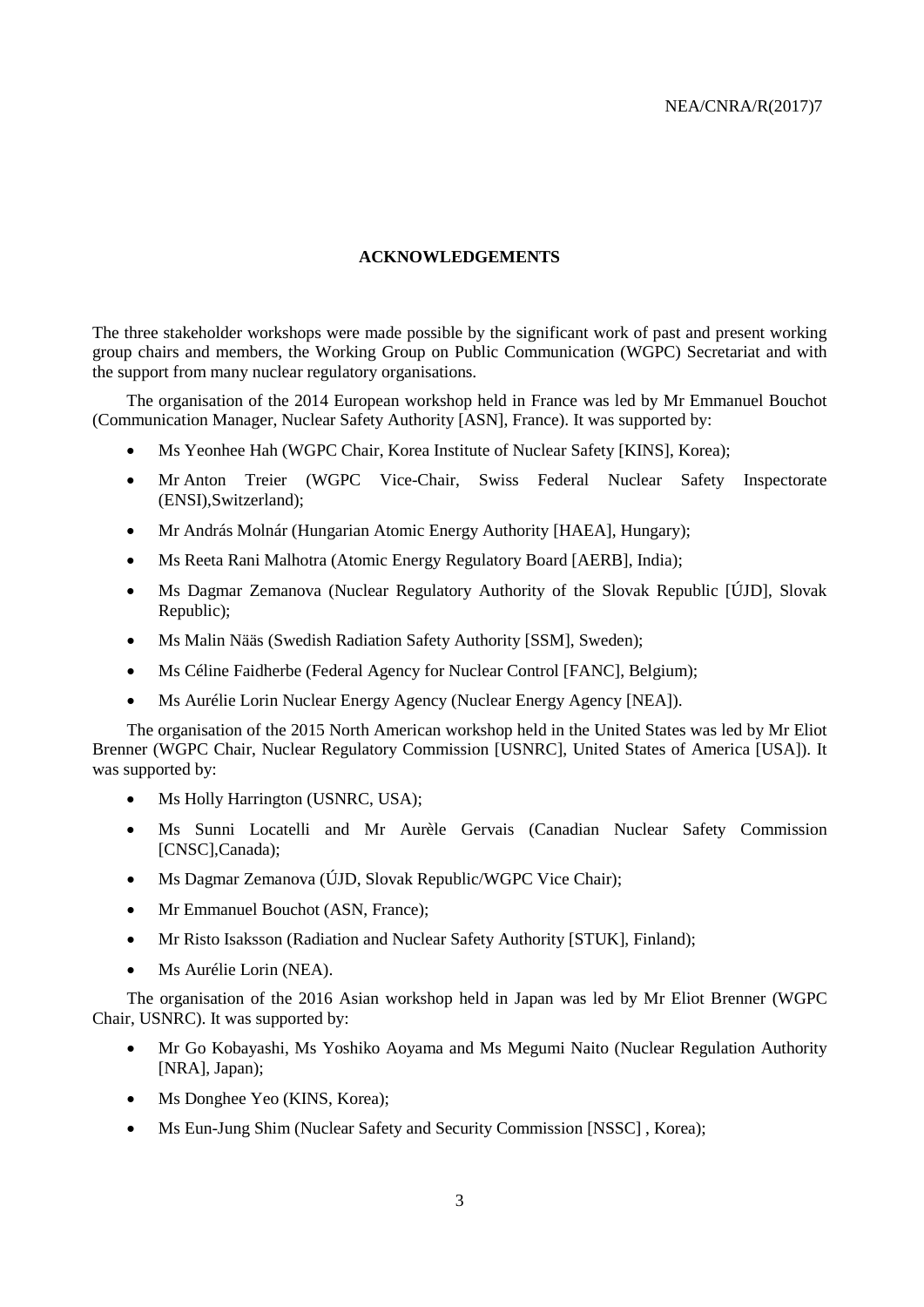- Ms Sunni Locatelli and Mr Aurèle Gervais (CNSC, Canada);
- Ms Holly Harrington (NRC, USA);
- Ms Dagmar Zemanova (ÚJD, Slovak Republic/WGPC Vice Chair);
- Mr Emmanuel Bouchot (ASN, France);
- Mr Soumen, Ms Reeta Rani Malhotra and Mr Duraisamy (AERB, India);
- Ms Marine Formentini (NEA).

The WGPC is thankful to the organisers, the moderators and the panellists, and to the staff of the French Nuclear Safety Authority (ASN), the US Nuclear Regulatory Commission (USNRC) and the Nuclear Regulation Authority (NRA), in Japan for the great work accomplished.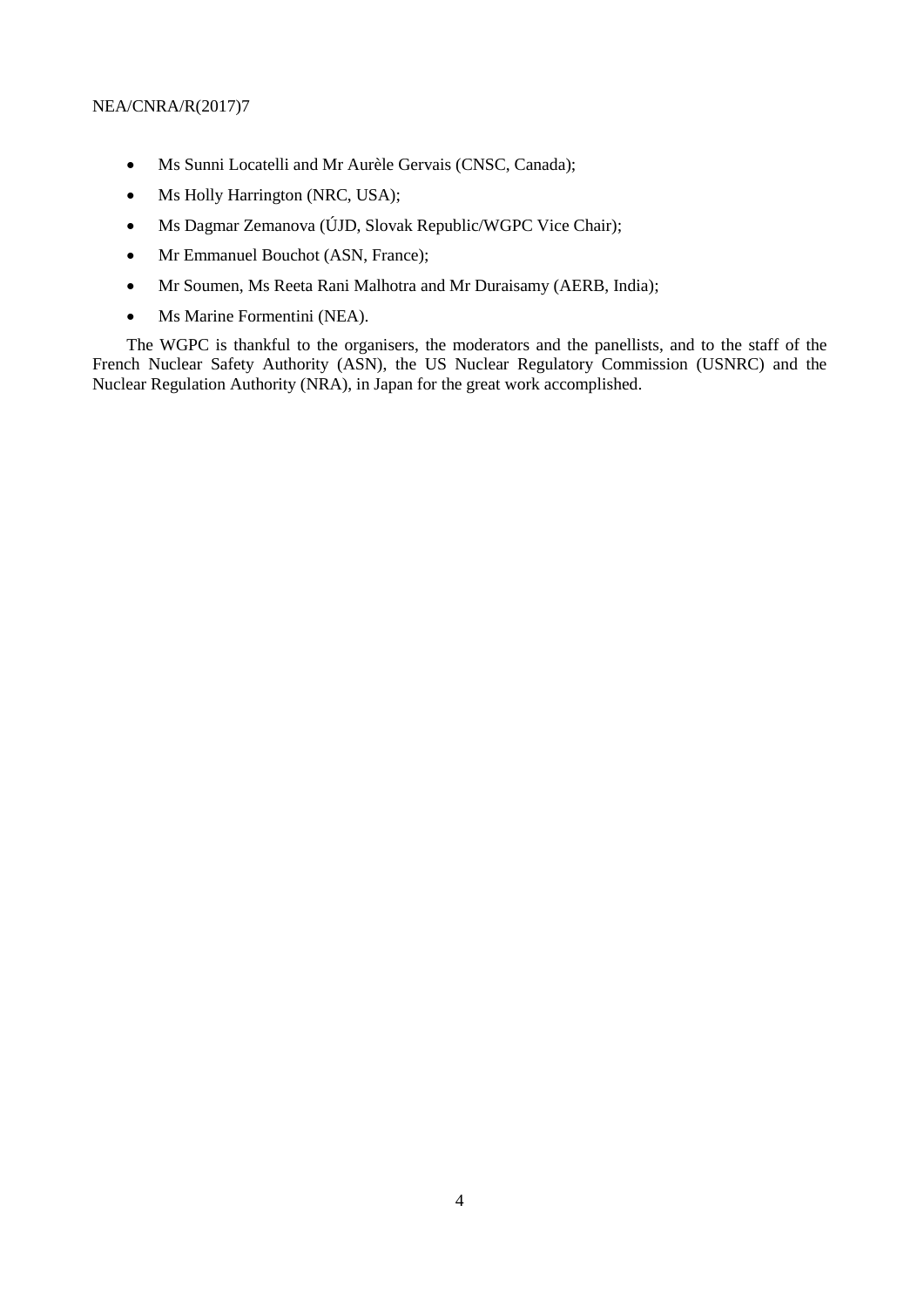### **TABLE OF CONTENTS**

| Topical session with the media - expectations of traditional and social media from NROs'<br>Topical session with various stakeholders - expectations of stakeholders from NRO's |  |
|---------------------------------------------------------------------------------------------------------------------------------------------------------------------------------|--|
|                                                                                                                                                                                 |  |
|                                                                                                                                                                                 |  |
| APPENDIX I: PARTICIPANTS LIST FOR 16 <sup>th</sup> WGPC MEETING                                                                                                                 |  |
| APPENDIX II: PARTICIPANTS LIST FOR 17 <sup>th</sup> WGPC MEETING                                                                                                                |  |
| APPENDIX III PARTICIPANTS LIST FOR 18th WGPC MEETING                                                                                                                            |  |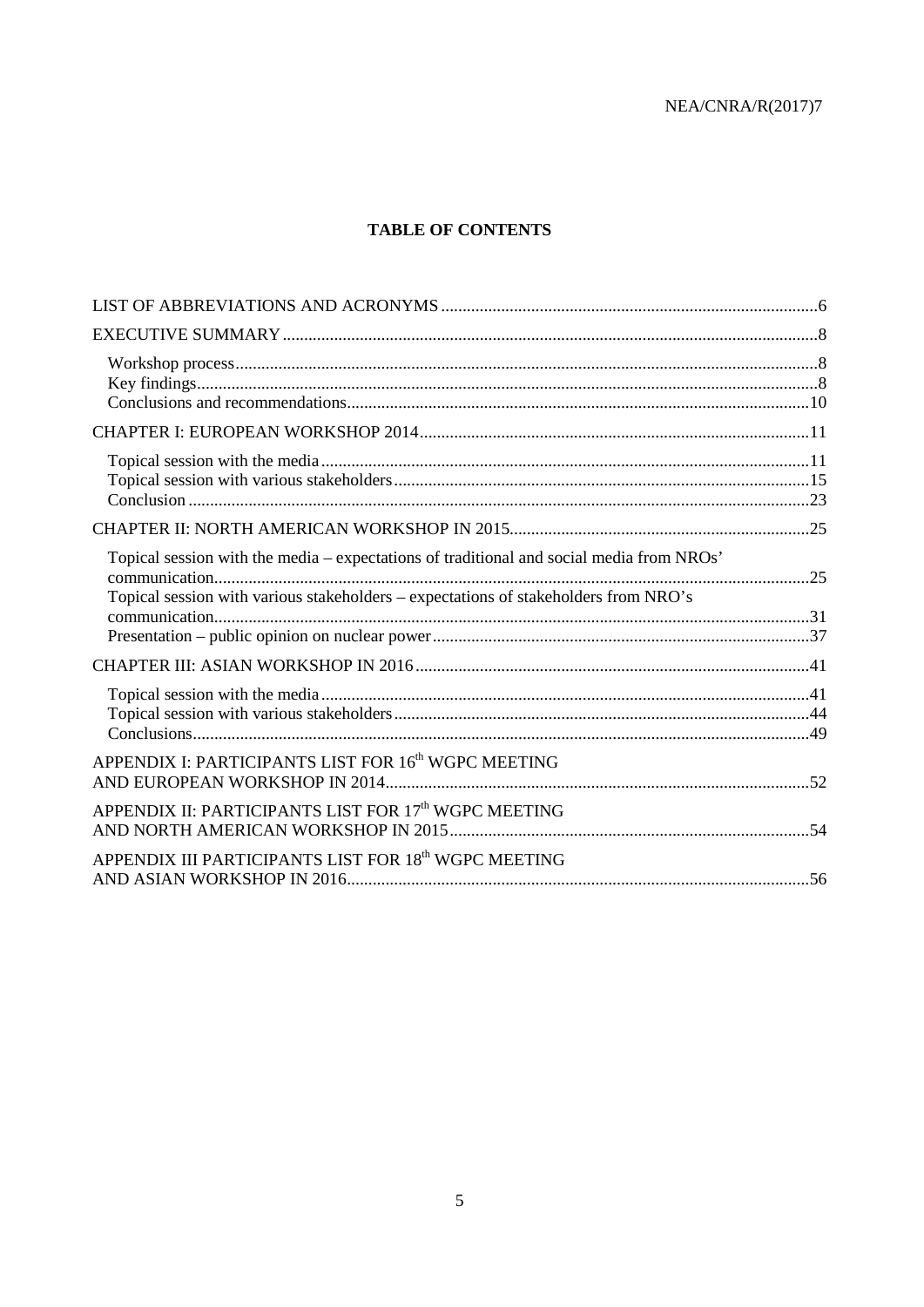### **LIST OF ABBREVIATIONS AND ACRONYMS**

| <b>ADAMS</b>  | Agencywide Documents Access and Management System                               |
|---------------|---------------------------------------------------------------------------------|
| <b>AERB</b>   | Indian Atomic Energy Regulatory Body (India)                                    |
| <b>ANCCLI</b> | Association Nationale des Comités et Commissions Locales d'Information (France) |
| <b>ASN</b>    | <b>Nuclear Safety Authority (France)</b>                                        |
| ATI           | Access to information                                                           |
| <b>BA</b>     | Bachelor of arts                                                                |
| <b>CNRA</b>   | Committee on Nuclear Regulatory Activities (NEA)                                |
| <b>CNSC</b>   | Canadian Nuclear Safety Commission (Canada)                                     |
| <b>CSN</b>    | Spanish Nuclear Safety Council (Spain)                                          |
| <b>CT</b>     | Computed technology                                                             |
| <b>DRE</b>    | Department of Environment                                                       |
| <b>ENSI</b>   | Swiss Federal Nuclear Safety Inspectorate                                       |
| <b>FANC</b>   | Federal Agency for Nuclear Control (Belgium)                                    |
| <b>FOIA</b>   | Freedom of information act                                                      |
| <b>HAEA</b>   | Hungarian Atomic Energy Authority (Hungary)                                     |
| <b>IAEA</b>   | International Atomic Energy Agency (Korea)                                      |
| <b>KINS</b>   | Korea Institute of Nuclear Safety (Korea)                                       |
| <b>LIC</b>    | Local information committees                                                    |
| MA            | Master of arts                                                                  |
| <b>NEA</b>    | Nuclear Energy Agency                                                           |
| <b>NGO</b>    | Non-governmental organisations                                                  |
| <b>NHK</b>    | Nippon Hoso Kyokai (Japan)                                                      |
| <b>NNSA</b>   | National Nuclear Security Administration (China)                                |
| <b>NRA</b>    | <b>Nuclear Regulatory Authority (Japan)</b>                                     |
| <b>NRO</b>    | Nuclear regulatory organisations                                                |
| <b>NSC</b>    | <b>Nuclear Safety Council</b>                                                   |
| <b>NSSC</b>   | Korean Nuclear Safety and Security Commission (Korea)                           |
| <b>NUJS</b>   | National University of Juridical Sciences                                       |
| PhD           | Doctor of philosophy                                                            |
| <b>PR</b>     | Public relation                                                                 |
| <b>SKB</b>    | Swedish Nuclear Fuel and Waste Management Company (Sweden)                      |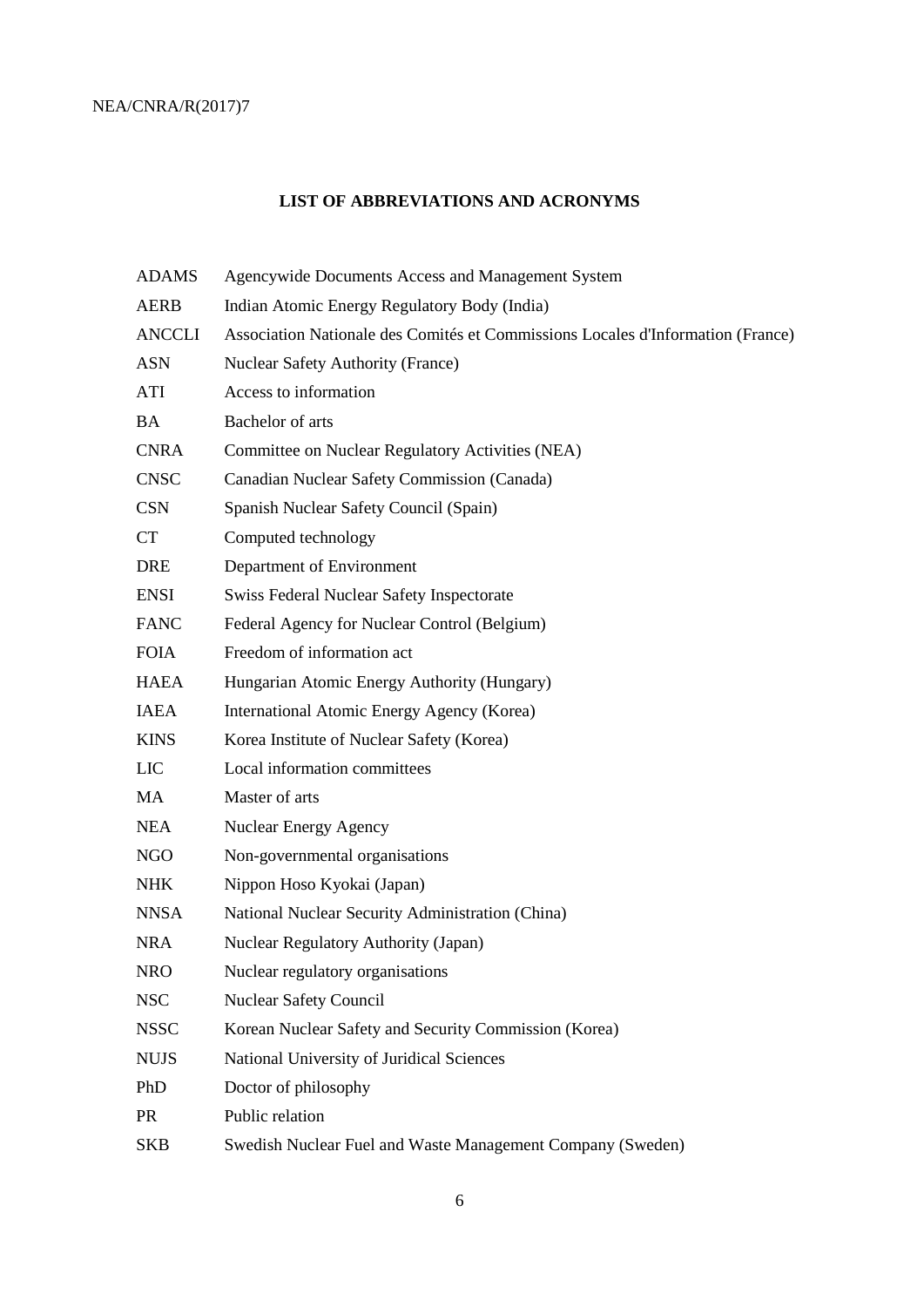| <b>TEPCO</b> | Tokyo Electric Power Company Holdings (Japan)         |
|--------------|-------------------------------------------------------|
| ÚJD          | <b>Nuclear Regulatory Authority (Slovak Republic)</b> |
| <b>USA</b>   | United States of America                              |
| <b>USNRC</b> | <b>Nuclear Regulatory Commission (United States)</b>  |
| <b>WGPC</b>  | Working Group on Public Communication (NEA)           |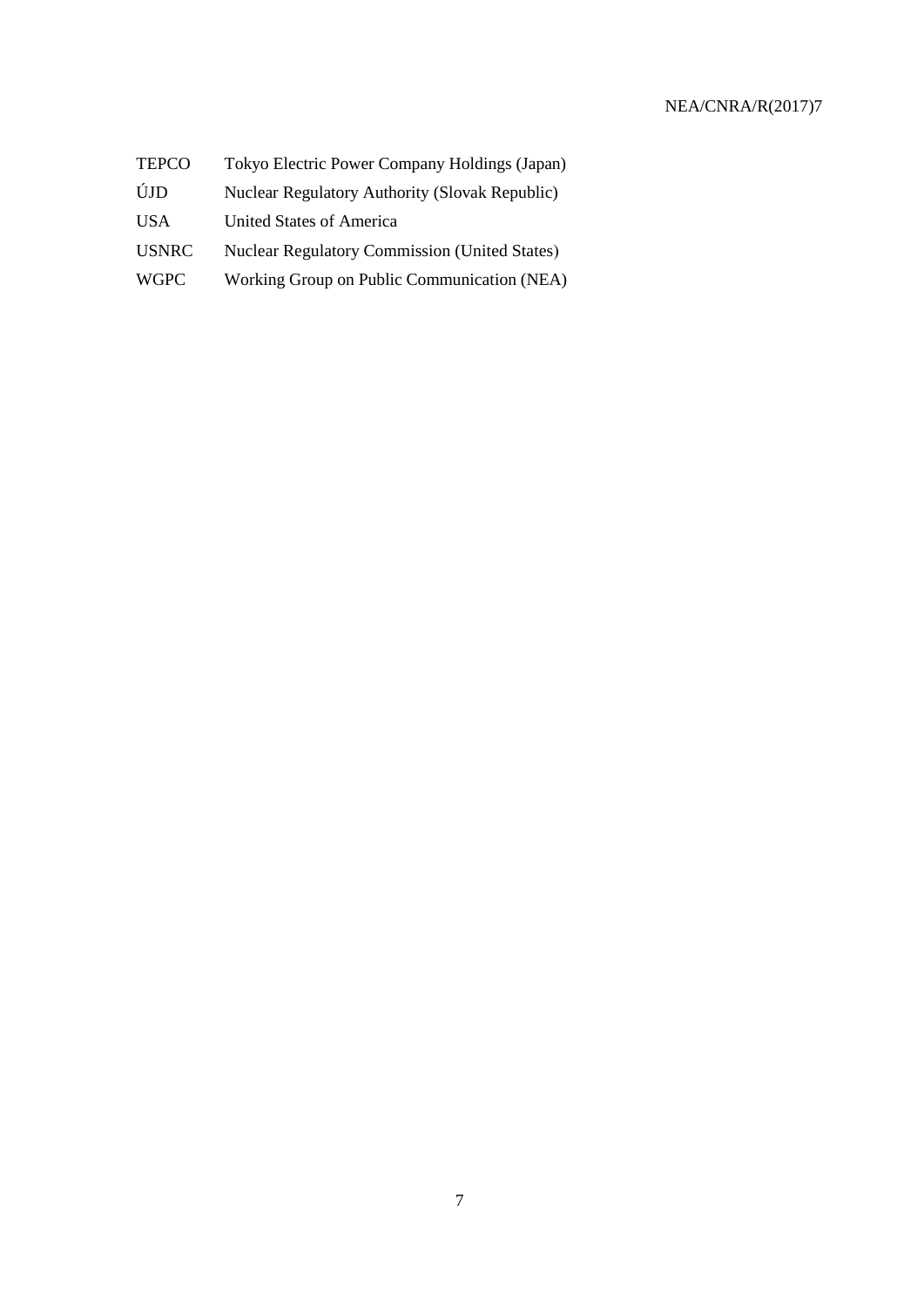#### <span id="page-9-0"></span>**Executive summary**

The Nuclear Energy Agency (NEA) Committee on Nuclear Regulatory Activities (CNRA) Working Group on Public Communication of Nuclear Regulatory Organisations (WGPC) acknowledged the wide range of stakeholders relevant to Nuclear Regulatory Organisations (NROs). Recognising the challenges in communicating with so many different audiences with varying needs for information and interests in affecting decision-making, the WGPC organised international stakeholder workshops for sharing views on the NROs communication. These regional workshops offered a rich platform for exchanging with the varied stakeholders, by bringing together communication experts from NROs and stakeholders from different backgrounds and by encouraging lively discussions, well-argued criticisms and facing real issues.

The workshops provided the opportunity to stimulate co-operation and improve NROs' communication by better understanding stakeholders' perceptions, needs and expectations. To ensure the effectiveness of the workshops, the organising committee strived to set the framework to enable genuine dialogue and meaningful exchanges based on discussions as equals and with respect between participants.

#### <span id="page-9-1"></span>**Workshop process**

The international workshops with stakeholders were held in conjunction with the WGPC's regular meetings, as follows: European Workshop on 9 April 2014, North American Workshop on 1 April 2015 and Asian Workshop on 5 April 2016. These one-day workshops were split into two half-day sessions.

The European workshop was moderated by Ms Ann MacLachlan, a former journalist and with special guests Mr Michel Bourguignon, a commissioner from Autorité de sûreté nucléaire (ASN) and Mr Alain Delmestre, Deputy Director-General of Communication, ASN.

The North America workshop was moderated by Mr Roger Hannah, a Nuclear Regulatory Commission (NRC) Senior Public Affairs Officer and former journalist and with special guests Mr Stephen Burns, NRC Chairman and Mr William D. Magwood IV, NEA Director-General.

The Asian workshop was moderated by Mr Eliot Brenner and Mr Aaron Sheldrick, with special guests Dr Nobuhiko Ban, Commissioner of Nuclear Regulation Authority of Japan (NRA) and Mr William D. Magwood IV, NEA Director-General.

The first topical sessions held in the mornings were dedicated to exchanges with journalists and experts in communication while the second topical sessions held in the afternoons were devoted to discussions with various stakeholders, including government officials, activist group leaders and industry representatives. To obtain a regional perspective, all stakeholders in each workshop came from the area around the location of the workshop.

#### <span id="page-9-2"></span>**Key findings**

The first topical sessions with the media focused primarily on the needs and opinions of journalists, including what kind of information they expect from NROs and how they see their role in informing the public, especially during a nuclear event or accident. Please see the regional workshop sections, including in Chapters 1, 2 and 3 of this report, for a more comprehensive review.

Discussions highlighted the challenge for NROs to maintain a good reputation and be perceived as trustworthy; it takes years to build credibility while in many countries, the NRO is not well known. As the public is naturally sceptical and the level of trust in NROs may be low, the importance for NROs to maintain independence from the industry they regulate was noted. Similarly, in some countries and regions, the relationship between the media and the government/NRO may be perceived as too close.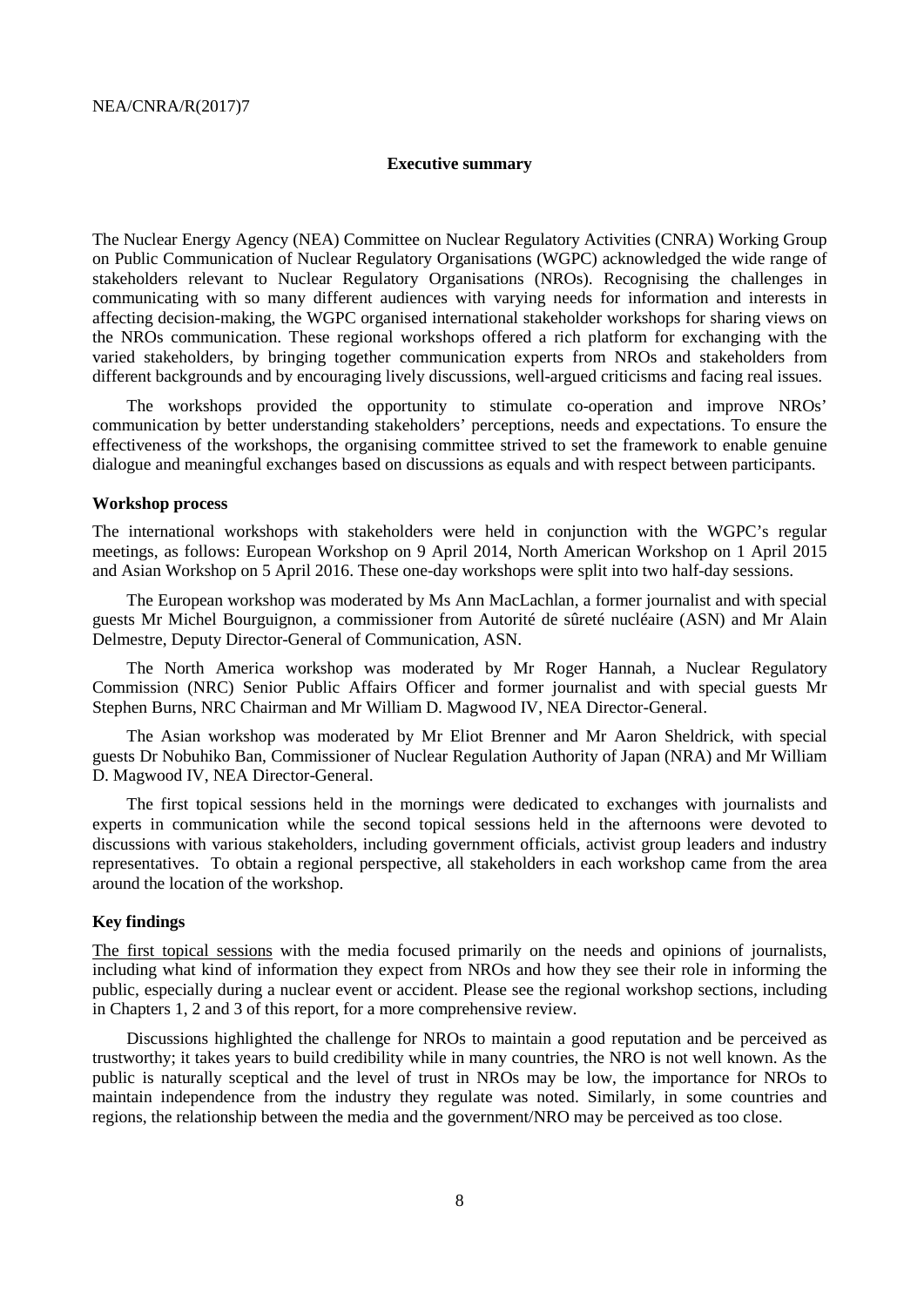The participants noted that although a nuclear accident poses communication challenges, it also provides an opportunity for NROs to enhance their credibility with the public. When the NROs fail to communicate, journalists turn to other sources of information, with reporters acknowledging the difficulty of covering such a complicated and emotional topic as nuclear.

There was overall consensus that social media is an important tool for NROs, as long as they choose the right platform, be prompt but accurate, monitor what is being said, and have well-trained staff to manage it.

Overall, the three most important elements for coverage were the need for NROs to be transparent, provide information in a timely way and provide access to expertise.

Some of the identified problem areas included information not being provided in timely manner, the use of too much technical jargon by the NROs, a lack of public awareness of nuclear and the perception of a lack of independence of the NROs.

Some of the identified good practices included responsive public affairs officers, active social media, regular contact with the media and the public, use of graphics to explain information, and accessible public meetings.

Suggestions for improvements included quarterly face to face briefings, active press officers, website tools to understand technical terms and timely communications.

Although there were several common elements raised throughout the three workshops, the WGPC participating members recognised that NROs ultimately operate in the culture context of their country and region. The infrastructure for media reporting and relationships between media and NROs are basically the same European, North American and Asian counterparts, wherein the media independently gathers its information, makes its own evaluation of credibility and accuracy, and takes responsibility for what it reports. That said, some general cultural traits were raised. For example, Asian media relatively seem to have more proximity and show deference to the government, and the relationship building process with individual sources may involve more personal level of interactions.

The second topical sessions focused primarily on the needs and opinions of the various stakeholders. While the sessions with the media tended to be more uniform in representation and input, panellists in the sessions with the stakeholders varied more from regional workshop to workshop given the cultural climate of each location. Stakeholders ranged from industry representatives to non-governmental organisations to private citizens. Please see the regional workshop sections, included in Chapters 1, 2 and 3 of this report, for a more comprehensive review.

Discussions highlighted that educating the public about basic science tenets was an important component to helping the public understand a nuclear or radiological incident. The public also expects to receive information that is digestible, without too much technical terminology. Ultimately, the public is largely unaware of the mechanisms to ensure nuclear safety. Participants remarked that, unless they live near a nuclear power plant, the public's attention to nuclear matters is difficult to attract outside of an emergency. However, in this regard, NROs are expected to be reliable sources of information and exercise openness and transparency in a crisis situation.

Participants also noted that two-way communication and websites are important communication tools.

Some of the identified problem areas included the potential for regulatory capture, the limited public education on and understanding of radiation risk, a lack of interest on the part of the public, and NRO overuse of technical jargon.

Some of the identified good practices included listening to the concerns of local communities and providing opportunities for direct stakeholder dialogue with NRO staff, the use of integrated digital communication channels, the use of plain language to communicate the right information to the right audience, and the use of social media as much as possible.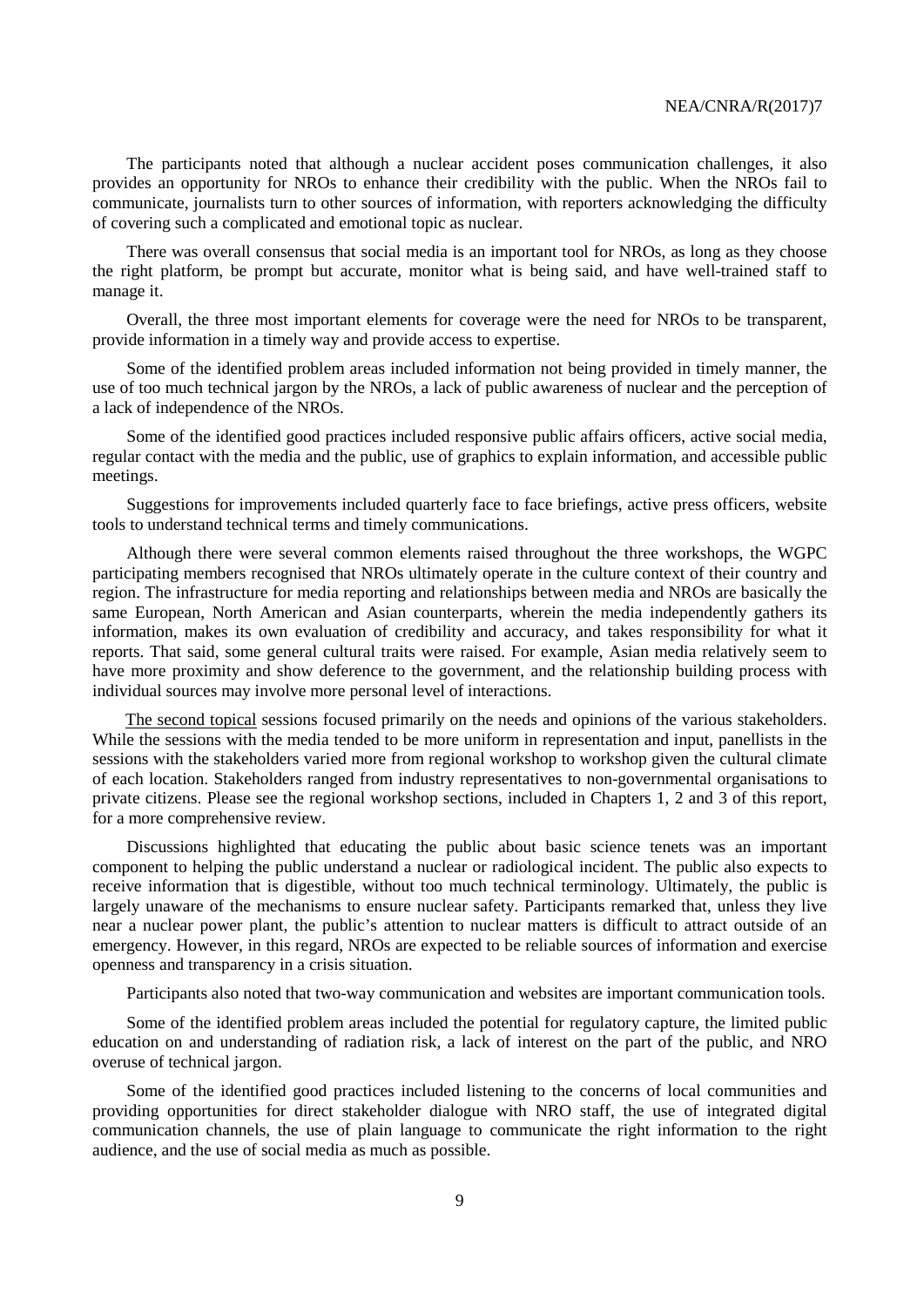Suggestions for improvement included integrating social media into regular communications practice, anticipating information and education needs before an emergency occurs, building credibility before an incident and using community advisory panels or other means to obtain input and achieve dialogue.

As noted in the sessions with the media, there was an overall acknowledgement that governmental, cultural, regional and national differences exist in how and when NROs communicate with stakeholders and how effective they are in the process.

#### <span id="page-11-0"></span>**Conclusions and recommendations**

While the working group found the three workshops interesting and educational, there was general agreement that the vast cultural differences between Asia, Europe and North America limited the benefit members received in terms of tangible improvements to their own communication practices and process. Indeed, the biggest take-away was how very different the challenges of communicating with stakeholders is between regions, and even within nearby countries, i.e. between the USA and Canada and between European countries. Furthermore, there was clear agreement that very few NROs could provide the staff and time resources that are required to put together such a significant event every year, and to produce a subsequent report.

Overall, the workshops provided positive opportunities for NROs to gain insights on the needs of the media and various stakeholders with respect to communication and understanding risk, as well as strengthen their relationships with these groups. Panel members found value in getting viewpoints from the media and stakeholders in different geographical and cultural regions and in visiting different NRO facilities, especially, as was the case for the working group meeting that followed the workshop in Japan, a visit to Fukushima. The workshop provided a more tangible global view of communicating and helped member countries understand challenges and constraints faced by fellow NROs in a way that mere discussions might not have achieved as fully. These workshops strengthened each of the communicators' ability to work together on behalf of global stakeholders should there be a future nuclear power or radiological emergency anywhere in the world.

With the constraints of applicability of content and availability of resources but recognising the benefits of meetings and workshops occurring outside of NEA headquarters in Paris, the working group is proposing future workshops to be case-study based and held every other year in the home facilities of working group members. For example, it has been proposed that the 2018 working group meeting be held in Switzerland, hosted by the Swiss Federal Nuclear Safety Inspectorate (ENSI) and include a national case study and a site visit. The 2019 working group meeting would return to Paris and the 2020 working group meeting would be in the home country of a working group member who would host and produce a case study presentation.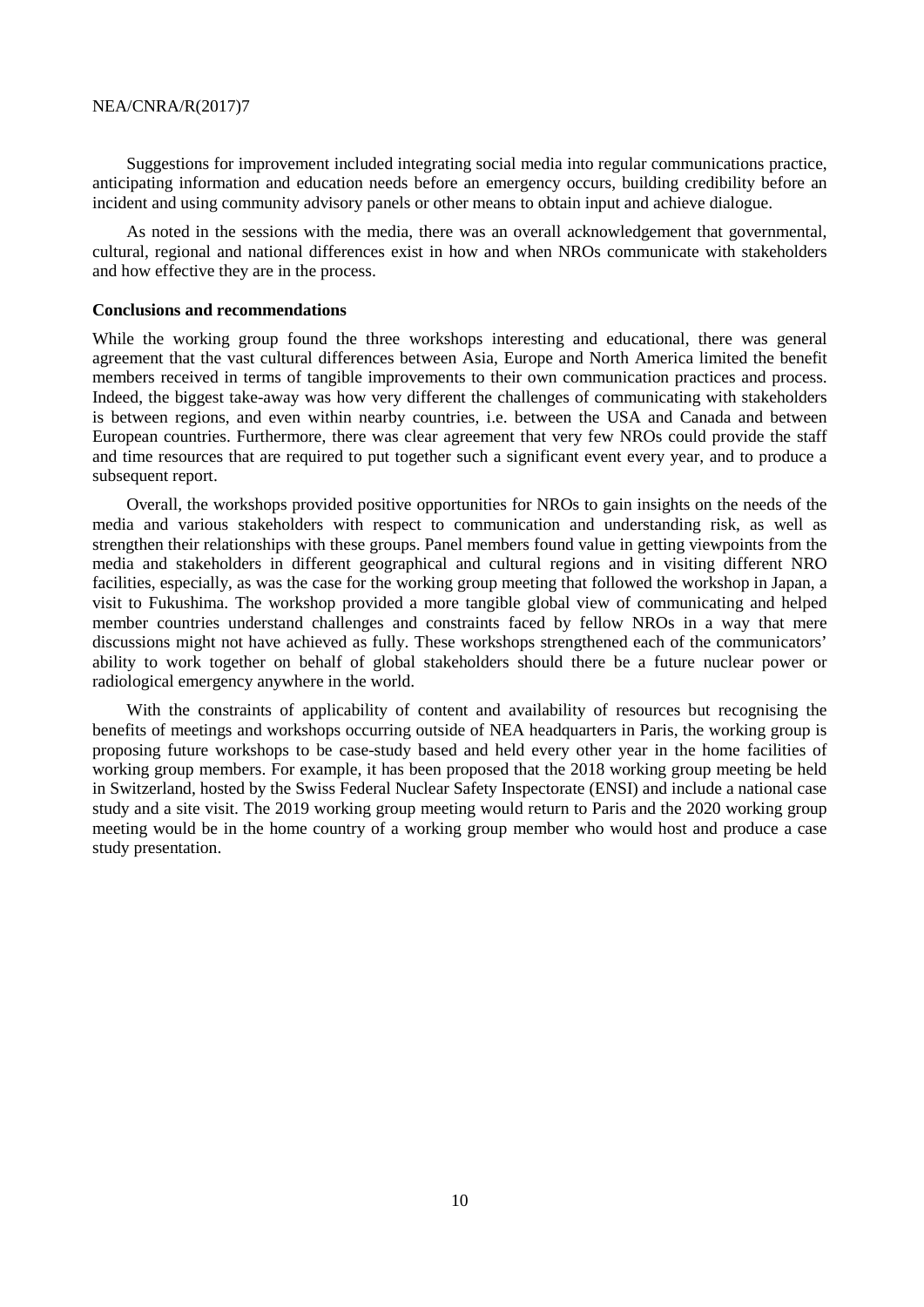#### <span id="page-12-0"></span>**CHAPTER I: EUROPEAN WORKSHOP 2014**

The European workshop with stakeholders was hosted by the French Nuclear Safety Authority (ASN) on 9 April 2014 in Paris, France.

The panellists shared their experience based on specific national framework with Nuclear Regulatory Organisations (NRO) communicators from the member countries. It allowed to discuss communication practices of regulators and to identify areas of possible improvement.

Effective participation of stakeholders in such events is essential to develop mutual understanding and clarify issues of importance. Exchange with stakeholders is a component of a strategy of transparency and openness. The regulatory body should develop that kind of relation with stakeholders.

To ensure the effectiveness of this event, the organising committee strived to set the framework to enable a genuine dialogue between the regulatory body and stakeholders, meaning exchanges of information based on discussions between parties as equals and with respect. Every participant has had the possibility to express and discuss its positions and views. As a result, the NROs were able to better understand the needs, concerns and interests of the stakeholders and, in return, the role, views and positions of NROs and of the nuclear safety specificities have been better understood by the stakeholders. The participants list is available in appendix I.

#### <span id="page-12-1"></span>**Topical session with the media**

The objective of this session was to give opportunity to stakeholders, mainly journalists, to indicate what kind of information they expect from the NROs.

#### Moderator

Ms Ann MacLachlan, journalist, former European Bureau Chief, Nuclear Publications, Platts.

#### Panellists

- Mr Michel Rose, *Thomson Reuters*, France;
- Mr Jeroen van Horenbeek, *De Morgen*, Belgium;
- Ms Eva González Herrero, *Europa Press Noticias*, Spain;
- Ms Fabienne Cadenat, TNS Sofres, France:
- Ms Isabelle Oudot-Klein, expert in social media, France;
- Mr Alain Delmestre, ASN Deputy Director-General, Director of communications, France.

#### About the documentation

The morning session was divided into five themes but some comments overlapped. This documentation should be read as a synthesis, not as comprehensive minutes.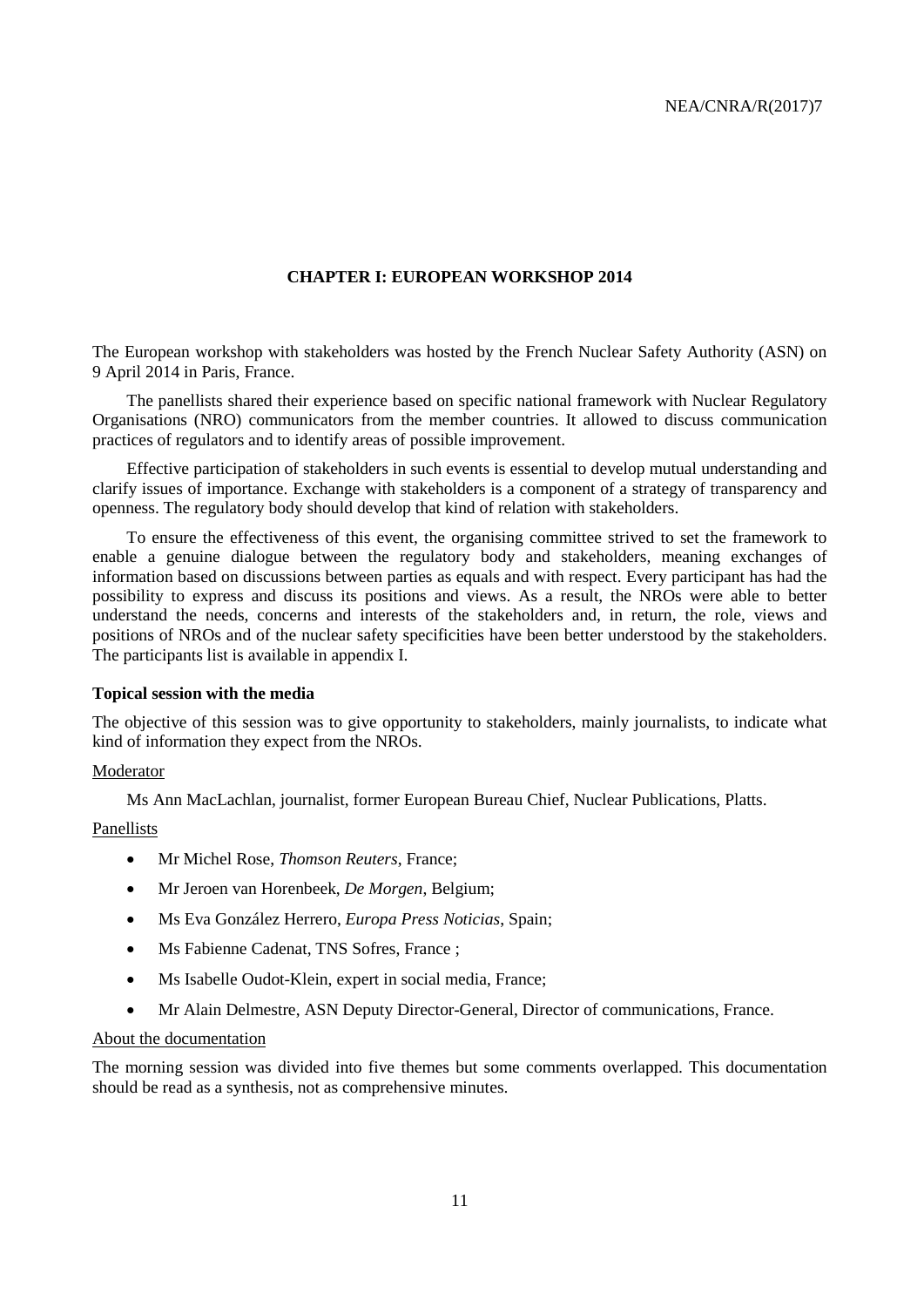#### *1. Reputation and trustworthiness*

It is a constant challenge to gain a good reputation and to be perceived as trustworthy organisation. Perception is influenced by many things, some not depending on the NRO, some depending on it.

In many countries, the NRO is not well known. The majority knows that there is a regulator, but less knows its name. One difficulty that was pointed out was that the NROs have a tendency to change names because of administrative re-organisations, which creates confusion. It was recommended that NROs work on their "brand image".

Another problem is that sometimes the relationship between NROs and the operator is not clear. The journalists pointed out that the NROs should keep a tight distance from the industry and let it be known. The NROs must be perceived as an independent body not to be subjected to the nuclear industry. The positions of the NRO should remain known in the noise of debate among pro- and anti-nuclear factions.

A nuclear crisis is one of the biggest challenges NROs could have to cope with. It generates a lot of risks but this is also an opportunity to enhance their reputation and their trustworthiness. For example the awareness of ASN went up strongly after the Fukushima Daiichi nuclear power plant accident due to the huge effort made for informing the public and the media.

Also, it is important that the NROs try to increase the public's awareness in every day communication. It takes years to build awareness and trustworthiness.

When the NROs do not communicate, the journalists turn to other sources of information instead. Sometimes those sources are not independent and the information they provide is not as objective as the information from the regulator.

#### Suggestions for improvement

The NROs need to communicate in a more direct and understandable manner.

The NROs should improve their branding, so the public will know where to turn if there is a nuclear problem.

The NROs need to keep the distance between them and the industry and to let it be known.

Another suggestion was to carry out public surveys to learn what the public knows about the NROs' role and functions. This could be helpful when the NROs elaborate their communication plan.

#### *2. Needs, constraints and knowledge building*

It is important to explain technical terms, otherwise journalists might not understand the information. A good practice that was highlighted is ASN´s web-lexicon on technical terms.

Also, it is important to communicate "in time". Journalists do not have the time to wait. It is also important to let the journalists know when they can expect an answer.

Proactivity is not always successful in "peace time". Journalists are often busy with other things.

NROs should provide accurate and objective answers, not only be fast and reactive. During the session, cultural differences were discussed. The conclusion was that you need to respect the cultural context of a country or a region. For example, it is important to have personal relationships with the journalists. How this should or could be done differs from one country to another.

#### Suggestions for improvement

Some journalists recommended face to face briefings quarterly, even off the record, just to provide them with some contextual information, not with the aim to get an article published. But this cannot always happen since journalists are too busy (the need of this differs from one journalist to another).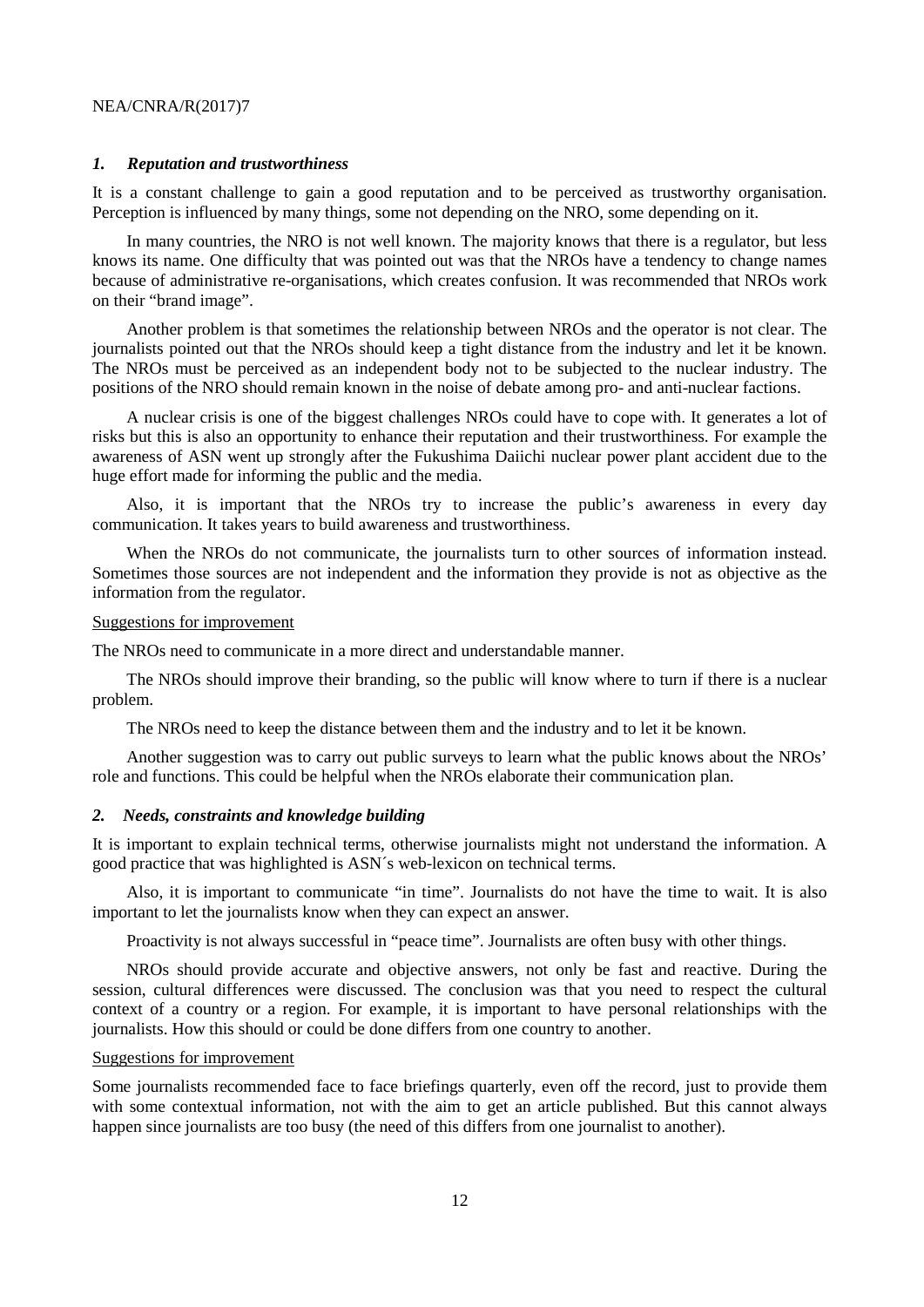The press officer should be well-known and recognised by the journalists. These relationships could only be built over the long term.

It could be helpful for the journalists and the public to have a tool on the website to help understand technical terms (as ASN does). Most journalists have a background in social sciences, which makes it even more important that the NROs communicate in an understandable language.

The journalists pointed out the importance of receiving clear and uniform messages from the NRO during a crisis.

#### *3. Relations*

In general the journalists have good relations with the press officers, but in other cases the journalists do not even know who the press officer is.

It is important for the press officers to have personal relationships with the journalists. How this should or could be done differs between countries. During the session, there was a discussion about differences between countries. In some countries, it is possible and even wanted for journalists and press officers to meet outside the offices – for example, having a drink together. In other countries, that would not be possible.

Some journalists do not call the regulator when they need information, because they do not think the technical information is useful. Instead they call the operator.

Some journalists do think that the regulators are not very communicative and do not have strong voice.

Some NROs have an "Advisory Committee" and stakeholders can attend the committees' meetings. This is the case in Japan and in the USA for instance. This strengthens the relationship between the NROs and the stakeholders. In Spain, the summary records of the Commission meetings are publicly available.

#### Suggestions for improvement

The regulator should call the journalists when something happens. Some journalists would appreciate "off the record" meetings with the press officers.

If the press officers cannot answer a question or do not have the information, they should always inform the journalists at what time they would be able to provide the answer.

The regulators should avoid giving too technical information.

#### *4. Transparency and emotion aspects*

The journalists think that most NROs are trying to be as transparent as they can be and are trying to present information as clearly as possible.

NROs must maintain their efforts in this field.

An example of good practice that supports transparency is to publish the summary records of the NROs Commission's meetings.

In a crisis, people need uniformed messages being repeated. Also do not speculate because in crisis there is no place for "may" or "I think". Even if there is no news, repeat the core message.

Information from NROs has high credibility.

Spain, Canada and France have open meetings, which often are webcasted. These open meetings were highlighted as a good practice.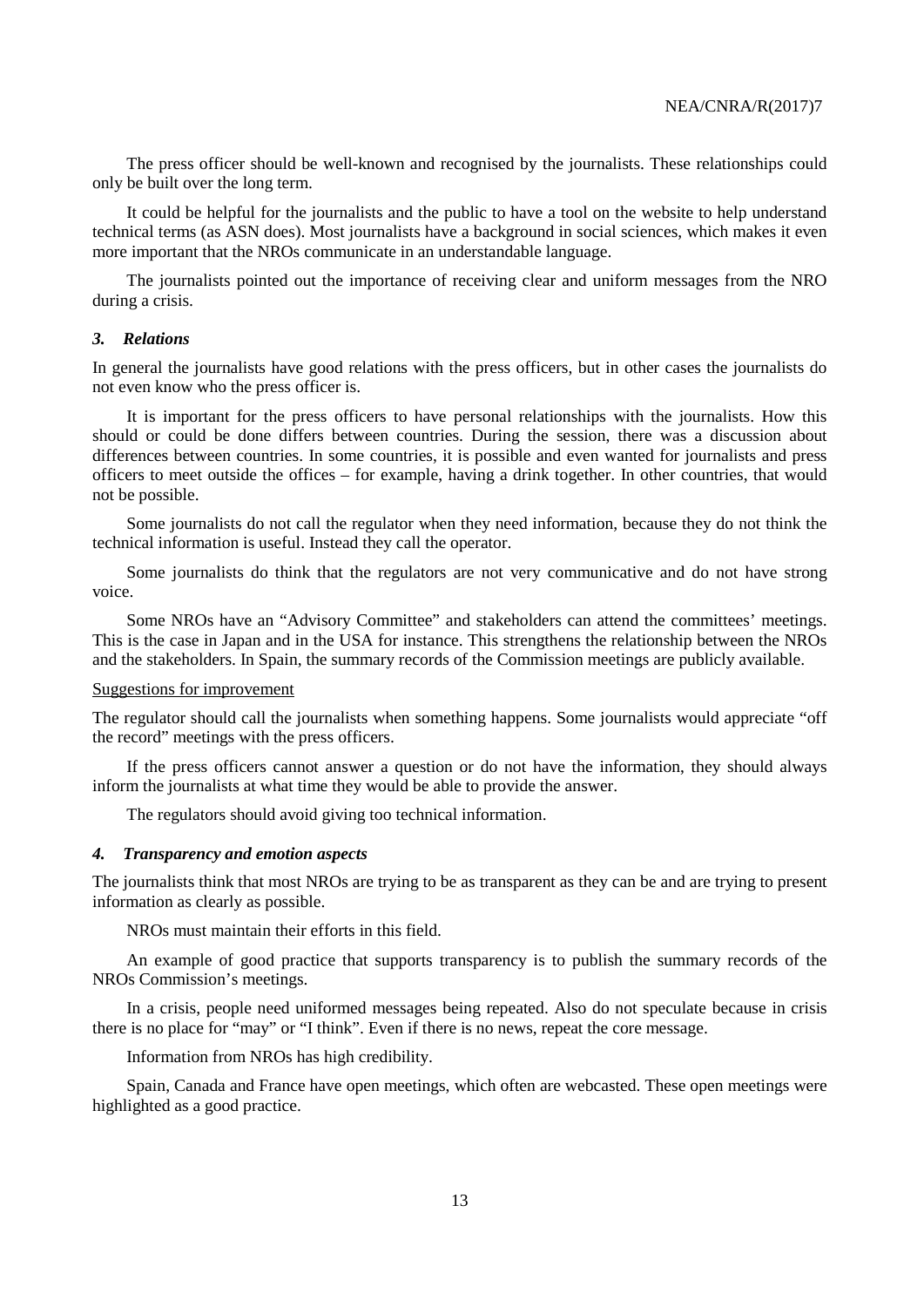#### Suggestions for improvement

The panel wanted to receive minutes from meetings and hearings at the NROs. They also wanted more press conferences. They do not expect the NROs to show emotions. Instead, the NROs must stay competent, rigorous and mobilised in an emotional situation. It is important for the NROs to understand the public's emotions. Empathy is one of the pillars of trustworthiness, as well as mobilisation and openness.

#### *5. Traditional/social media*

Social media is a way to fight against false information/rumours and on a daily basis you can observe your e-reputation. Social media is a tool for the NROs to spread information and deliver messages to a large audience.

The following was noted from the panel:

- There are three activities linked to social media:
	- − commenting and communicating;
	- − creating content;
	- − listening and reading.
- The right platform to be used needs to be identified.
- They are useful to monitor one's reputation.
- Communicate fast release information as soon as you get it (do not wait). Social media is a 24/7 tool.
- Resources and a well-trained staff are needed to handle social media.

Also the following dilemmas were discussed during the session.

Some journalists do not think NROs should use Twitter as the primary information channel. Press releases and e-mails are more appropriate. Break news in the traditional channels or at least inform your press contacts you are about to tweet an important piece of new.

When using social media, the conflict between information verification and promptness has to be considered. At the same time slow communication creates doubts. Find out how to adapt your organisation to real time communication. But some challenges must be considered. The reaction time is very short. Social media means horizontal communication – so there is less control (anybody can comment). Messages are also less formal and require less management oversight.

Nowadays, social media is absolutely "unavoidable". It is becoming an increasingly common way to communicate. It has increased the difficulty for NROs to manage communication quickly and accurately. As a consequence, it requires a change of mind and, possibly, additional staff and resources to be able to take a proactive part in discussions.

Social media has recognised benefits. It provides regulators with new channels for information distribution and re-tweeting or relaying by others boosts the impact.

It permits quick dissemination and repetition of messages during a crisis. It allows discussions and dialogue. It provides a timely feedback loop that allows adjustment of information to meet the identified needs.

NROs are not used to take part instantaneously in discussions occurring on social network. Besides, social media can spread misinformation, rumours and polemics.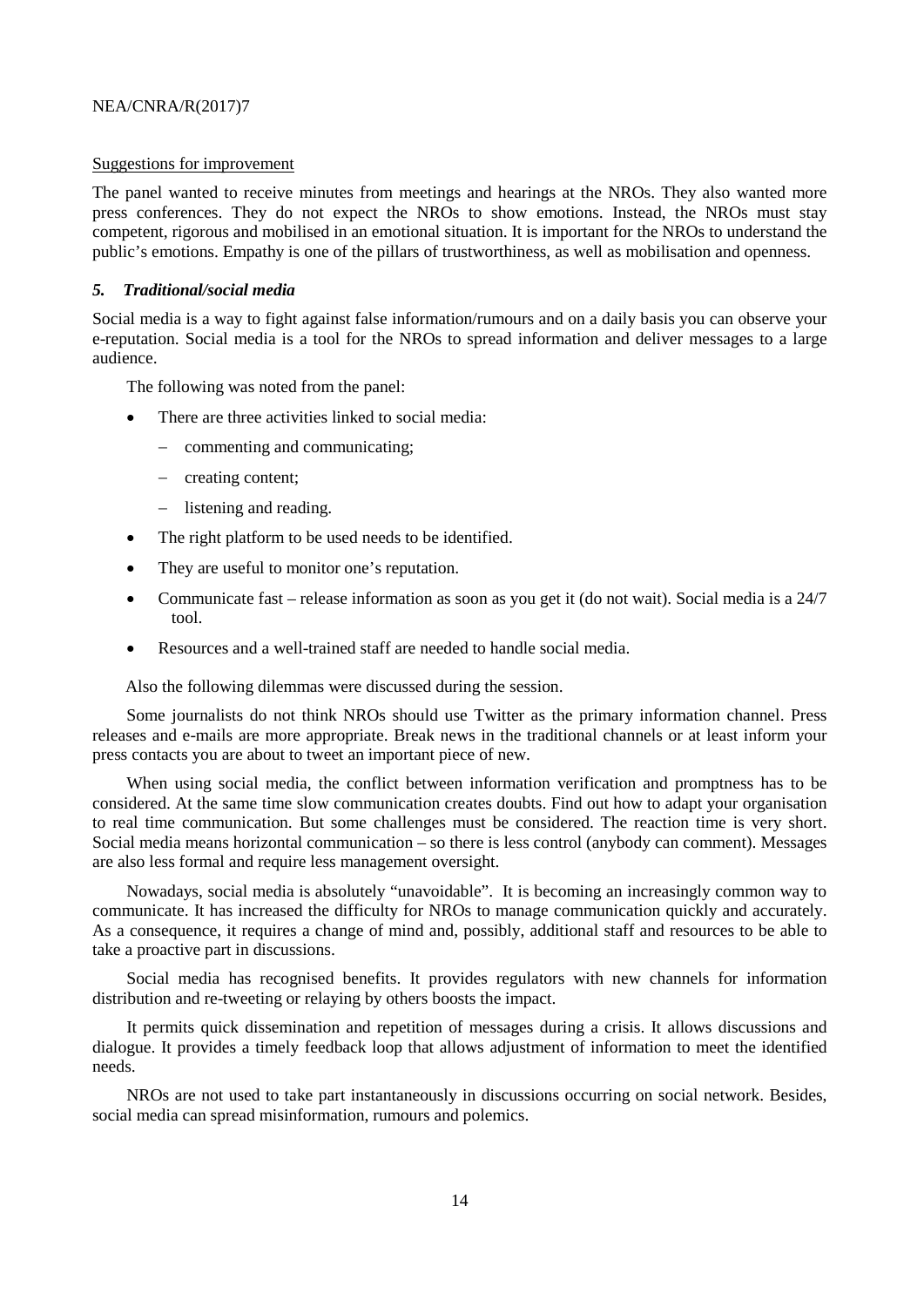Influence strategy must be considered: identify the key e-influencers and establish a relational programme to raise their awareness.

Also the NROs must plan their resources – the use of social media takes time. Regulators must monitor social media closely. Co-ordinating a social media organisation entails the creation of content dedicated to the specific platforms. The staff who is handling social media should be qualified.

#### Some key figures

- 26% of world's population taking part to the conversation;
- Facebook: 1.14 billion active users sharing 2.5 billion pieces of content each day;
- 5 700 tweets per second;
- Part of our daily life, and new way to consume media: 30% US adults use Facebook to get news.

#### Suggestions for improvement

The US representatives gave an example. In a crisis, you may have small pieces of news, but not enough for a press release. Publish the news on Twitter as soon as possible, then, when you have enough content for a press release, create a press release from the tweets.

Develop a social media policy.

Tweet when you have something to say – otherwise do not. It is better to be quiet than to communicate "nonsense".

#### <span id="page-16-0"></span>**Topical session with various stakeholders**

The objectives of this session were to give an opportunity to stakeholders, mainly to mayors and members of local information committees, to explain their relation with NROs, and beyond with their own stakeholders (non-governmental organisations [NGOs], operators), and to express their needs and expectations concerning NRO's communication.

#### Moderator

Ms Ann MacLachlan, journalist, former European Bureau Chief, Nuclear Publications, Platts.

#### Panellists

- Ms Margareta Widen-Berggren, Mayor of Östhammar, chair of the Local Information Committee of Forsmark Nuclear Power Plant (NPP), Sweden.
- Mr Ladislav Ehn, mayor of Kalná nad Hronom, member of the Local Information Committee of Mochovce NPP, Slovak Republic.
- Mr Yves Lheureux, representative of the French National Association of Local Information Committees, France.
- Mr Yannick Rousselet, representative of Greenpeace, France.
- Mr Michel Bourguignon, ASN Commissioner, France.

The panellists in their introductive presentation informed participants of their background and introduce the organisation they represent.

Greenpeace – national office in Paris: 7 people working in the field of nuclear safety. They are perceived as a confrontation organisation but they feel like being seen as an organisation interested in nuclear safety and that has constructive relations with regulators and other stakeholders. Greenpeace produces expertise on technical issues and would like it to be better known.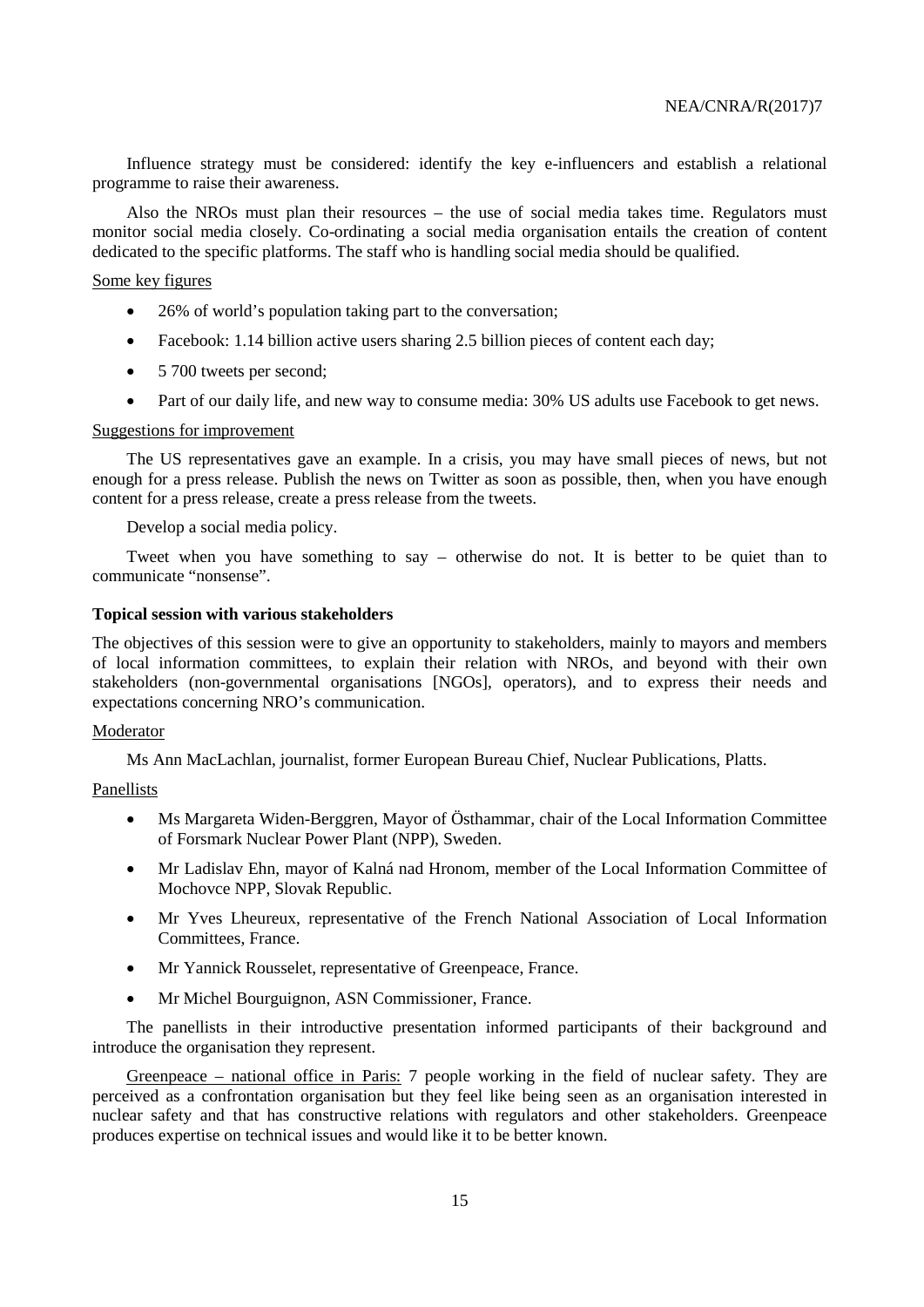They organise regular meetings with the French safety authority. They are satisfied that ASN reads their reports about safety (such as the one they produced about the stress tests). Greenpeace mentioned that Local Information Committees (LIC) in France work on voluntary basis. A specific status should be established for the members – to have time and resources to deepen their relation with people. It is also a question of efficiency to share information. People should be aware that they have a right to ask and receive information.

LIC of Forsmark NPP: Östhammar is located on the east coast of Sweden. In this municipality, there are three reactors and a waste facility (storage for low and intermediate level). Position of LIC staff is given by law and they are appointed by the government. The public is allowed to get information about safety of nuclear facilities in their vicinity. Each municipality around the NPPs has a LIC. They organise meetings with the public, trainings in the field of emergency preparedness and open meetings with the operator and the regulator. Everyone is welcomed, even NGOs participate. LIC does not serve as a "translator". Each organisation should inform the public about its activities.

Forsmark is currently selecting a site to build a spent fuel repository facility. Swedish Nuclear Fuel and Waste Management Company (SKB) submitted an application. Sweden is a democratic country so municipalities are entitled to refuse such a nuclear facility. The application is under evaluation by LIC.

The Slovak Republic was represented by the mayor of Kalná nad Hronom who is also a member of the Local Information Committee of Mochovce. LIC Mochovce works as an independent channel for communication with the public in nuclear issues. It was established in 2005. The LIC comprises 17 members: representatives of the citizens of towns in the vicinity of Mochovce site, representatives of the Regional Association of Towns and Villages Mochovce, representatives of municipalities from the first zone of emergency planning area around the nuclear facility, representatives of academic institutions, representatives of operators and observers who are represented by the national regulator Úrad Jadrového Dozoru (ÚJD) and a representative of the National Labour Inspectorate. The LIC organises regular meetings with the top managers of operators and the NRO. The LIC also maintains important exchanges of information with Bohunice and Dukovany Czech NPPs. They organise meetings and seminars with the public and sometimes special topical meetings (for example, on "stress tests"). They also co-operate with international communities.

LIC France (named CLI): Creation of the LICs was initiated in 1981 and was generalised by the act on Transparency and Security in the Nuclear Field of 2006 (article 22). The LICs have a pluralistic composition: representatives of the municipal councils or representative bodies of the groups of communes, representatives of General Councils and Regional Councils concerned, members of Parliament elected in the area, representatives of environmental protection associations, of economic organisations and trade and medical unions representatives. The representatives of governmental bodies, including ASN, and of the licensee have an automatic right to participate in the work of a LIC, in an advisory capacity. The broad role of the LICs is to monitor, inform and be a channel for discussion on questions of nuclear safety, radiation protection and its impact on the population and on the environment of the nuclear activities of installations on the site(s) that concern them.

#### About the documentation

Even though the thematic division of the morning session was slightly different from the afternoon's one, some comments from the panellists overlapped. As a consequence, this chapter is a synthesis, not a comprehensive report.

#### *1. Sources and relations*

Panellists discussed their sources of information. In Sweden, the main source of information for LICs are operators and the regulator. Both are invited at the same time to the same meetings organised by LICs in order to get views from both sides on the issue. They organise many open meetings so people have the opportunity to ask questions. LICs have a close relationship with industry because they are located in the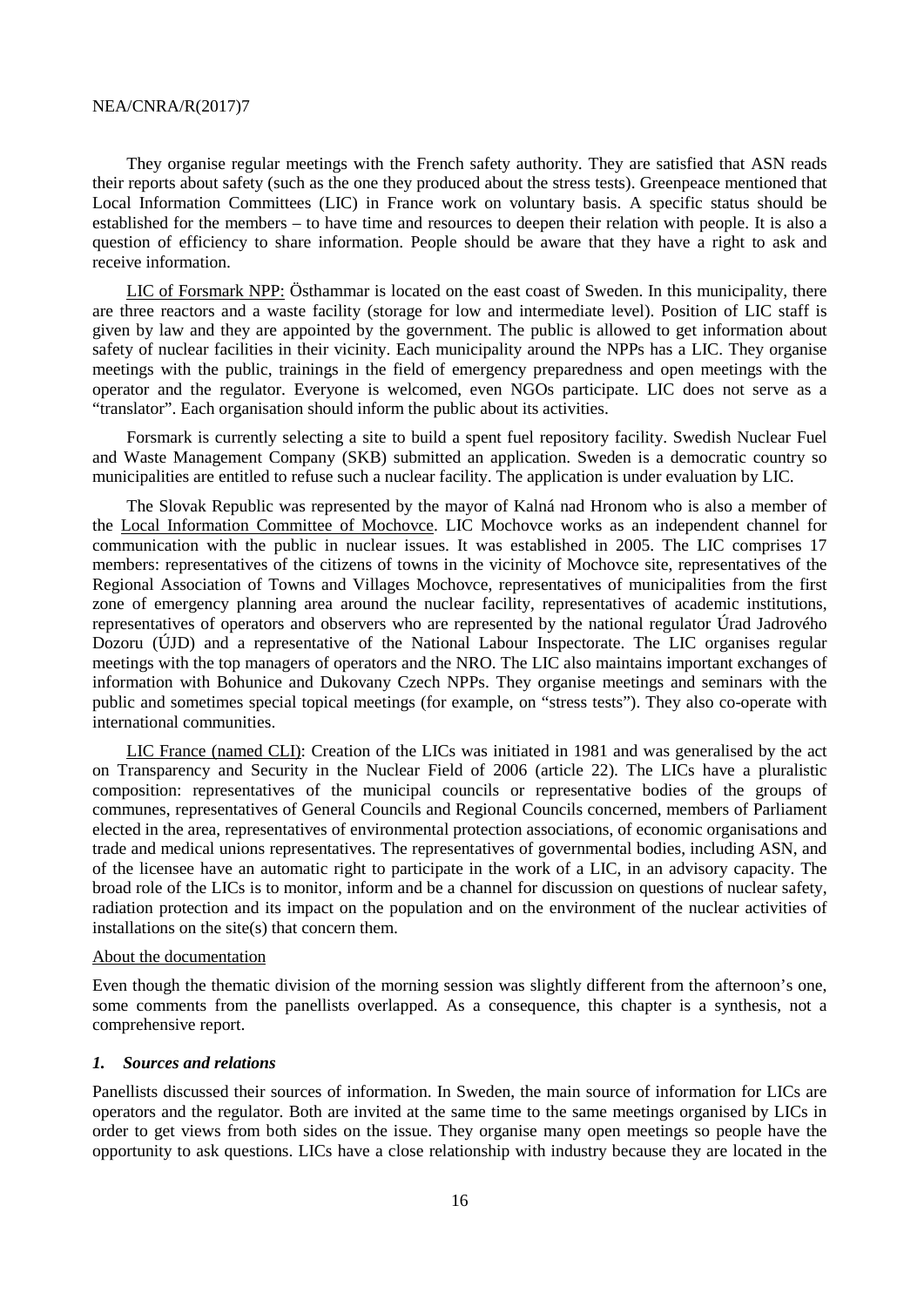vicinity of NPPs. They also have good relations with regulatory bodies even if the NRO is based in Stockholm which is far from them. LICs trust the NRO. They receive from them any information they request. Special issue is crisis. In such cases, they need prompt information mainly from operators which they receive immediately. In crisis situations, they have a special state organisation which is responsible for protective actions of the population. In the Slovak Republic, operators and the regulator are the main source of information. The public also uses traditional media, social media, views of experts, etc. It was mentioned that there is also a good relationship with operators of nuclear facility. In crisis situations, special procedures are launched and special channels are used as a source of information including the Ministry of Interior, operator and the NRO. Firstly, information is coming from operators and then from the NRO. LIC is not in a position to spread information in a crisis situation;. This role is given to local authorities (mayors for instance).

Communication with NGOs is different. Greenpeace France underlined that they have good relations with the ASN. They respect the safety authority in France, contribute to democratic debate and have regular meetings with operators, NRO and LICs. Whenever they ask NRO for information, they receive it. They do not have any problem obtaining information from operators. They are not in opposition with NRO.

In the Slovak Republic, Greenpeace is strictly anti-nuclear. On the contrary, people living around NPPs support this source of energy. LIC have no relations with Greenpeace so the public is not seeking information from this source.

Representative of LIC France mentioned that meetings are organised at regional and at the national level by "Association Nationale des Comités et Commissions Locales d'Information" (ANCCLI) (national association of LIC) with operators, NGOs, experts from universities, researchers, etc. French LICs want to have a diversification of information.

Representatives of LIC from Sweden shared their dialogue with Greenpeace in Sweden. Greenpeace does not aim to discuss nuclear issues but aims to close NPPs immediately.

Representatives of NGOs (Greenpeace France) mentioned that they are very satisfied with their communication with NRO. All requested information was given, Information on security and confidential matters were excluded. Moreover, operators are requested to answer any specific questions, which they do.

ASN pointed out that in France there are special provisions in nuclear law that define transparency and the right to information in the nuclear field: "*Transparency in the nuclear field consists in the set of provisions adopted to ensure the public's right to reliable and accessible information on nuclear security*".

Operators are therefore required to answer all relevant questions that the public asks. Any person has the right to obtain information that the public authorities, the nuclear licensees, the persons responsible for transport of radioactive materials or holders of such materials receive or produce.

ASN strives to achieve these requirements by leading a multi-targeted and multimedia approach, using Internet and social media, press relations, public affairs, professionals events, publications, information centres and educational exhibitions. One of the most popular tools is the website. For instance, all ASN's inspection letters and all the opinions and recommendations of ASN's Advisory Committees are published on its website. Moreover, ASN seeks to involve the public in its decision-making process by developing public consultations on the Internet.

A representative of ÚJD (NRO) from the Slovak Republic mentioned that similar duties exist for industry to inform the public about the safety of the nuclear facility they operate, which is set in an Atomic act. ÚJD has a website on which important documents are published including all decisions approved by NRO. The representative of ÚJD participates in all sessions of LIC and informs about safety of the nuclear facility in their vicinity. The chairperson of NRO is in close relations with mayors who have the opportunity to contact her directly if they need any information.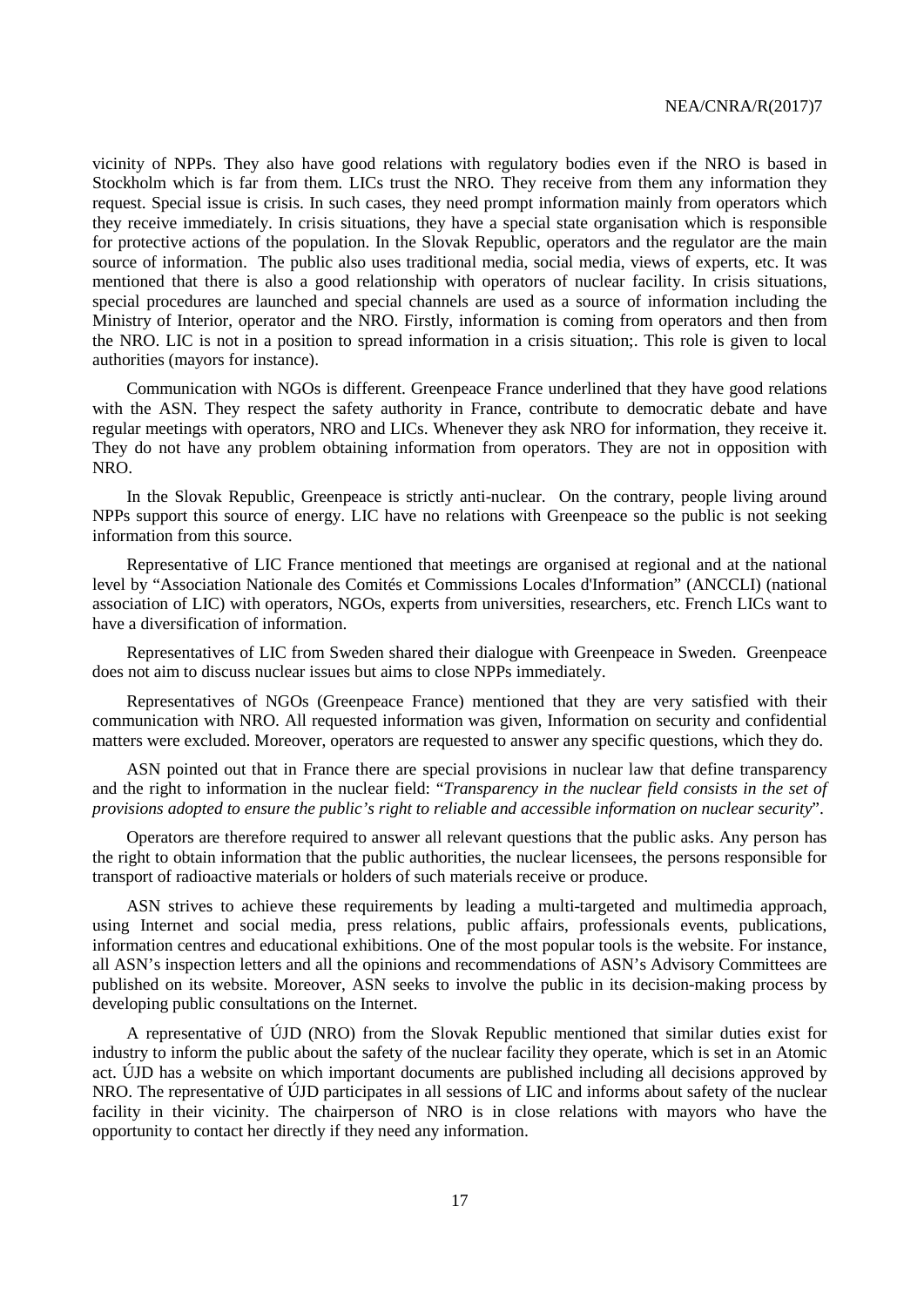An interesting experience was given by the NRO representative of Korea. In Korea, they have similar LICs but they do not have a good relationship with operators. They only trust NRO. They want to be seen as small regulators, as a member of the regulatory family. They want to share information with the regulatory body and want to appear as a reliable source of information.

Swedish LICs receive relevant information from operators. In addition, they do not have the intention to be a regulatory body. If you want to build trust, you should share correct information and you should have correct information from all sources.

There are no LIC in Japan. A representative of Japanese NRO raised the following questions: Are there internal rules in LIC to avoid conflicts due to the various positions of the members? How do you manage to keep meetings in a peaceful atmosphere? A representative of France answered that LICs were established several years ago and underlined the fact that it takes a long time to develop trust between LIC, operators, NRO as well as the public. But it should be stressed that during the time there was no conflict. Despite the different members in LIC – pronuclear and anti-nuclear, there was no conflict. They are still trying to find the best way to share proper information with the public.

Subsequently, the situation concerning existence of local information committees was discussed. The situation is not uniform. Some countries have LICs and they appreciate their activities a lot (France, Sweden, the Slovak Republic and Hungary). Some countries do not have LICs and they do not see reasons to have some (US NRC mentioned direct contact and direct public participation without mediator). Other countries do not have LICs but support their existence and advantage (Japan, India). Concerning relations of LICs with NGOs, it was mentioned regular or occasional or no exchange.

#### Summary finding

Representatives of LIC consider operators as a main source of information. The reason is that they are living in the neighbourhood of nuclear facilities and expect open and transparent communication from those who are responsible for the safety of the aforementioned facilities. This approach is irrevocable in case of an emergency.

NROs are a reliable source of information and LICs have correct relations with them and have regular contact with representatives of those bodies.

Relations with NGOs – there are different approaches. Some countries mentioned feeble relations with Greenpeace despite efforts to discuss with them (the Slovak Republic, Sweden), other countries communicate on a regular basis with Greenpeace which was appreciated by a representative of this organisation (France). Communication with NGOs in the Slovak Republic is not common while in France, LIC communicates with NGOs at the national and regional level. Greenpeace France underlined good relations with the NRO in France.

LICs often have an excellent and instant information exchange with operators, NRO and government (Sweden is an example of such a situation).

Long-term personal relationship based on mutual trust between all the stakeholders is the best possible practice, however it takes time to develop trust and confidence.

Experience exchange with similar committees around nuclear facilities in other region is important (Slovak and Czech LIC).

Panellists acknowledged correct relations with operators and regulators. Different opinions were presented by the audience – some declared that LICs do not trust operators and they rely only on regulators.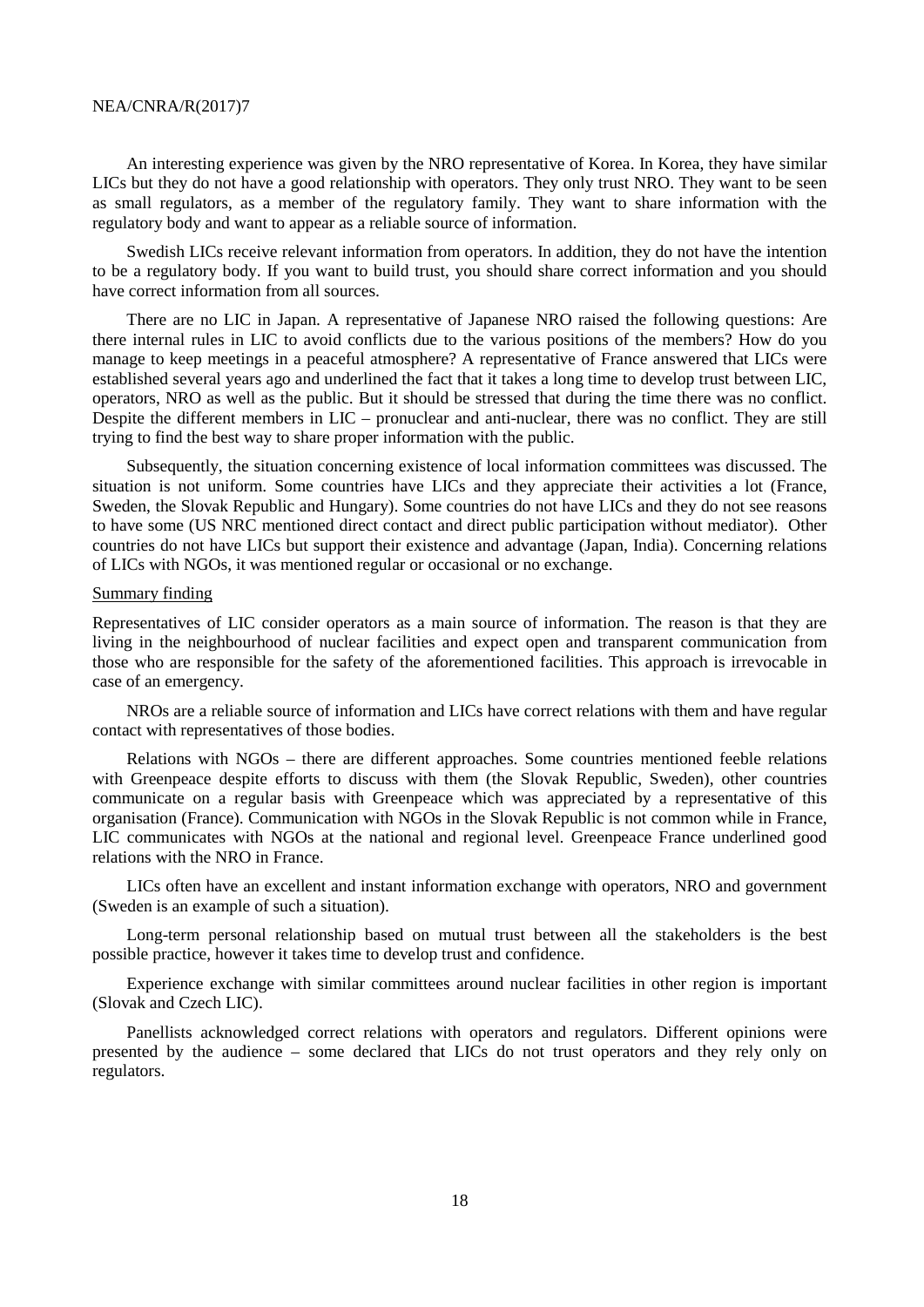In some countries there are no established Local Information Committees.

In France, the provisions of the act on Transparency and Security in the Nuclear Field gives citizens the right to be provided with information about nuclear safety of nuclear facilities from both industry and the NRO.

Similar provisions with obligation to inform the public about safety of nuclear facilities are included in the Atomic act and in the Act on Freedom of Information in the Slovak Republic.

LICs declared that they appreciate the exchange of information but they are also prepared to go to a higher level of consultation.

With the aim of enhancing efficiency and relevance of LICs, a change in their status (all work on a voluntary basis) should be considered.

Relations with NGOs vary from one country to another. Some countries mentioned feeble relations with Greenpeace despite efforts to discuss with them (the Slovak Republic, Sweden), other countries communicate on a regular basis with Greenpeace which was appreciated also by representative of this organisation (France). Communication with NGOs in the Slovak Republic is not common while in France LIC communicate also with NGOs at the national and regional level. Greenpeace France underlined good relations with the NRO in France.

#### *2. Needs, constraints and knowledge building*

It was discussed what kind of information LICs need and whether they would need more technical information.

The members of Swedish LICs are public representatives and are not experts in the nuclear field. As such, they rely on information received from operators and the NRO.

A panellist from the Slovak Republic stated that information about NPP operations and their safety are too technical so if there is an intention to discuss this issue with the public, it should be provided in an understandable manner. It is normal that the general public does not understand technical documents but LICs are not in a position to translate them or to educate the population. Educational activities are expected to be done by operators or NROs. People should be educated continuously, step by step and in several ways. It is not conceivable to organise multi-days education in the nuclear sector. The best way is to use short movies, newspapers, brochures, etc.

As it was already mentioned, French LICs have been existing for a long time. Members of LICs have a mandate to spread information they receive from operators and the NRO. For this reason, they need more technical knowledge. They want to understand decisions taken by the NRO for example. They devote time to develop their knowledge in this field. It is not easy to assimilate all information published on the ASN website. A way of receiving more information could be to have more meetings with NROs to explain decisions made. ASN is used to organising or participating in meetings with LICs. This happened several times and many LIC members participated. ASN and LICs are open to communication and co-operation. In 2013, fourteen LICs were thus able to attend to fourteen ASN's inspections of French facilities.

The representative of Sweden LICs again emphasised reliability of information from regulators. LICs are not experts but some of them developed certain experience and knowledge. They have good experience concerning final repository facility. Initially, they were provided with documents which were too technical. Afterwards, they asked for a more intelligible version of documents which they received. In that case, many inhabitants were interested and the analysis that they worked out was very similar to those that which was elaborated by scientists.

Greenpeace mentioned that sometimes governments do not communicate with the public; although they expect that people believe what they are telling.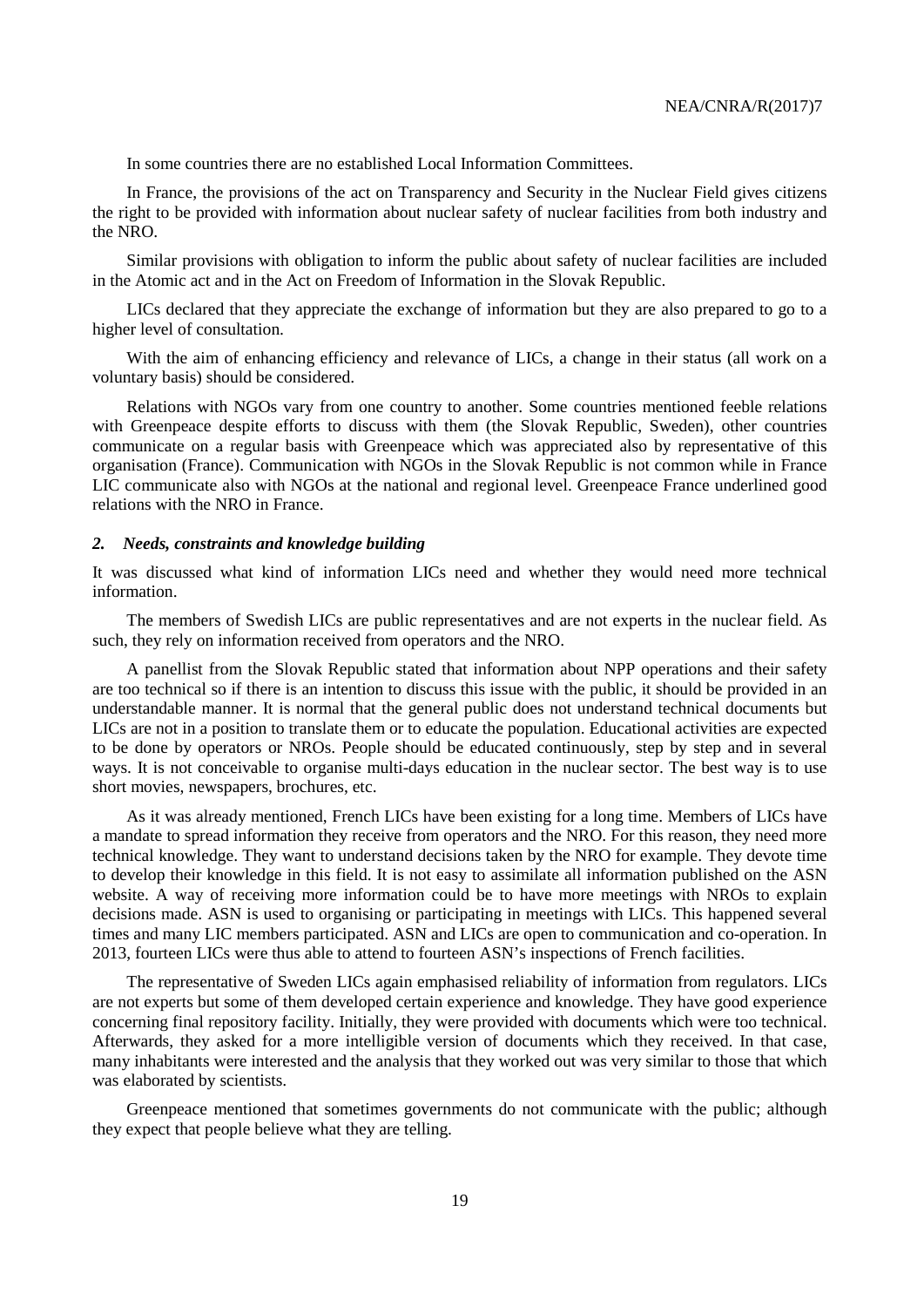Edward Lazo, Principle Administrator in the Radiation Protection & Radioactive Waste Management Division, Nuclear Energy Agency, mentioned information exchange and transparency necessity. Information should be understandable, and education in nuclear – especially in radiation protection – needs time. It is important to answer essential questions: Decisions are driven by which values? How to explain these values? Why decisions should be taken? (to protect people). Since radiation protection is crucial in emergency, transparent information is especially important in such a case. A representative of LICs and a mayor have similar thoughts. Both talk about the necessity of education in the radiation protection field. People should be aware of the risk of radiation and should also be assured that all efforts are made to minimalize this risk as much as possible. It is also substantial to familiarise the population with physical units used in radiation protection. LICs in Sweden deals also with risk analysis, organises trainings in this field and discusses the reasons for issuing certain decisions. Members of LICs are mainly politicians who are elected by local people (mayors) and therefore, they are responsible for the protection of citizens, They should co-operate with operators and NRO in this issue.

In Sweden, 82% of people feel safe, but declared that if they were involved in the process, they would feel even safer.

ASN mentioned that LICs in France organise public meetings which are important tools in a two-way communication. ASN also mentioned that LICs intend to evaluate documents. And their knowledge in the field increased over the past years. Level of expertise is very important. Better expertise was received because LICs used university people as advisers. Nevertheless, LICs should stay in their role of debate and dissemination of information.

A representative of LICs France explained that LICs not only disseminate information, they also create important opinions and serve as citizens experts. LICs have the ambition to participate in consultations. The representatives of the Swedish LIC underlined that they are not translators, they create a place for discussion. A representative of Hungary pointed out that communication at the regional level is crucial because people are living in the same place (vicinity of NPP) for a long time, sometimes their entire life, and they appreciate to be informed even when most of them are working at the NPP. In addition, if something was happening in a nuclear facility, it would happen locally and local people should know how to behave.

#### Summary finding

The general public expect to receive information which is "digestible". It is not interested in too technical information which it does not properly understand.

Members of LICs (LIC) aim at developing their expertise and therefore they are willing to dedicate time to be educated in this field. Since they are a mediator between the operator, the NRO and the general public, they want to understand information they share and disseminate.

Technical training in order to gain the basic knowledge in the field of management, structure and scope of activities of individual operational units, nuclear and radiation safety and emergency planning according to the needs and types of nuclear facilities could be valuable.

It is important to educate people by providing information about nuclear technologies and radiation, because, in most countries, the general public is largely unaware of the mechanisms to ensure nuclear safety.

Education in nuclear should focus mainly in radiation protection, which takes time.

In some countries, education of the population is expected to be organised by operators or by NROs.

NROs use several channels to inform the public. The main one is their website. It allows publishing and disseminating NROs decisions and some safety significant technical documents for the public. It is a good tool for direct communication with stakeholders. NROs also publish brochures explaining issues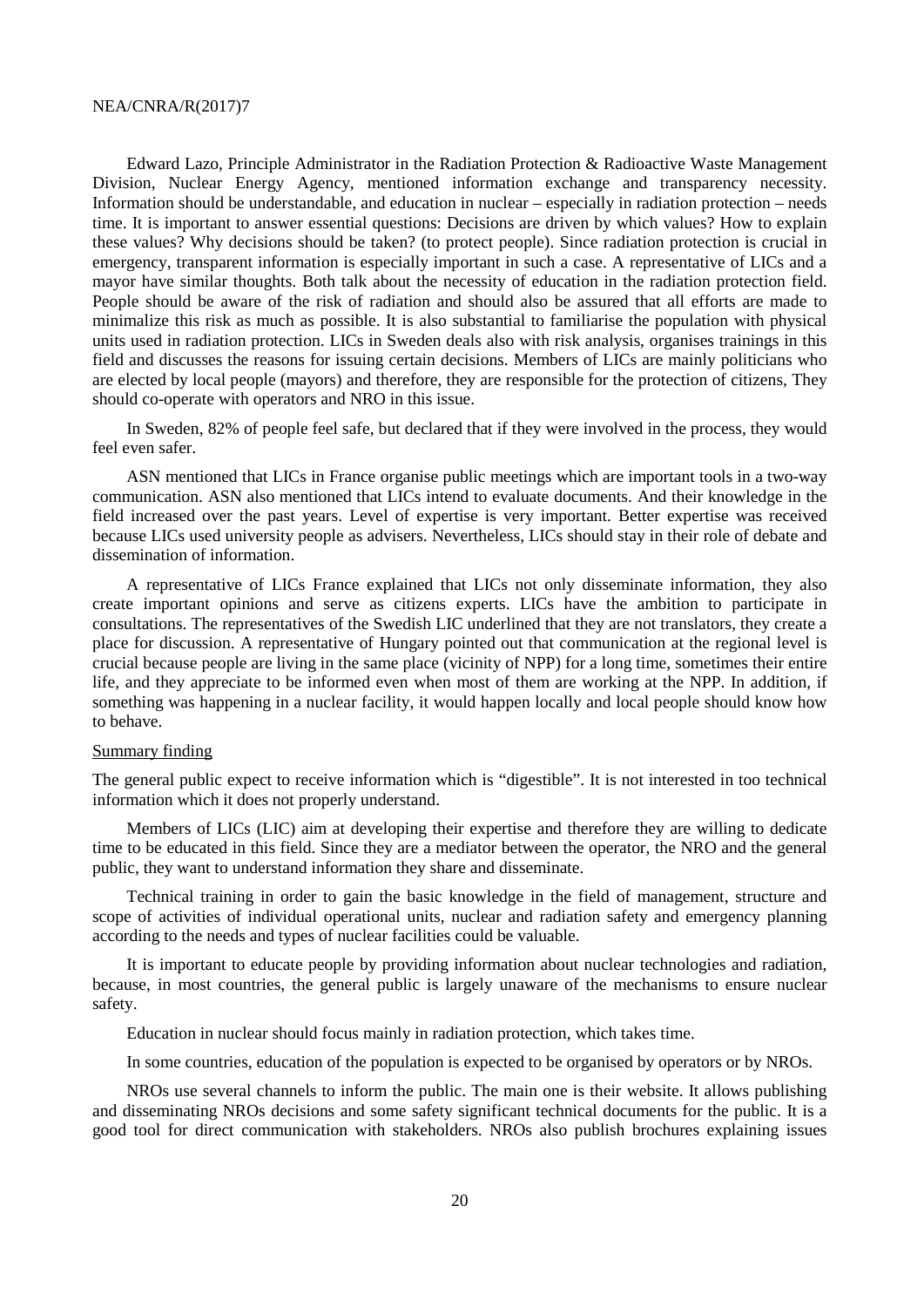concerning nuclear safety and information about regulatory actions being taken, inspections and follow-up **letters** 

Two-way dialogue is another tool. NROs in France and the Slovak Republic organise public meetings in co-operation with LICs. Open discussion about safety of nuclear facility is very important, It is essential not only to inform but also to listen to the public's needs.

Crisis situation is specific because in many countries other organisations are involved as well (Ministry of Interior, emergency response organisation, etc.). In such cases, demand of relevant information increases. The NRO should be a reliable source of information, Openness and transparency are crucial.

Many members of LICs are politicians elected by local stakeholders and they are responsible for radiation protection of the population in their localities.

#### *3. Contribution to public information*

How do local information committees and NGOs deal with the information they receive from different sources (nuclear regulators, licensees and public authorities)? What are their policies and contributions to public information? What are their interactions with the public?

Greenpeace uses its website and social media. For example, they spent a lot of time to explain and correct misinformation about the Fukushima Daiichi nuclear power plant accident using a blog. Social network is not easy to use. It is part of their job. They manage public meetings, trainings and press relations.

ASN expects LICs to organise meetings with the general public. ASN is prepared to contribute when it happens. Of course if there is activity at the national level, for example communication with a dedicated group (e.g. medical doctors), NROs organise such meetings or directly communicates with them.

LICs in France stressed that if they want to communicate properly with the public, human and financial resources are needed. the Slovak Republic mentioned the same, and for the same reason, LICs in the Slovak Republic ask operators and regulators to organise and finance some meetings and discussions with the public. Mayors who are mainly members of LICs in the Slovak Republic must deal with lots of other duties so they expect operators to take part in the process of informing the public. It is the case as operators of nuclear facilities in Mochovce disseminate information brochures, and calendars explaining how to behave in case of a nuclear accident, etc. Recently, a meeting with the NRO has been organised in connection with NPP Mochovce 3 and 4 which are under construction. They try to share as much information as possible.

Public acceptance of officials' instructions: What is the point of view of local information committees and NGOs regarding people following instructions for protective actions in case of an emergency?

Mr Ramacker, from the emergency centre of the Federal Government, Belgium, presented a movie about how to behave in case of an emergency and explained the perception of Belgians of this humoristic campaign. Some people appreciated the movie, but many citizens did not like it. As a consequence, the Belgian government withdrew it and decided to no longer use humour for such campaigns.

In the discussion, it was stressed that the issue is very sensitive and therefore, difficult to find the right way of communicating about it. LICs in France mentioned that they try to find relevant ideas about how to educate people in emergency preparedness. They prepared cartoons on what to do in case of an accident that were published on a special website entitled "No panic". These cartoons were understandable and catchy even for children. LICs in Sweden informed they recently had a bus at their disposal for six months and visited several places. They met people and discussed nuclear and radiation protection issues.

Sweden LIC mentioned that emergency drills are useful. Thanks to the accident simulation, people are trained to cope with a real accident. If people are educated, they are more likely to react suitably.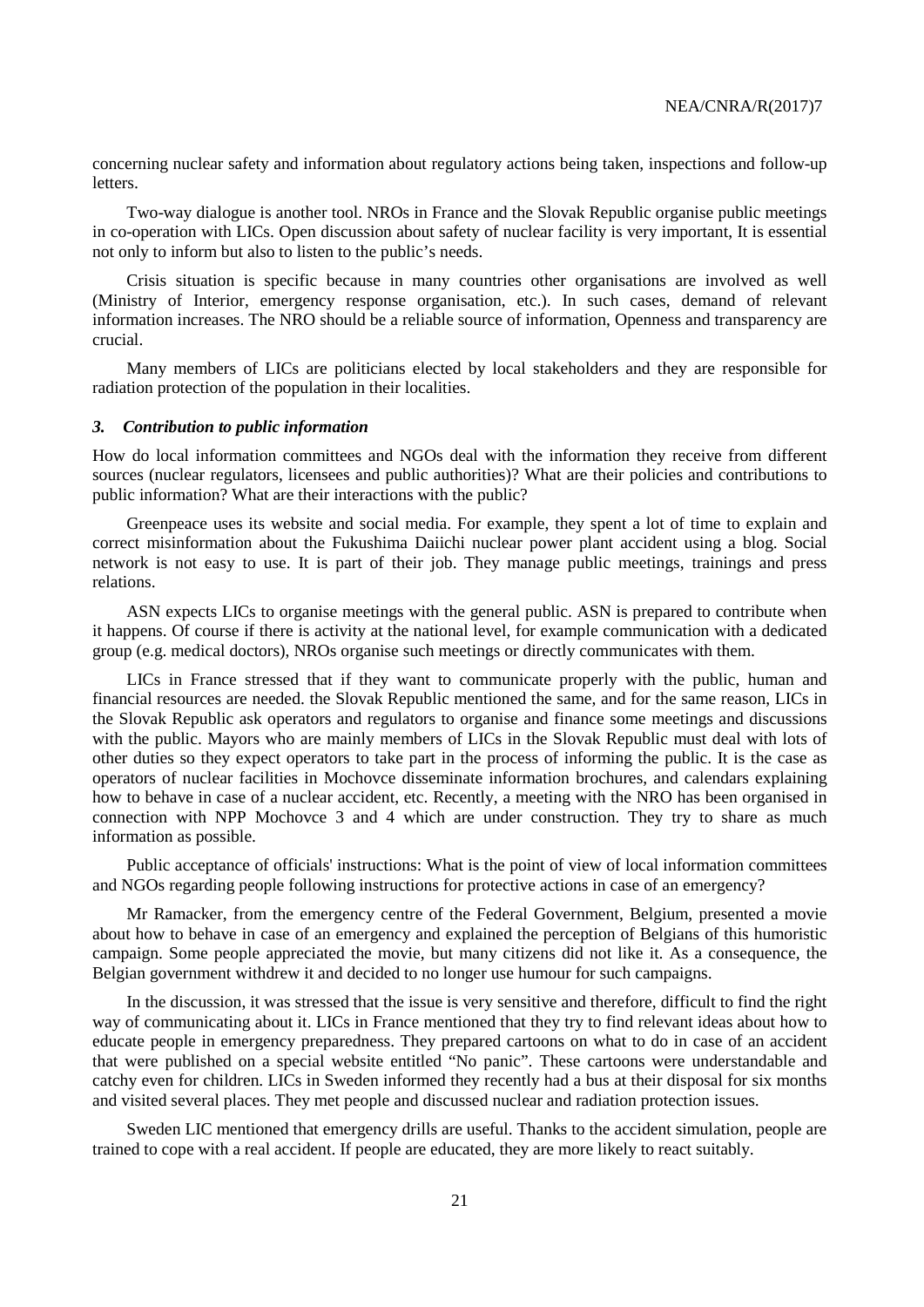At national and regional levels, panellists and the auditorium discussed exercises which are organised in countries with nuclear facilities with the aim to be properly prepared in the case of a nuclear incident. Greenpeace considers such drills a good tool for institutions and communicators but not for the public.

#### Summary finding

NGOs (Greenpeace) use several ways to reach the public and the most proper way in their opinion is using a website and social media. They organise public meetings, some trainings and maintain contact with the media (press releases), etc. They consider social networks difficult to use but represents an interesting new tool of communication. By using this media, information could be spread to a larger audience.

Some LICs use meetings while others use websites to share information they have received with members of the public

All LIC representatives see appropriate human and financial resources as a key requirement for effective communication.

LICs support the organisation of drills as a tool for educating people in how to behave in case of a nuclear accident.

Educating the public is very important. Some campaigns are very useful, but using humour seems to be inadequate.

LICs communicate with the population mainly at the local level. Other communications with special groups of people at the national level are expected to be done by NROs or other institutions.

#### *4. Public involvement and risk culture*

Opinion surveys show that the public does not feel informed enough about nuclear matters and that they feel not involved enough in nuclear issues.

Public involvement is considered as a strategic activity of both operators and NROs. Significance of public consultation and public participation in activities and decision-making process in the nuclear field have been mentioned by all participants. It was declared that information on risk culture is an inherent part of communication. Questions on the best way of involving people in the decision-making process and whether more public involvement is required was discussed. It was concluded that more debate about important projects is needed. Another important issue was that in some countries, people are not interested in consultations, so it was discussed how to make the population more involved to the decision-making process in the nuclear field. Greenpeace stressed the fact that the debate about important projects is needed. The representative of the French LIC agreed that discussions and public involvement are important but the first objective is to take into consideration the comments and ideas of the public. It is important to be prepared before, and during, the discussion.

#### Summary findings

Communication and consultation are strategic instruments to support operators in their activities and regulatory bodies in achieving their regulatory functions.

Democratic debates are crucial for good relations with the public.

Involvement of the public in nuclear matters improves the public's confidence in the quality of the nuclear safety regulation.

The public must be sure that they have a voice in the decision-making process otherwise they lose interest to participate.

It is important to increase awareness of the general public about its right to participate.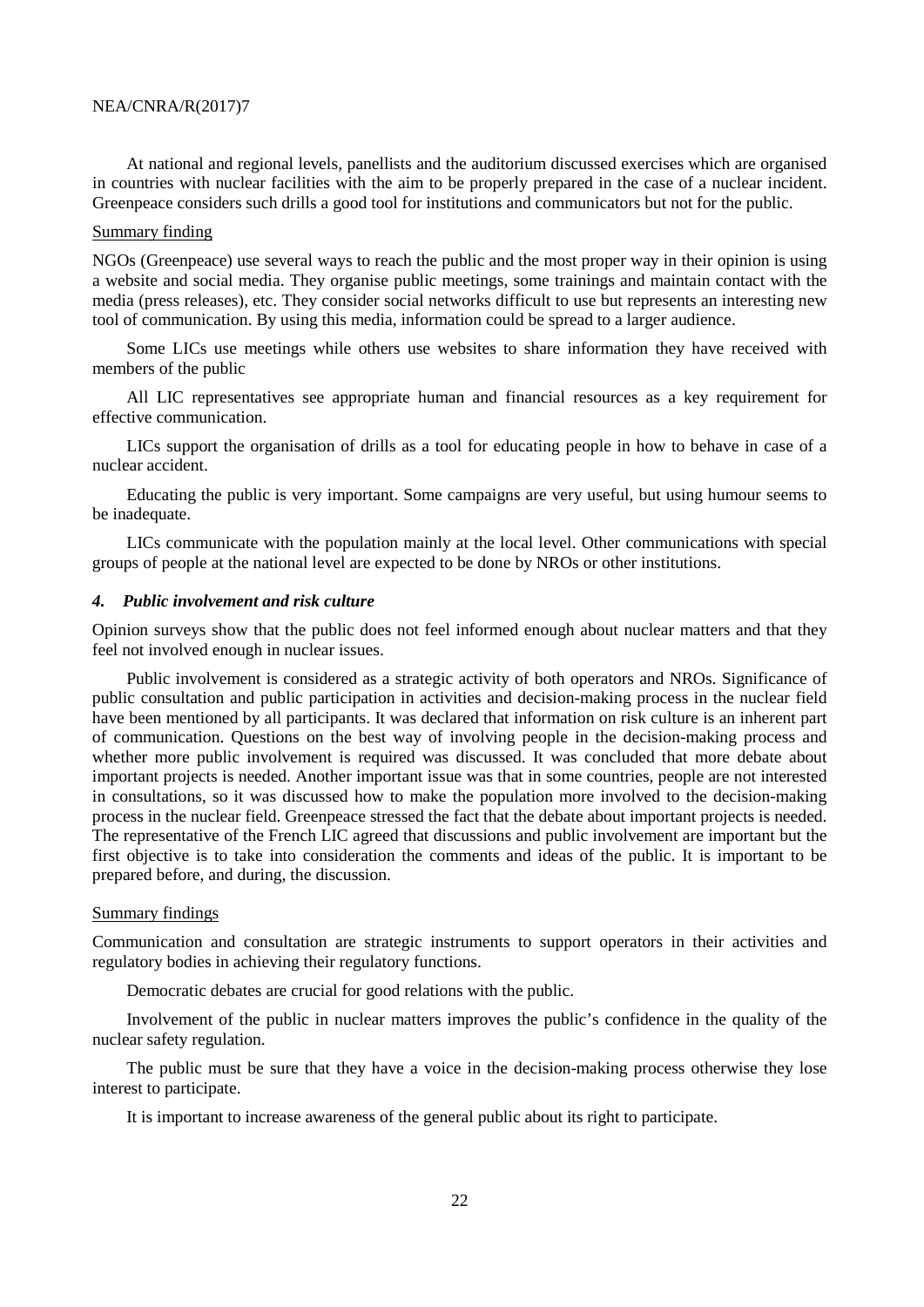#### <span id="page-24-0"></span>**Conclusion**

Since all the members of the WGPC from each nuclear regulatory organisation are communication experts, the WGPC believes that every valuable view and opinion discussed during the workshop have been well received by the group members, and, more importantly, would influence positively their current work so that it can improve communication practices of regulatory organisations.

This first pilot was valuable for several reasons.

First of all, the workshop was a success due to the quality of the panellists and of the moderator: the discussions were open, frank and lively.

Secondly, several interesting ideas were raised during the workshop making it a valuable experience for the NROs which attended. Some key lessons must be emphasised:

- Reputation and trustworthiness: the nuclear issue, being at the same time central and sensitive, and by working on knowledge and image, helps NROs to build their trust and credibility. It is a long-term job. It goes slowly and is a constant challenge. In particular, NROs must be capable of ensuring a quick rebound after a crisis. Crisis is a situation when credibility can be rapidly gained or lost. As the awareness and knowledge of NROs are modest and other actors such as research centres, NGOs, etc. are sometimes better known, not to say acknowledged, NROs need to remain both alert and humble. Keep and inform others about the separation between NRO's staff and industry. NROs should avoid changing names (brand building).
- Reeds, constraints and knowledge building: there is a need to establish a positive relation between NROs and stakeholders based on openness, educational approach, quick response and proactive communication. Media need accurate, lively, timely and clear information from NROs (budget cuts so journalists are less numerous and over-pressured). Media need updated information (information presented when the annual report is issued has already been covered the previous year as things occurred). The role of the communication officer is crucial. He or she should not hesitate to develop a personal and confident relationship with journalists. In addition, it is appreciated to give sense to the technical information, explain the benefits in terms of nuclear safety, radiation protection, environmental protection, etc. The workshop has shown that a continuous and close interaction with stakeholders is very important and that effective communication with them is the way forward to building public confidence in NROs.
- Relations: the risk for the NROs is to be squeezed between the pro- and the anti-nuclear factions. They have to develop their own position between them and to keep a good distance. This is a strong factor of independence and trustworthiness.
- Transparency and emotional aspects: it is a tricky issue for NROs because transparency is a demanding concept. Nuclear topics are complex and can be misunderstood or scare people. NROs must find the proper balance. Give reliable and objective information. Give the correct assessment of the seriousness of an event. Media do not expect emotion from NROs. NROs must remain capable of making decisions while recognising the emotional aspects of a situation.
- Traditional and social media: as shown during the Fukushima Daiichi nuclear power plant accident, there is a strong need to provide clear messages that are understandable by non-experts and delivered in a timely manner. Furthermore, national regulators have to ensure the consistency of those messages. The globalisation of information and the impact of new technologies, including social media, disseminate information instantly, anywhere in the world.

Social media is more than a new channel of communication. It can contribute to make NROs fulfil their mission: inform, educate and prevent accidents. Social media can help by reaching a larger audience (beyond experts) and to talk directly to the public. Social media is also a way to build NROs e-reputation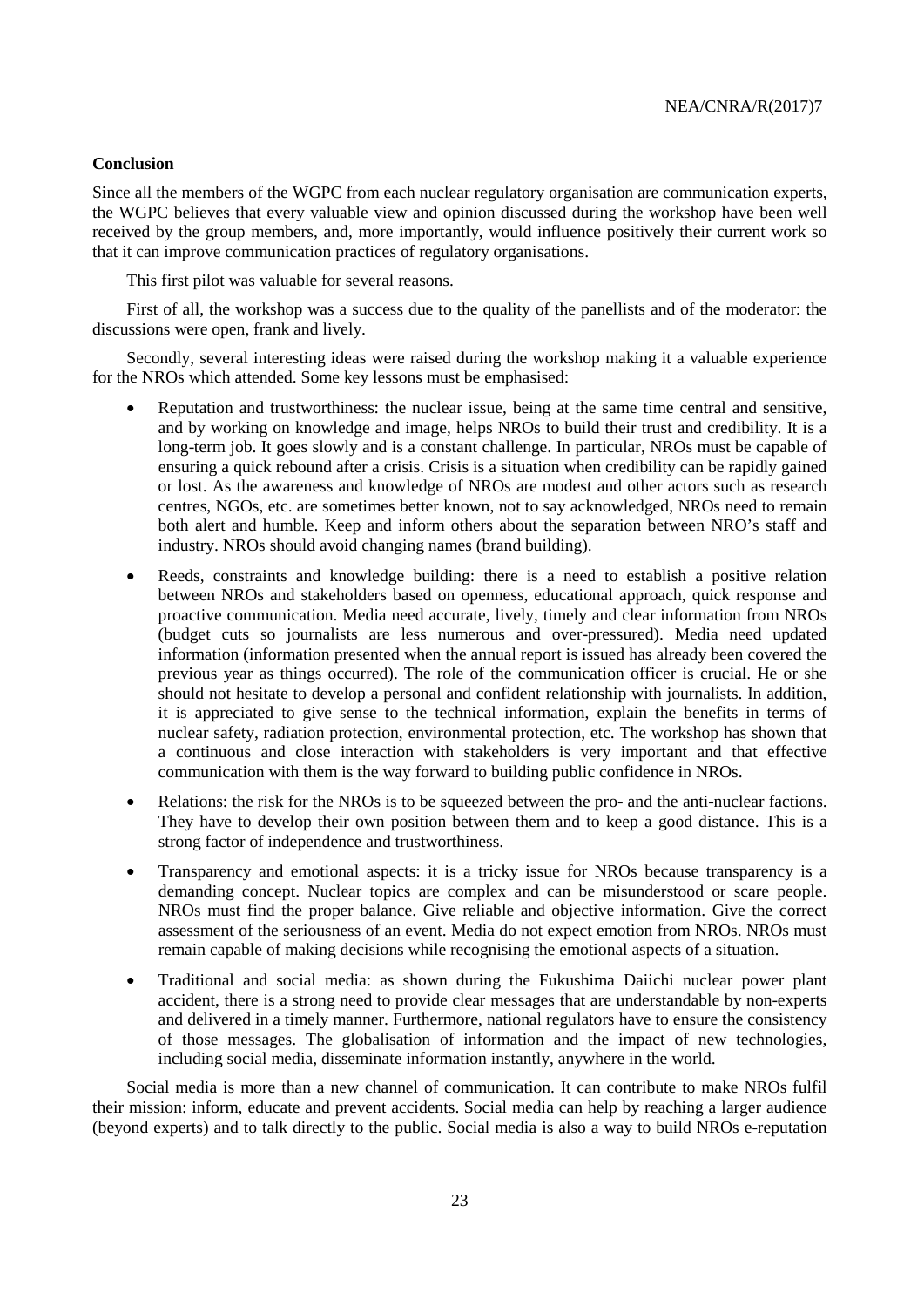and to get it known as a credible, transparent and independent organisation. It is a way to show and share expertise, and to deliver accurate information with transparency.

But social media includes some constraints:

- People can reach directly into the organisations to express their opinion, dissatisfaction or to ask questions. This creates a huge amount of work.
- When asking questions they expect feedback within a few hours.
- As far as nuclear safety is concerned, not getting a quick answer can provide fear, anxiety or bring suspicion that something is hidden.
- Bringing a quick answer in a crisis situation is a real difficulty for organisations like NROs that need time to check, analyse and give expert feedback.

It means that using social media platforms and monitoring e-reputation is time consuming. It requires online communication and community management expertise. Depending on the size of the organisation and the size of the audience, it may require several people to manage all related activities such as content production and publishing, monitoring, community development and moderation.

The constraints of real time is perceived as conflicting with the mission of a NRO which needs time to verify information and to analyse it before taking a position.

#### Public involvement and risk culture

Enhancing the knowledge of nuclear issues and the safety culture of the public is a difficult issue because NROs have to find the proper balance between denial and panic, have to give reliable and objective information and have to give the correct assessment of the seriousness of an event.

The purpose is to make the citizens responsible for their own protection (e.g. enhance the awareness of countermeasures in case of an emergency situation).

It is a long-term job, required to be conducted both in routine and in emergency situations.

#### **Outcomes**

Even if NROs have a common will to improve their communication methods and build constructive relationships with stakeholders, every country has its own practices and cultural background, and therefore, its own challenges. The workshop was held on a regional basis with stakeholders coming from European countries. For the future, it would be interesting to learn lessons from another continent. This would enable WGPC to go further and to get a worldwide view on how to improve NROs' communication.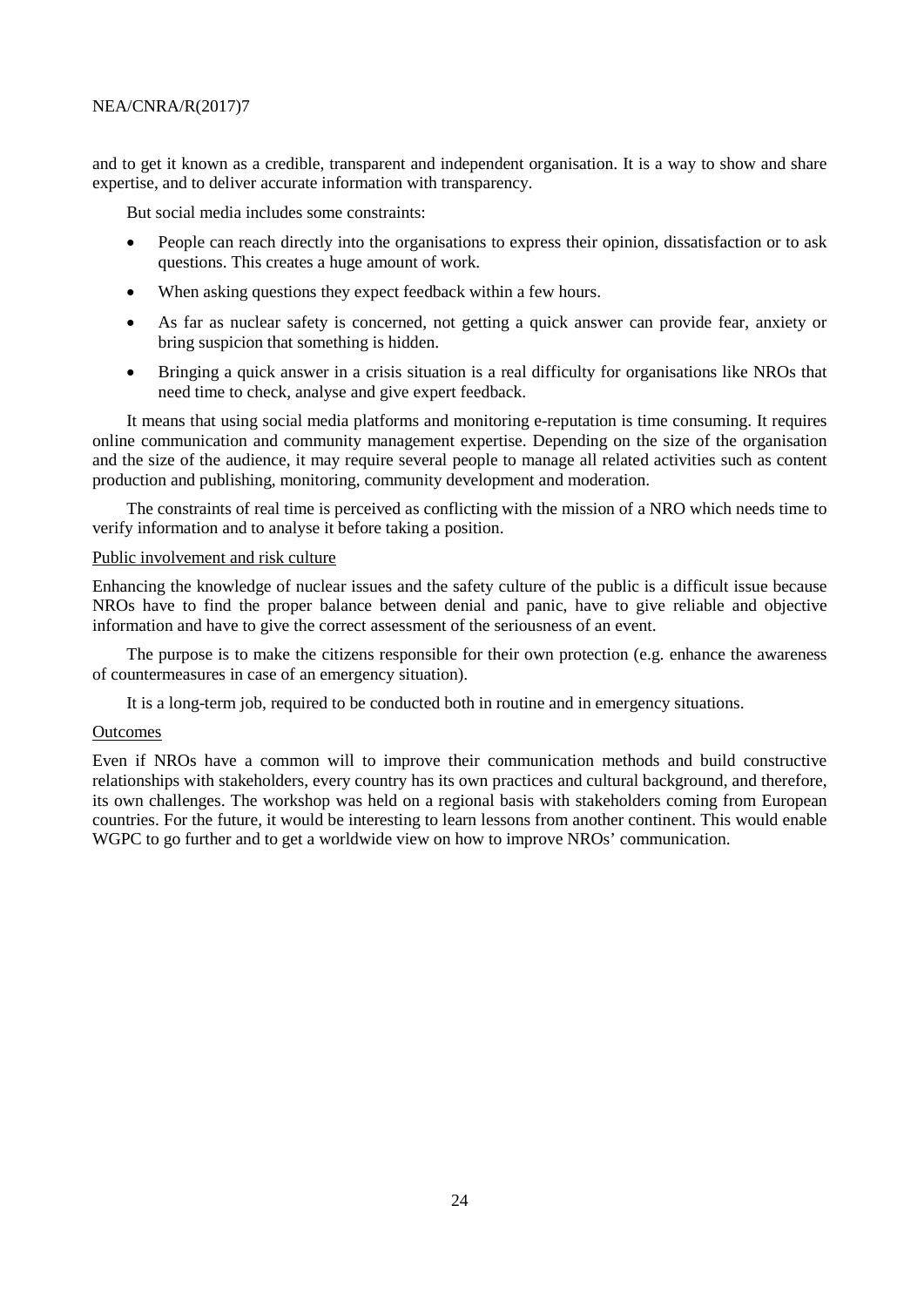### **CHAPTER II: NORTH AMERICAN WORKSHOP IN 2015**

<span id="page-26-0"></span>The North American workshop with stakeholders was hosted by the United States of America Nuclear Regulatory Commission (NRC) on 1<sup>st</sup> April 2015 at Rockville, Md United States of America (USA).

#### Moderator and special attendees

The sessions were moderated by Mr Roger Hannah, an NRC Senior Public Affairs Officer who is a former journalist. The workshop began with introductory remarks by Eliot Brenner, Working Group on Public Communication (WGPC) Chair and Director, Office of Public Affairs, NRC; Stephen Burns, Chairman, U.S. NRC; and William D. Magwood, IV, Nuclear Energy Agency (NEA) Director-General. The participants list is available in appendix II.

#### Stakeholder presenters

- Ann Bisconti, PhD; President, Bisconti Research, Inc;
- Steven Dolley, Managing editor of Inside NRC, a Platts newsletter;
- Matthew L. Wald, Retired science writer;
- Shawn McCarthy, Energy reporter for The Globe and Mail, Ottawa bureau;
- Dan Yurman, Publisher, NeutronBytes **[http://neutronbytes.com](http://neutronbytes.com/)**;
- Paul Gunter, Director, Beyond Nuclear's Reactor Oversight Project;
- Jessica Weider, Acting Director, United States Environmental Protection Agency's Center for Radiation Information and Outreach;
- J. Scott Peterson, Senior Vice President Communications, Nuclear Energy Institute;
- Linda Thompson, Former Mayor, Municipality of Port Hope, Canada. Shawn-Patrick Stensil, Senior Energy Analyst, Greenpeace Canada.

### <span id="page-26-1"></span>**Topical session with the media – expectations of traditional and social media from NROs' communication**

#### Panellists

- Mr Steve Dolley, Platts, USA;
- Mr Matt Wald, New York Times, USA;
- Mr Shawn McCarthy, Globe and Mail, Canada;
- Mr Dan Yurman, Nuclear Blogger, USA.

#### Topic areas

The panellists were presented with questions from four topic areas: expectations and concerns; relations; translating risk; and social media. Each is presented below with a synopsis of the discussion, which is not intended to be comprehensive, along with observations and notes from WGPC members.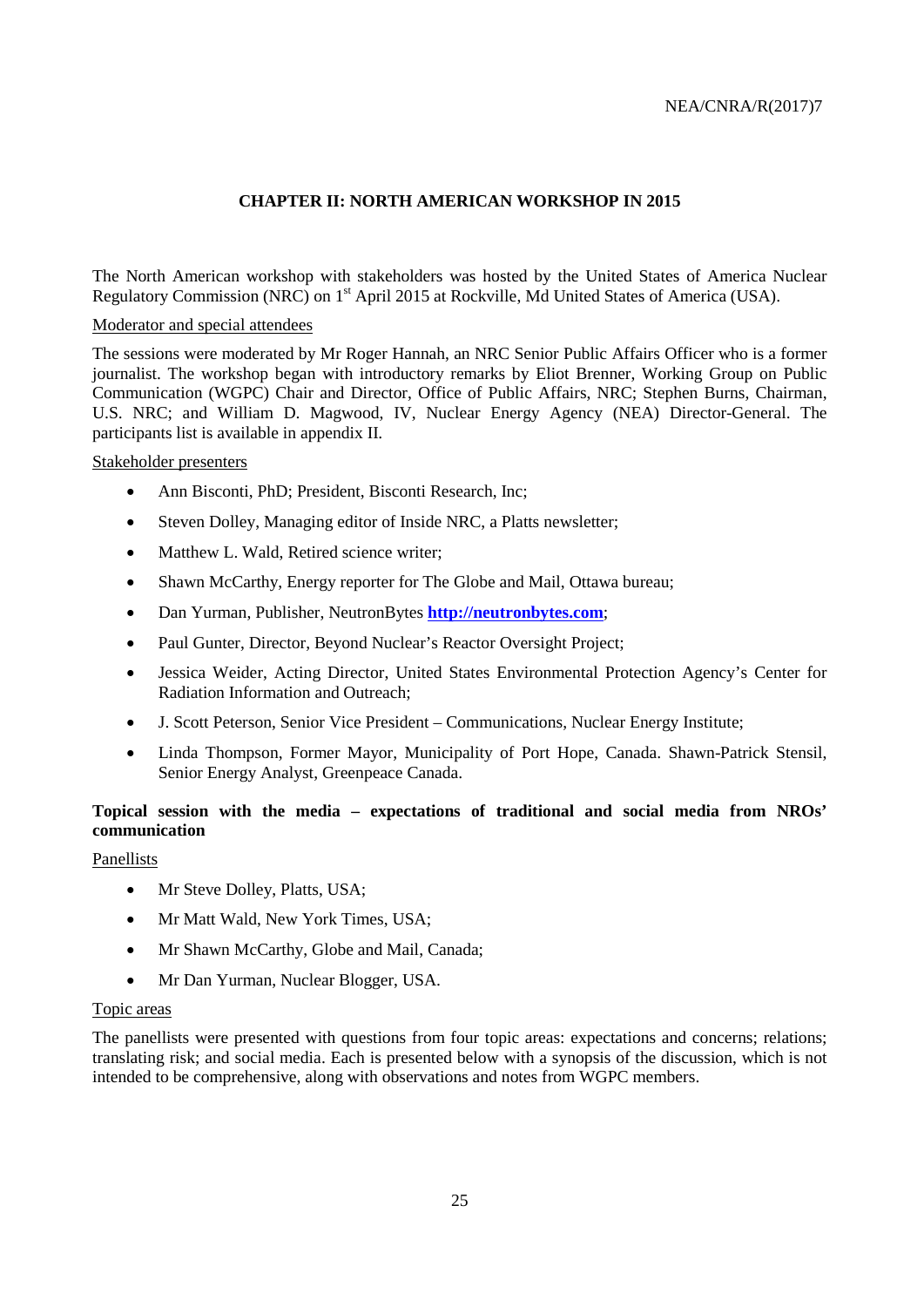#### *1. Expectations and concerns*

- What do the media expect from NROs in terms of information? How can Nuclear Regulatory Organisations (NROs) provide them with that information?
- What are the media's concerns in covering radiological/nuclear events?
- What are the media's needs in terms of type, format, level of specification, rapidity and distribution methodology for information in both routine and crisis situations?
- How could NROs help the media to improve its knowledge of nuclear technical subjects?
- What education/information would be necessary for them to be better prepared to explain a nuclear incident?

#### Synopsis of panellists' conversation

Reporters generally recognised the difficulty of covering such a "complicated" field and acknowledged they relied on the regulator to tell them what was happening and to help them be "familiar" with the nuclear industry. Reporters also acknowledged that those of them who routinely covered the topic of nuclear energy were in a much better position to understand the intricacies of events than those who "yesterday covered a fire in downtown Toronto". It was advised that NROs' public relations personnel differentiate between the audiences and not consider one "the media" in their communications.

Reporters agreed they were looking for "straight goods" and not "industry spin" from the NRO, but there was some expression of scepticism towards the NROs' ability to accomplish that. The reporters did agree that the three most important elements for coverage were NROs being transparent, providing information in a timely way and providing access to expertise.

Timeliness was cited as particularly important during an event, as reporters saw a gap between what the agency knew (the NRC in this example) and what was made available to the media. It was observed that the lack of information breeds "all kinds of ideas". There was acknowledgement of the challenge of meeting the demands of a constant news cycle in an event, as well as the relative scarcity of experts who can be made available to the media. However, it was noted that expertise was particularly important in an event, and NROs must anticipate that and have plans in place to ensure technical expertise remains available even in the crush of an incident.

Reporters agreed that channels for information are different when the routine becomes a non-routine incident. What is acceptable in routine times – press releases, for example – is not acceptable in an event. With a nuclear incident, reporters advocated the use of the website and social media to post information rapidly. Educating reporters ahead of an incident was also encouraged. Plants that offer tours for reporters and an NRC –sponsored training "Reactors 101" for reporters were cited as excellent approaches, as were webinars for reporters.

Obtaining information through an NRO's digital files (NRC's Agencywide Documents Access and Management System (ADAMS) document collection) was discussed. Reporters who were familiar with it found the amount of information both useful and daunting. The reporters also discussed the usefulness and shortcomings of the U.S's Freedom Of Information Act (FOIA), which requires federal government entities to provide specific information, by request. It was noted other countries may have similar laws, including Canada's Access To Information (ATI).

Summary of WGPC Member Notes and Observations

Identified Good Practices of NROs

• Translating technical information for journalists, with an emphasis on animations, graphics and video to explain material.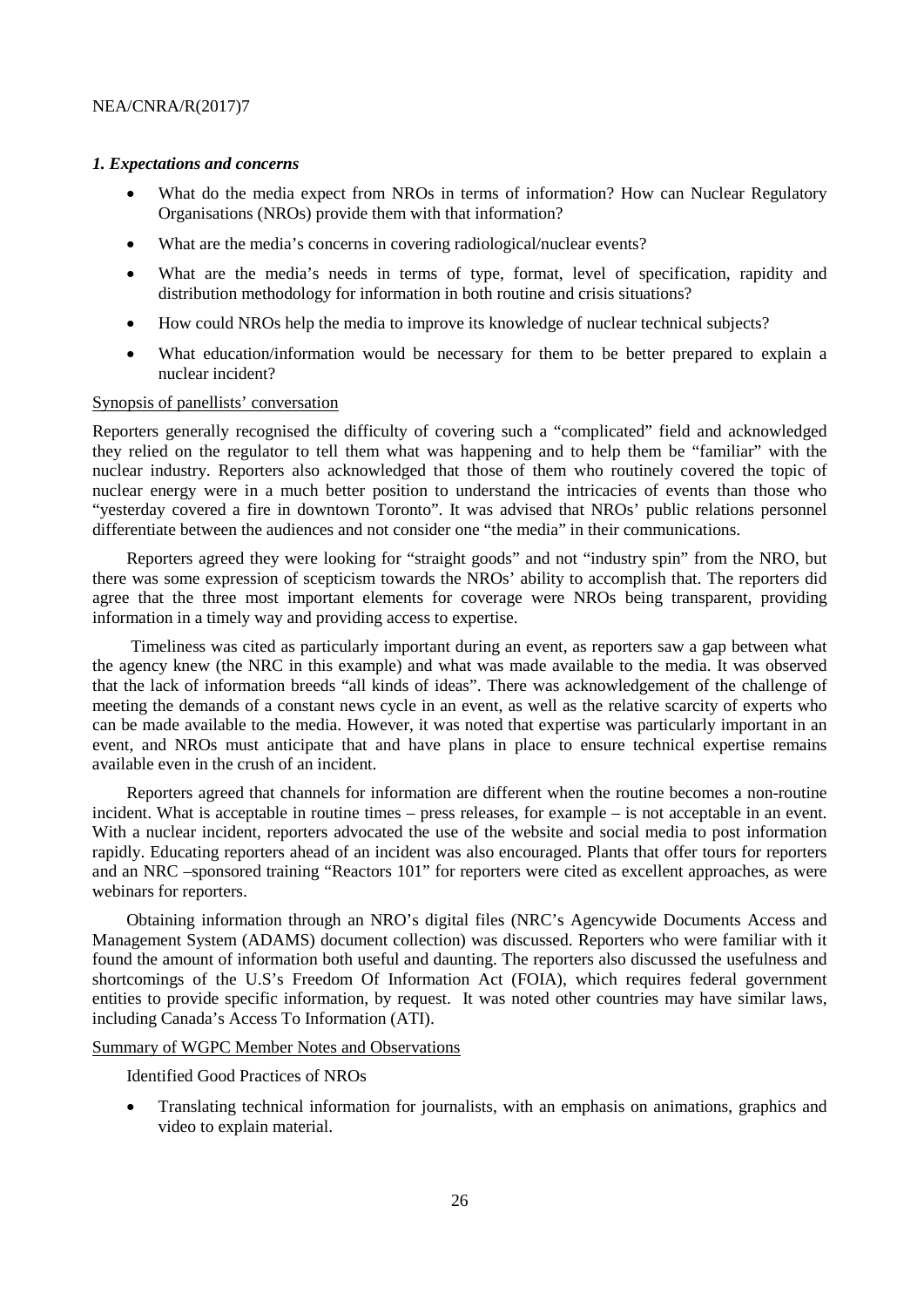- Use of good websites to provide information easily to journalists.
- Being responsive to reporter inquiries and recognising the need for timeliness of response.
- Providing explanations without "industry spin".
- Transparency, timeliness of information; access to expertise; an "independent voice".
- Language needs to be clear, fair.

- Information does not get provided quickly enough to meet deadlines.
- There is a lack of familiarity between the NRO and the general public.
- There is a lack of "translation" for difficult technical information disseminated by the NRO.
- Too many acronyms are used.
- Websites may not be fully current, especially in a crisis event such as a hurricane.
- The public is generally not familiar with nuclear because plants don't familiarise them, in part due to security concerns.
- Perception that the NRO may not be fully independent i.e. regulatory capture hinders a relationship with journalists.
- If the NRO is silent on an issue, the vacuum may be filled with others with an agenda or questionable information.
- Meeting the challenge of "bad news" squeezing out "good news" that NROs may be trying to communicate.

Suggestions for Improvement

- NROs must retain an independent voice.
- Build confidence by making the information readily available to reporters and the public.
- Provide context beyond a simple press release.
- Monitor social media to get involved in the dialogue.
- Be prepared to large number of press calls during an incident.
- Publish information rather than waiting to be asked for it.
- Step out of "regulatory language" to truly communicate.
- Offer training opportunities such as workshops or webinars for journalists i.e. Reactors 101.
- Catch and correct media mistakes.
- Post information as rapidly as possible in an emergency.
- Provide easy access to experts who can help reporters understand the technical aspects of an issue or incident.
- Use multiple channels to communicate.
- Be proactive in communicating with journalists and the public.
- Know your public.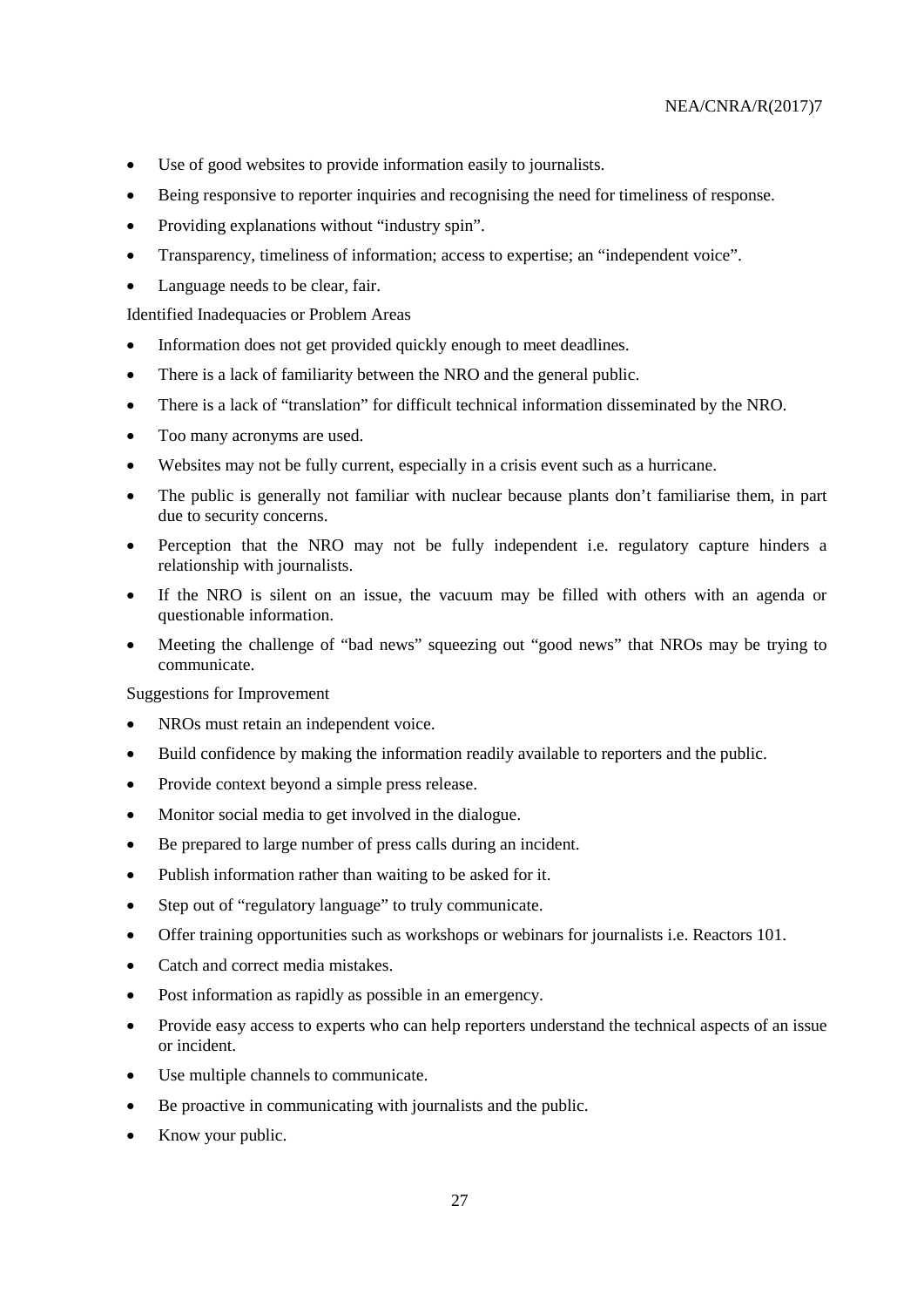### *2. Relations*

How to build a positive relationship between journalists and NROs (communication team, press officers in NROs) before an incident occurs?

#### Synopsis of panellists' conversation

The panel began by discussing the relationship between the agency (in this case the NRC) and the public, rather than between the communication personnel and reporters. The reporters noted that public meetings are not always a useful platform for exchange, and at times the agency has not defended itself against attacks by the public. It was also noted that some NRC technical experts do not believe public meetings or public outreach to be important. A distinction was made between the Office of Public Affairs and the agency management, noting the communicators are only as empowered as management allows.

The panel noted that getting an early "heads up" about an upcoming issue or activity was useful but also stated there is such a thing as too much information. "Drinking from a fire hose," was one panellist's observation for the amount of information provided to the public and reporters.

There was a conversation related to sensationalised coverage, especially from reporters who are not expert in the particular area or issue at hand. Mr Dolley noted, "Every reporter likes a scoop but none of us can read everything and so particularly for someone who may be has not ever covered nuclear power before [...] they may not be aware what is and is not a scoop".

The panel also discussed the role of the industry in communications, with an observation of a "bunker mentality" for industry communicators. Also cited as the need for industry messaging to go through multiple approval chains that produce what was called "day-old mush" rather than useful communication.

#### Summary of WGPC Member Notes and Observations

Identified Good Practices of NROs

- Responsive public affairs offices and active efforts to keep reporters "in the loop".
- Active Twitter accounts to disseminate information quickly.
- Building good relationships with the media and having regular contact.
- Grouping information on websites in a useful way, such as putting all the information on a facility in one location.
- Technical staff needs to "defend the brand" when under attack, and when appropriate.
- Avoiding any hint of taking an advocacy role for nuclear power or the nuclear industry.

Identified Inadequacies or Problem Areas

- NROs may pump out too much information that is not relevant to journalists (likened to drinking from a fire hose).
- Reporters not getting an early "heads up" on issues before they are made fully public.
- NROs not defending themselves against critics, particularly in one-on-one fora such as public meetings (Panel noted this may not be the responsibility of the public affairs office, but that of top management).

Suggestions for Improvement

- Improve public meetings and meeting summaries or transcripts after-the-fact.
- NROs should contact journalists regularly, not just when something happens.
- Provide extra guidance to journalists inexperienced in covering the nuclear field.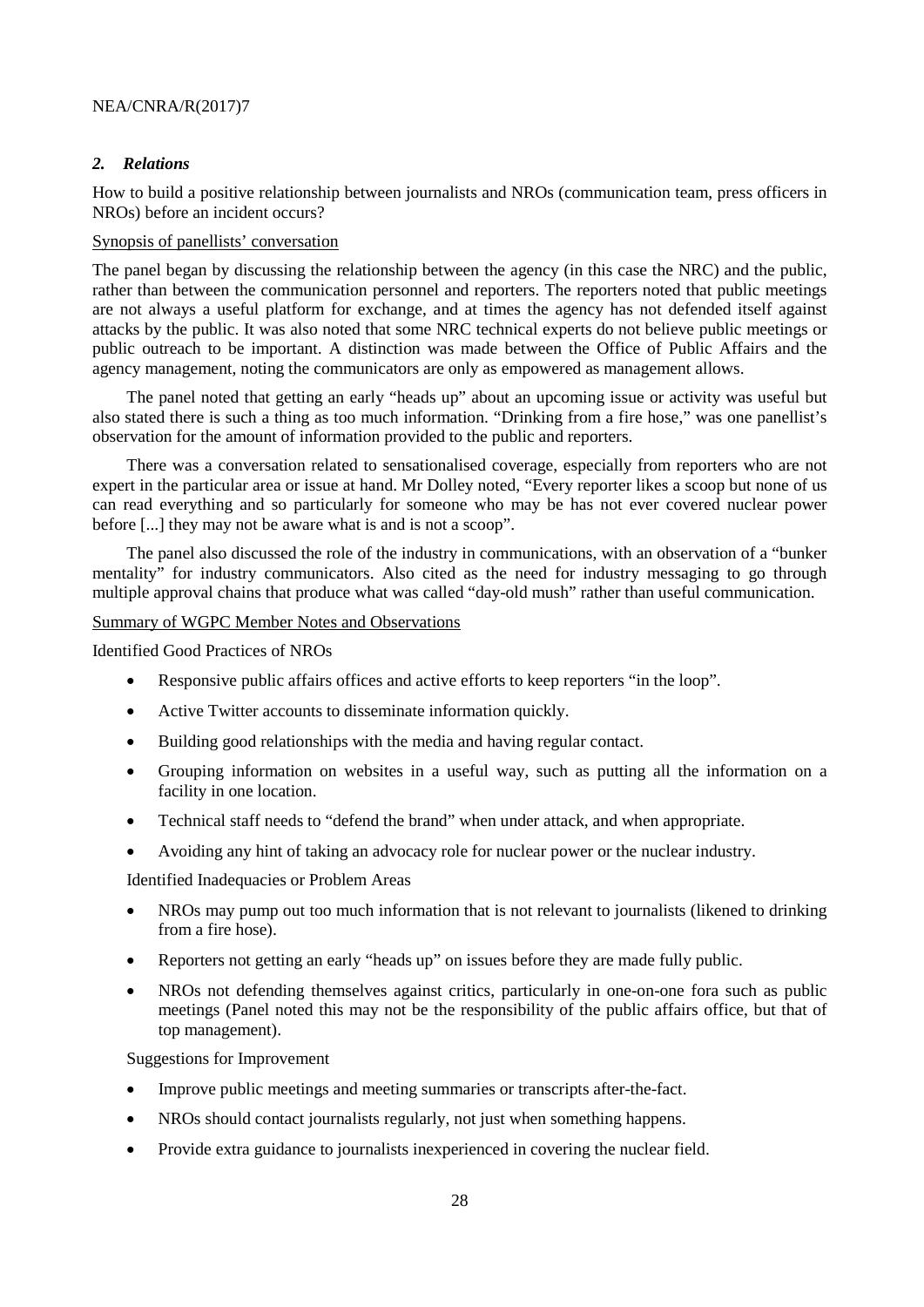- More empowered public affairs staff/offices.
- Reputation is very important. NROs must find the proper way to communicate emotions.

#### *3. Translating risk*

- How can NROs help accurately translate risk to the general public?
- How can NROs deal with the emotional nature of the issues they communicate about?

#### Synopsis of panellists' conversation

The panel suggested that regulators stop implying that no accident can occur because "we are a robust regulator" and instead provide facts related to relative risks. It was suggested that data and info graphics are sound ways to explain the often emotional topic of a nuclear power plant accident. It was further suggested that regulatory agencies have to be patient, find ways to communicate visually when possible and to use multiple tools.

However, panellists disagreed about the NRO's role in determining risks of nuclear power versus risks of other means of generating electricity. Similarly, outlining the benefits of nuclear power over other means of generating electricity may be outside of the mission of the regulator (which regulates but does not promote).

There was a conversation about how the public views two fundamental questions: can you describe whether a plant is safe or not and if it is not, when will it be safe again. It was acknowledged that while the public "looks for black and white answers" to those questions, the "answers aren't black and white". Panellists agreed that it is a great challenge to translate complex ideas into something the public can understand. It was also acknowledged that risk "ultimately gets down to the public deciding on a gut feel is this thing under control or not".

The panel also discussed the involvement of emotion in any conversation about risk associated with nuclear power plant incidents, without a consensus about how it should be handled. It was suggested that while regulators must explain and defend their actions, they need to be cautious about taking on the role of "trying to calm people down about the risks of nuclear power". It was also suggested that regulators take the time to listen to the public before an incident to hear their questions and concerns, which will serve to "tell you what kinds of emotions you are likely going to be dealing with" in an accident.

Summary of WGPC Member Notes and Observations

Identified Good Practices of NROs

- Explaining the events through graphics (the Fukushima accident was very well explained through graphics).
- Regulator shouldn't promote nuclear power but should promote themselves and their decisions, especially related to risk of nuclear power or nuclear power plant safety.
- Repetition is important when explaining risk.
- NROs need to use multiple tools to explain risk.
- NROs need to get out to the public and talk one-on-one

Identified Inadequacies or Problem Areas

- People do not understand all the risks and it is the NRO's job to explain them, but the public is naturally sceptical and level of trust in NROs may be low.
- The public looks for black and white (safe or not safe) answers while often things are much more complicated.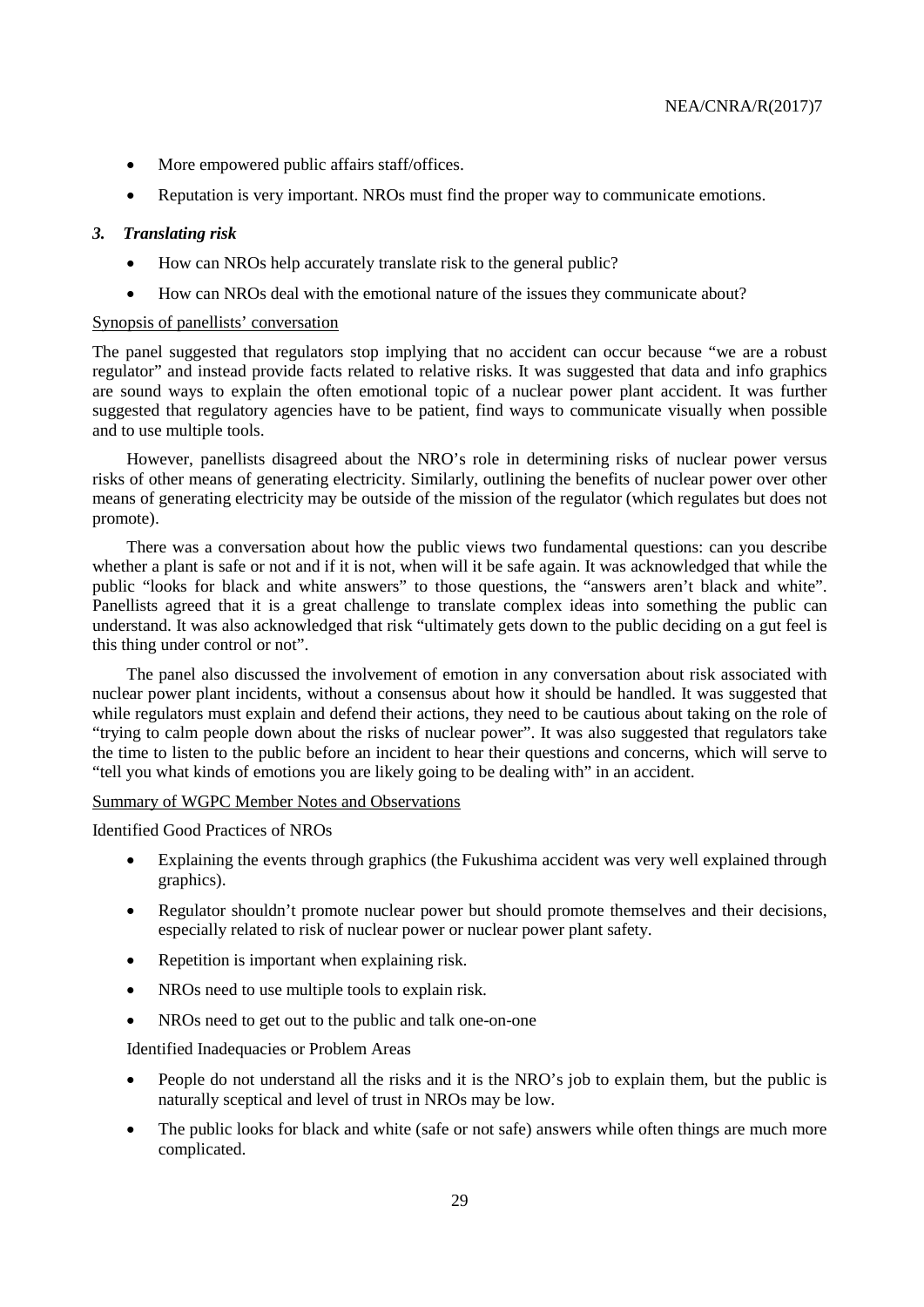• NRO cannot dismiss risk; they cannot say there is no risk.

Suggestions for Improvement

- NROs need not ignore the topic of risk for fear it will make the public fear nuclear power.
- Messaging needs to go beyond the statement: "this is not going to happen".
- NROs have to become comfortable in the knowledge that risk can be an emotional topic.
- Using new channels, such as social media, images and info graphics to communicate risk.
- NROs must find a way to show the balance between benefit and risk.
- Listen to what the public says in order to craft messaging that reflects their concerns.
- Communicate reasonable risk in an understandable way so responsible adults can make informed decisions.

#### *4. Social media*

- How can NROs use social media to better communicate with the media and the public?
- How can NROs counteract rumours and misinformation transmitted via social media?

#### Synopsis of panellists' conversation

This discussion began with an acknowledgement that social media is "many to many" communication rather than two-way communication, and this is "going to put some stress on regulatory agencies [...] because you are used to communicating to the public in a very structured and formal way". The panel also acknowledged the strain social media puts on communication resources, with the need for people not only to produce social media content, but to monitor and respond to it as well. Visual social media platforms were singled out for their usefulness. Short videos on YouTube, for example, put "a face on the regulator" in a positive way. It was also recommended that NROs not waste resources on the "trolls because these people are not interested in an effective dialogue with you". A triage system was also cited as one way to reduce resources associated with social media while still benefiting from the communication.

However, not all of the panellists supported social media as a platform for expressing complicated nuclear concepts. Twitter was particularly singled out as a difficult platform for NROs to use.

Panellists also agreed that social media, while often framed as a "generational thing", is, in fact, used by all demographics and played an important role after the Fukushima nuclear power plant accident.

#### Summary of WGPC Member Notes and Observations

Identified Good Practices of NROs

- Graphic and video explanatory materials are very helpful.
- Social media had an important role during Fukushima (when crises occurs, people turn to social media).
- Putting a face on the regulator (via YouTube, etc.) helps strengthen public relations.
- Ignore the trolls.
- Triage social media messages to determine if a response is necessary.
- Take emotions into account.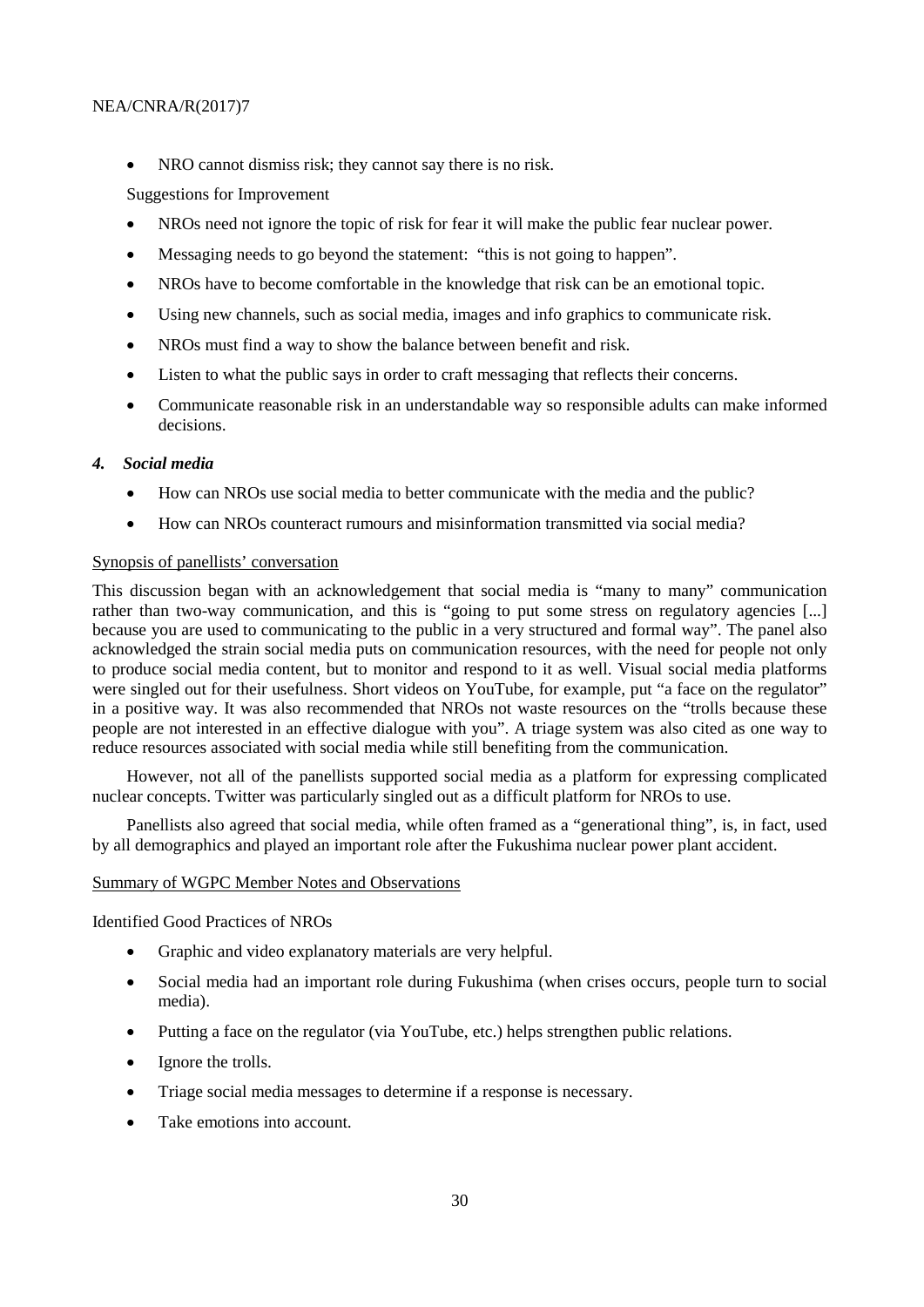• Maximise the two-way communication (or many to many communications) that social media allows.

Identified Inadequacies or Problem Areas

- Budget allocations for social media.
- Communication of regulators is often too formal (press release etc.).
- Social Media is interactive and puts the regulator out of his or her comfort zone because we were used to inform in other ways.
- The complex world of nuclear issues is hard to show on a tool like Twitter; in 140 characters.

Suggestions for Improvement

- Relocate some staffing structures to create positions that can handle the social media.
- Release short video series on the YouTube channel.
- Be ready for social media situations; be aware of the different scenarios.
- Do not feed the trolls on social media; NROs do not need to respond to everything on social media.
- Use interactive elements, visual elements and webinars.
- Incorporate social media in strategic plans for communication.
- Greater use of Twitter, particularly in a crisis situation.
- Rumours are uncontrollable, but NROs can address them by placing accurate information to counter them; extinguishing a fire.

## <span id="page-32-0"></span>**Topical session with various stakeholders – expectations of stakeholders from NRO's communication**

Panellists

- Mr Paul Gunter, Nuclear Information and Resource Service, USA;
- Mr Scott Peterson, Nuclear Energy Institute, USA;
- Ms Jessica Weiner, U.S. Environmental Protection Agency, USA;
- Linda Thompson, former mayor, Port Hope, Ontario, Canada;
- Mr Shawn-Patrick Stensil, Greenpeace, Canada.

#### Topic Areas

The panellists were presented with questions from five topic areas: Expectations and Concerns; Relations; Translating Risk; Social Media; and Public Involvement. Each is presented below with a synopsis of the discussion, which is not intended to be comprehensive, along with observations and notes from WGPC members.

This session of the workshop addressed the following issues:

#### *1 Expectations and concerns*

- What is your agency/organisation's role in response to a nuclear power plant accident?
- How would you communicate with the NRO's involved in response and what do you expect from NROs in terms of information?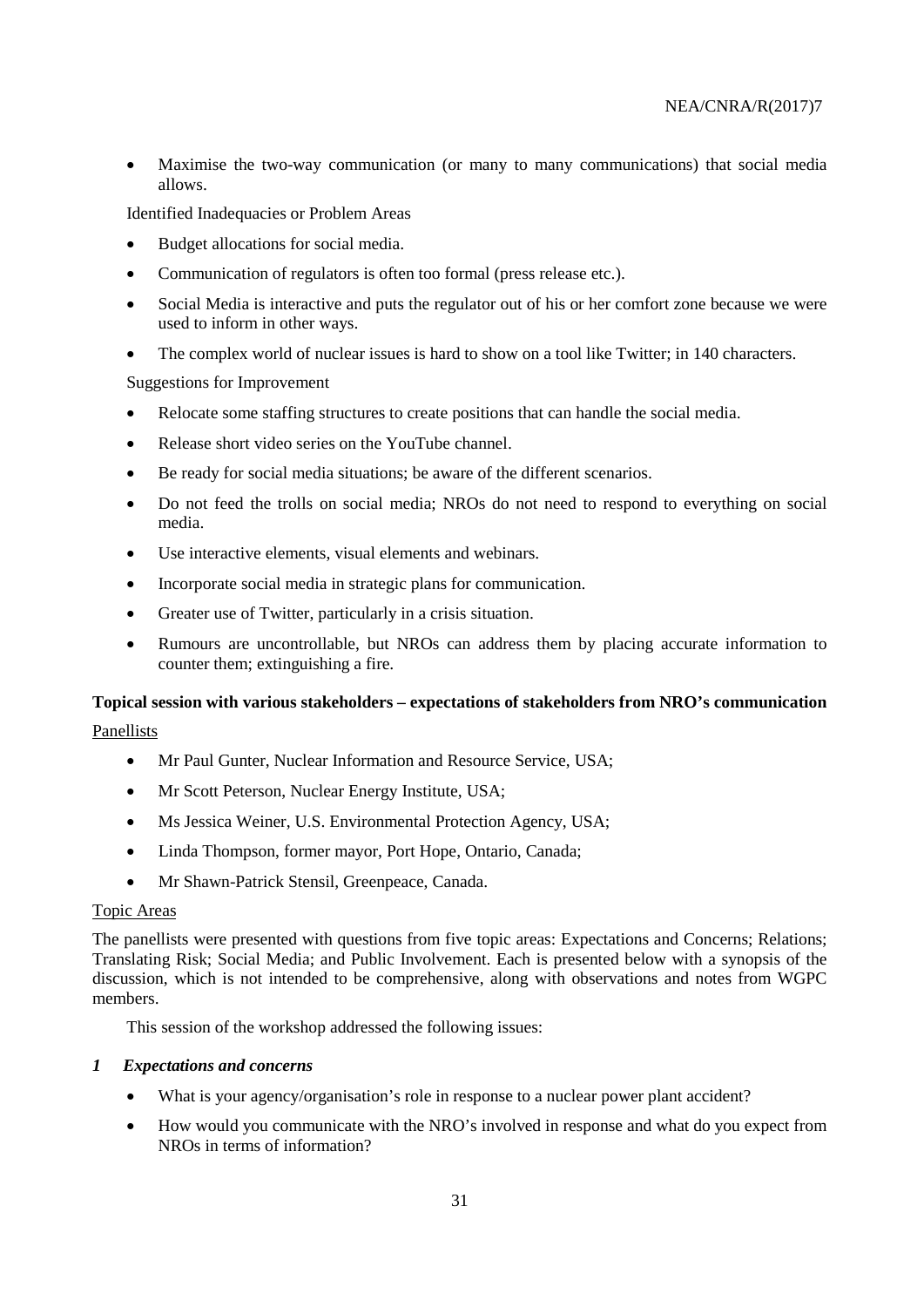- What are your needs in terms of type, format, level of specification, rapidity and distribution methodology for information in both routine and crisis situations?
- What role do you play in helping to explain the science behind a nuclear incident and its possible impact on the public?

#### Synopsis of panellists' conversation

Each of the diverse stakeholders spoke briefly about their roles in response to a nuclear power plant accident. Paul Gunter spoke about answering media questions during the Fukushima response, speaking for his organisation and offering their viewpoint on the accident. He also spoke about serving both as a watchdog over the regulator and as a conduit of information to the community. Linda Thompson spoke about the role of local government/municipality in notifying the public of an incident as well as challenging both the regulator and the industry for accountability. Scott Peterson spoke about Nuclear Energy Institute's role as part of the "broader industry emergency response" to an event, and offering technical assistance or advice to help a company manage the incident. Shawn-Patrick Stensil noted that Greenpeace is a global organisation and is poised to provide information to the public and the media and context for incidents around the world, especially when there is little trust in the official authority for the incident. Jessica Wieder outlined the Environmental Protection Agency's role in collecting and sharing data with other government agencies and the public related to a radiological emergency.

The stakeholders offered various opinions about how they communicated with NROs and what they wanted from the nuclear regulator. Ms Thompson felt a prior, established good relationship and a history of sharing information was important to ensure that channels of communication were open during an incident. Mr Stensil noted Greenpeace will request and expect to receive technical documents for which they have the expertise to understand, and will not rely on press releases for information. He echoed Ms Thompson by stating a prior relationship with a regulator and a regulators' history of not being promotional for the nuclear industry are important facets of open communication with his organisation. Mr Peterson cited the need to get the right information out to the public in the right ways and in the right language. He emphasised the importance of integrating digital communications and social media as much as possible. Paul Gunter noted that one of the key concerns is "how the regulator integrates information with regulation".

The panellists all agreed that educating the public about basic science tenets was an important component to helping the public understand a nuclear/radiological incident. There was also general agreement that it can be difficult to attract the public's attention outside of an emergency, unless they live near a nuclear power plant. "Radiation in general is not something that people are actively paying attention to", said Ms Wieder. It was further acknowledged that radiation is not a topic easily communicated. It was noted that the industry tries to educate/inform their local communities through open houses, school programmes, etc., but they are largely limited to those near a plant. Mr Stensil reflected on the issue of "regulatory capture" as something that serves to impede education of the public by the NROs. Mr Gunter reflected on poll numbers that show great interest in renewable energy and a decline in interest in nuclear power, which presumably makes education about nuclear issues more difficult.

### Summary of WGPC Member Notes and Observations

Identified Good Practices of NROs

- Listening to the concerns of local communities and providing opportunities for direct stakeholder dialogue with NRO staff.
- Having a comprehensive website and integrating it with digital communication channels.
- Briefing stakeholders ahead of issues/incidents; building credibility as an independent regulator.
- Using videos, Q&As and other tools to educate the public.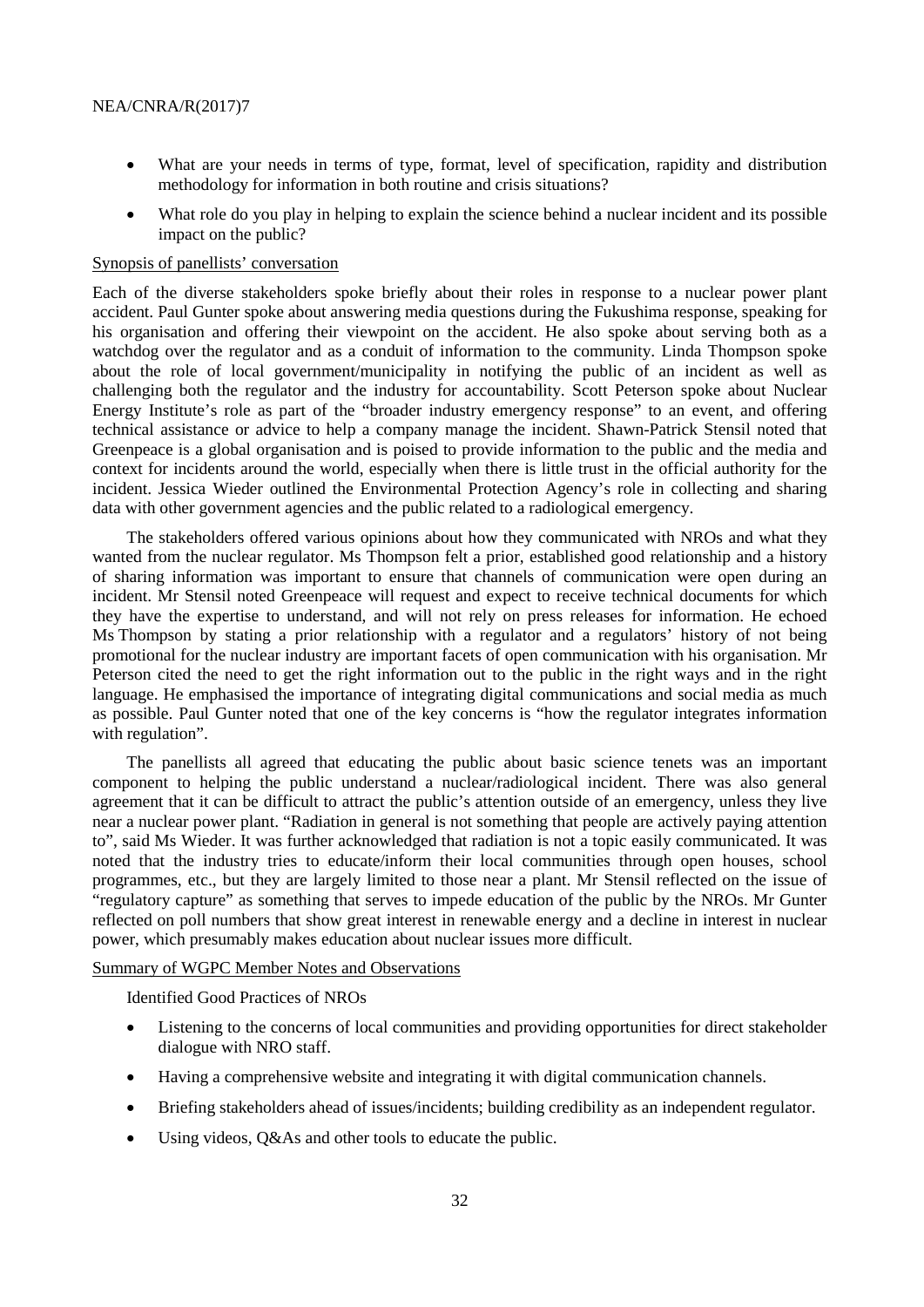• Getting the right information out to the right audience in the right language.

Identified Inadequacies or Problem Areas

- Stakeholders, such as Greenpeace, get calls from the public when the NROs are not providing timely and trustworthy information, and clear indications of independence.
- NROs not always clearly state that they promote nuclear safety, not the industry.
- Use of technical jargon in public meetings.
- Evidence of "regulatory capture".
- Limited opportunity for education in radiation risk among the general public (except local NPP communities).

Suggestions for Improvement

- Provide NRO expert assistance to technical people from the communities.
- Use phone calls to reporters and release of technical documents, not just sending out a press release.
- Use social media to communicate with stakeholders; integrate social media into communications practice.
- Anticipate the information and educational knowledge needed before an emergency occurs.
- In non-emergency times, prepare products for possible use in a future incident.
- NROs need to be aware of their "blind spots".
- Build credibility before an incident.
- Create opportunities to teach basic science principles to the public, especially those around nuclear power plants.
- Anticipate information that will be useful to public in near future, particularly during a crisis.

#### *2. Relations*

• How would you characterise your relationship with your NRO and what could be done to improve the relationship between stakeholders and NROs (communication team and press officers in NROs)?

#### Synopsis of panellists' conversation

The panellists generally asserted a "love hate" relationship with the NRO, but generally conceded the importance of the relationship and dialogue, even when disagreeing about issues. Mr Gunter pointed out his organisation's concern was less with the communications' staff, and more with an agency not enforcing its own regulations. Mr Peterson asserted that dialogue between industry and technical staff at the NRC results in better understanding on issues and possibly better regulation. Ms Wieder noted the importance of communication staff at different agencies knowing each other and trusting each other prior to an incident, to make working together easier and more effective. Mr Stensil offered the viewpoint that a promotional perspective on the part of the NRO made building a relationship difficult.

#### Summary of WGPC Member Notes and Observations

Identified Good Practices of NROs

• U.S. NRC and CSNC have improved relations with stakeholders through regular meetings and dialogue, and more "active listening" to concerns.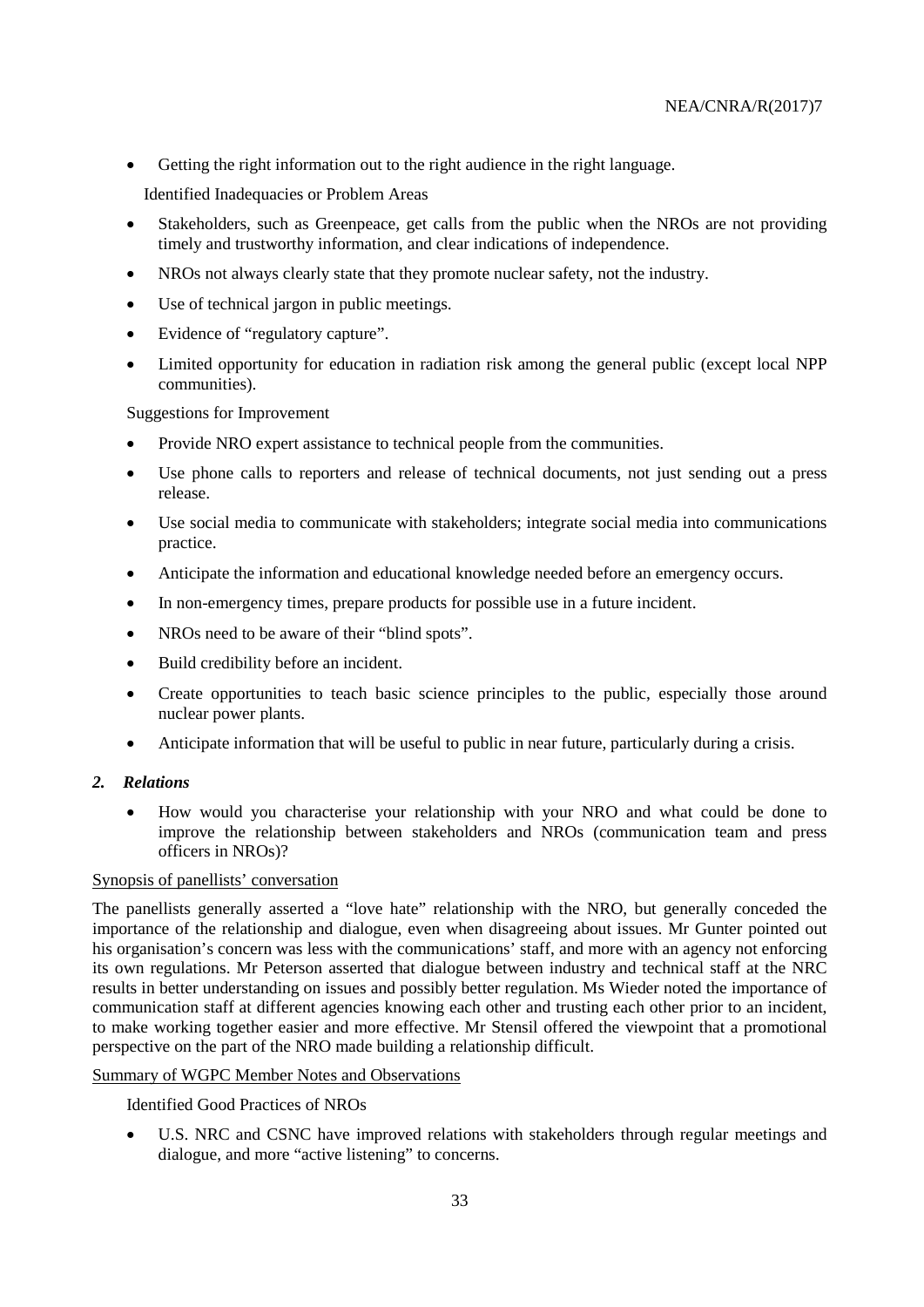- Dialogue with local people.
- Ensuring relevant staff and stakeholders know each other.
- Developing a licensee condition handbook (a manual that explains the conditions of a licensee).

- NRO information that is seen as promotional is a concern for NGOs wanting independent information.
- NROs not enforcing their own regulations.

Suggestions for Improvement

- Provide more independent information.
- Respect the opinion of local communities.
- Enforce regulations.
- Develop rules on what should be communicated.
- When renewing a license, there should be a dialogue between stakeholders and the NRO.
- Provide FAQs on the NRO's website, along with simple education.
- Be prepared to listen and encourage conversation.

#### *3. Translating risk*

- How can stakeholder groups help accurately translate risk to the general public?
- How can NROs deal with the emotional nature of the issues they communicate about?

#### Synopsis of panellists' conversation

Mr Gunter noted a gap in acknowledging how risk is quantified by the NRO, and how risk is "played out" in reality, in real accidents that affect real people. Mr Peterson recommended that communication about risk also include communication about benefits. He also noted that the level of discussion regarding risk is determined by the specific audience. It was underscored that not all radiation experts "are excellent public communicators", which complicates the discussion of risk related to nuclear power or radiation.

Mr Stensil noted that in order to understand the quantification of risk, one must also understand the underlying assumptions so the public can then determine if they find the risk acceptable or not. There was a brief conversation about how people in different countries may view the same risk differently. A WGPC member said of France: "People have an apocalyptic perception of nuclear risk. Because they have in mind the bomb, the nuclear bomb". Representatives from France noted on-going work in the country to "develop a risk culture".

Panellists also asserted the use of peer review of NRO documents to be an important element of risk communication, as well as community advisory panels providing context to the local population. It was noted that the issue about risk communication is not necessarily just the purview of the NRO communication staff; the technical experts and regulators writing the rules and proposing policies have a large role to play as well.

#### Summary of WGPC Member Notes and Observations

Identified Good Practices of NROs

• Being receptive to questions posed by the public and stakeholders.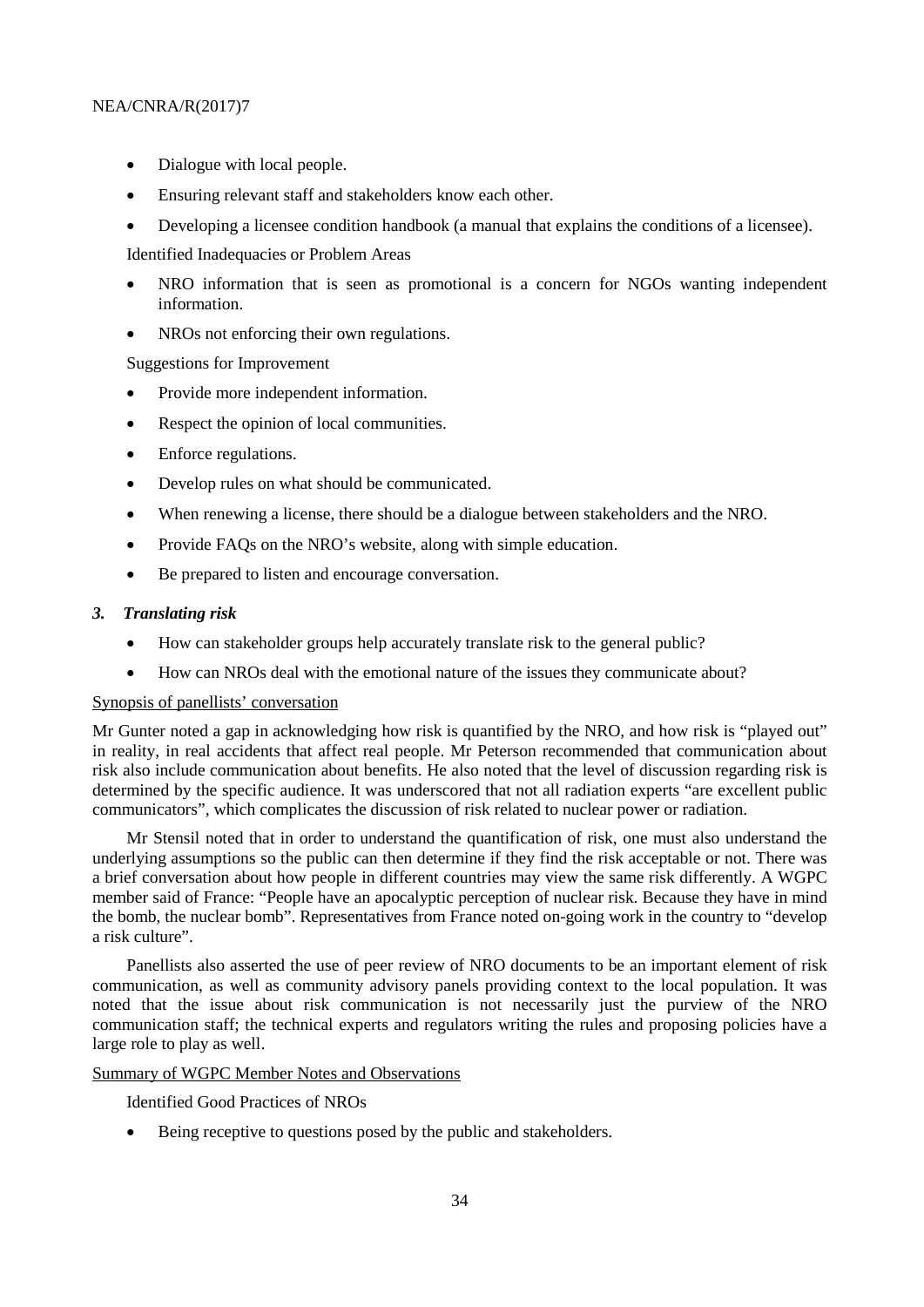- Getting the concerned public involved in regulatory matters.
- Using a community advisory panel to obtain comments, achieve dialogue.
- Providing opportunities for external peer reviews of relicensing documents or to address concerns.

- The difficulty of translating risk to the public because of the technical language is necessary to make the information accurate.
- The emotional barrier that a risk conversation can create.
- NRO risk technicians are not always the most appropriate people to explain the perception of risk. (The best scientist can explain risks to the public. But it is useless if no one understands it).

Suggestions for Improvement

- Find a balance in communicating something that is very emotional for the audience.
- Find the correct person to start the dialogue about risk.
- Establish risk metrics, when stating that risks are acceptable the assumptions must be disclosed.
- Give people the opportunity to participate in the risk culture by giving them information.
- Allow NGOs to participate in peer reviews.
- NROs should not be constantly in a defence mode but take advantage of external inputs.
- Increase knowledge and awareness of risk.

#### *4. Traditional/social media*

- How can NROs counteract rumours and misinformation transmitted via social media?
- What role would stakeholder groups play in countering misinformation?

### Synopsis of panellists' conversation

There was general consensus about the importance of social media during a radiological event, although it was acknowledged that NROs may struggle with resource limitations that make full implementation of social media difficult or impossible. Further "horizontal communication" i.e. "peer to peer" communications are generally highly trusted and facilitated by social media that serves to "leverage" the "regular employees" who are subject matter experts active in social media. Mr Peterson summed up his remarks by saying: "Digital is critical, whether you are a regulator, whether you are a company or whether you are an NGO". Social media usage must be upfront, panellists warned, with staffers properly identifying themselves online and not hiding their affiliations. Members of the panel noted the difficulty of dealing with rumours online; Greenpeace stated they used their website to combat rumours or provide credible sources of information for the public.

#### Summary of WGPC Member Notes and Observations

Identified Good Practices of NROs

- NRO blogs that can explain issues and concepts in plain language.
- Having a written social media policy.
- Challenging misinformation.
- Peer to peer communications builds trust.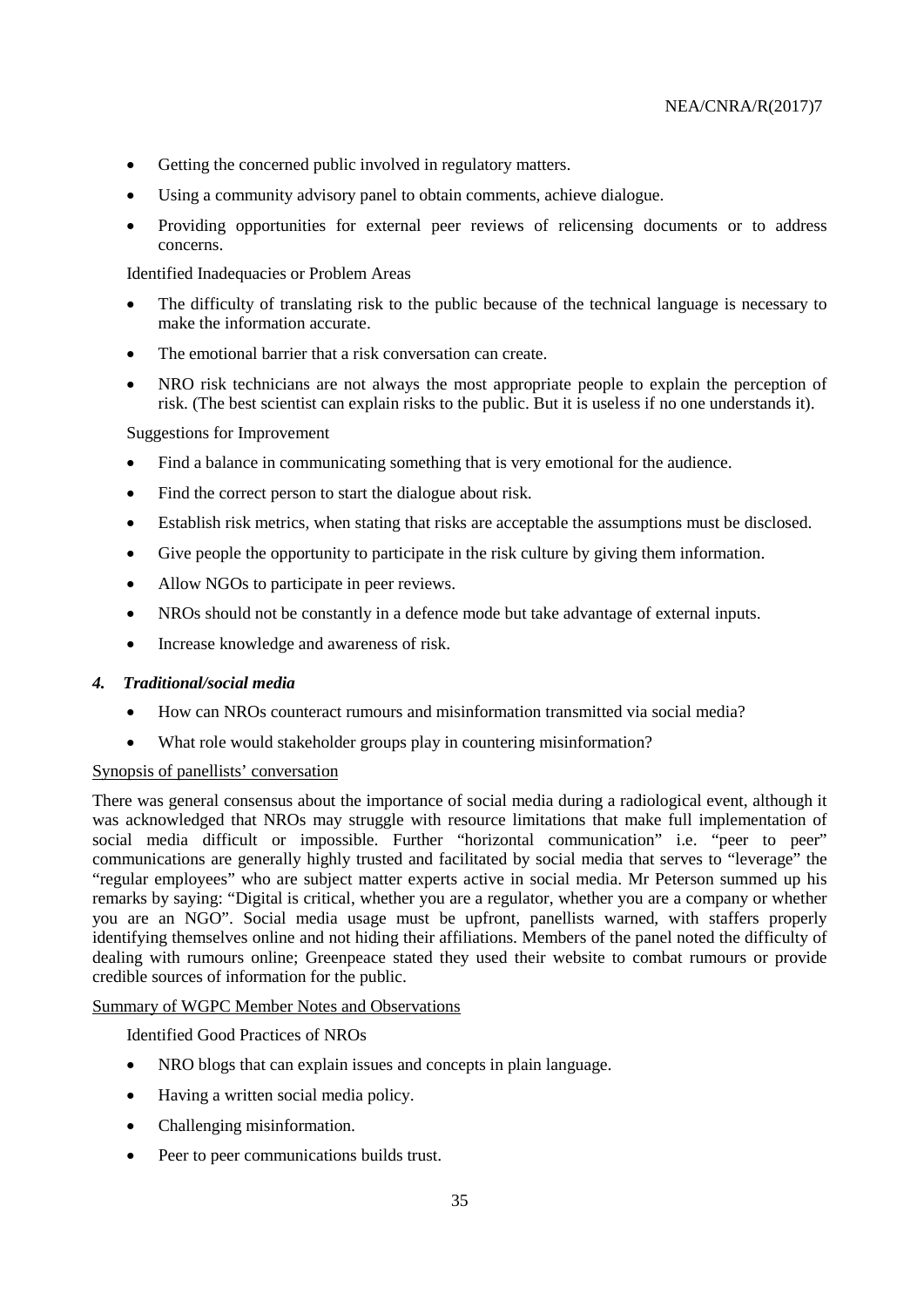- Limited staff dedicated to the social media.
- A lack of honesty with those managing social media for the NRO not properly identifying themselves.
- Depending on the NRO, there is some restriction on using social media.

Suggestions for Improvement

- Participate in digital platforms on a regular basis.
- Hire people in the NROs who are early adaptors that are familiarised with social media. (Recommendation – at least two people).
- Have a policy on social media use.
- Produce short and inexpensive in-house videos.
- Retweet information from other organisations.
- Use a third party to drive public education via blogs etc.

#### *5. Public involvement*

• How can your organisation help to enhance the participation of the public in nuclear topics (via public debates, consultations, working group, etc.)?

#### Synopsis of panellists' conversation

It was acknowledged that outside of communities directly situated near nuclear power plants, it can be difficult to attract attention to NRO matters. It was noted that when "things are going very well," there is not a great impetus on the part of the public to pay attention to NRO activities. Getting the public engaged in more long-term issues, such as a hearing or licensing, can be difficult, said Ms Thompson. Mr Stensil posed the question about whether or not regulators wanted and valued outside interveners, moving the conversation away from public meetings and discourse. There was a brief conversation about whether or not "dialogue" with the public was an intrinsically useful and appropriate goal, and whether or not NROs wished to "provide a conversation" with the public.

#### Summary of WGPC Member Notes and Observations

Identified Good Practices of NROs

- The community is happy when it receives information.
- Local government (host community) can promote the stakeholder involvement easily as a "neutral party" unlike the industry.
- NROs need a presence in schools and to participate in nuclear education.
- Open houses in addition to or instead of formal meetings.
- Ensuring the public has adequate information to be able to participate fully in meetings.
- Keeping the public engaged.

Identified Inadequacies or Problem Areas

- People are not interested in public meetings if nothing happens.
- NROs must walk a fine line with public involvement. If industry promotes public involvement, the activities may seem like a "set up" to the public.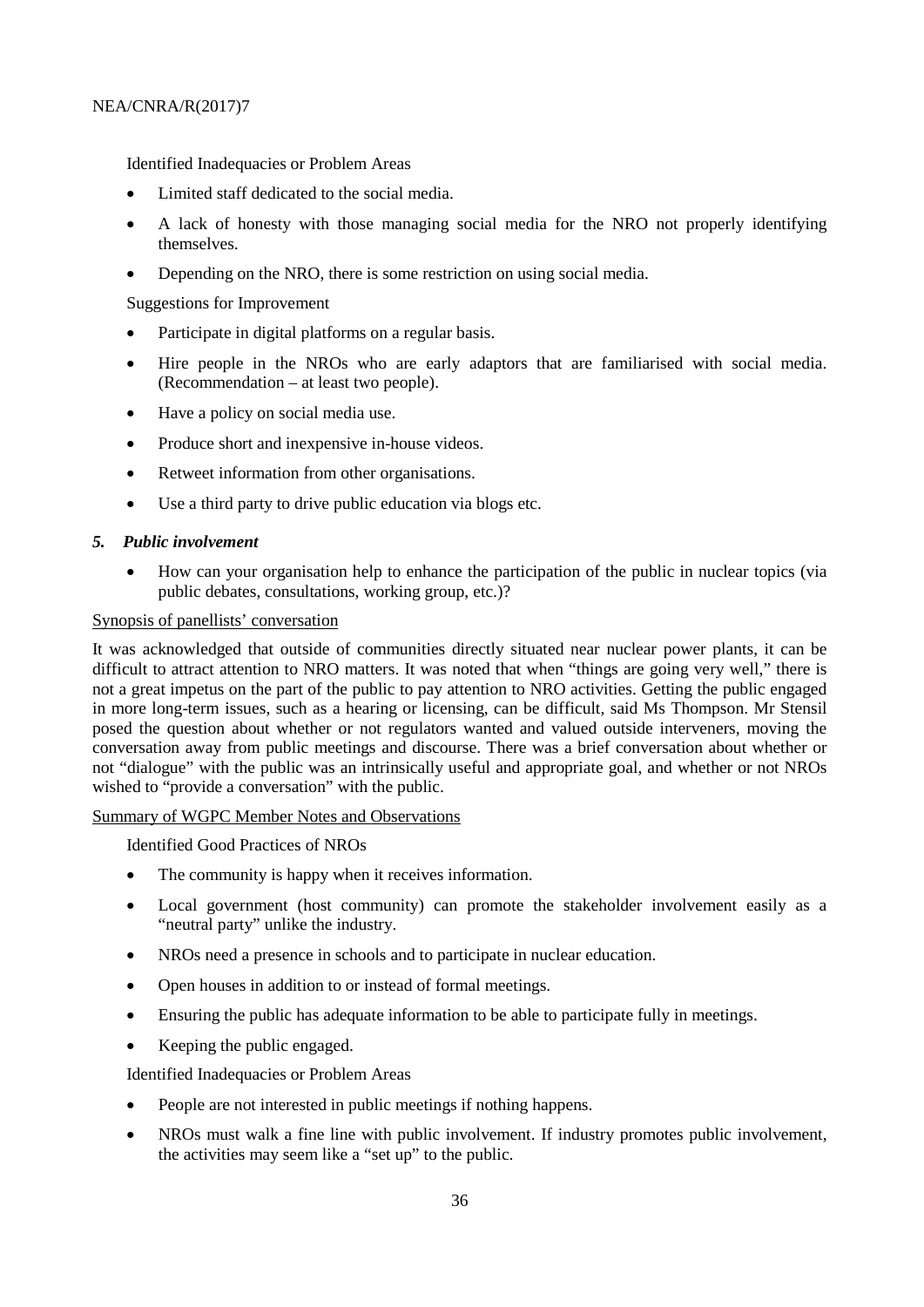Suggestions for improvement

- Encourage energy information centres in the local communities.
- Encourage public dialogue on a regular basis.
- Keep momentum and interest up between proceedings.

#### <span id="page-38-0"></span>**Presentation – public opinion on nuclear power**

Preceding the first panel was a presentation on "Public Opinion on Nuclear Power," by Ms Ann Bisconti, President of Bisconti Research, Inc. Ms Bisconti has conducted national surveys related to nuclear power in the U.S. at least twice a year since 1983; the latest in spring 2015. She's also conducted biennial surveys of plant neighbours since 2005; the most recent in summer 2013.

#### *1. Synopsis*

Presented here is a synopsis of the presentation and discussion, which is not intended to be comprehensive. Ms Bisconti began by stating that perceptions of nuclear power plant safety have dramatically changes in the U.S. In 1984, when the question was first asked, 35% of the public gave a high rating to the safety of nuclear power plants. Today, she said, that number is 64%. She also noted that a majority of people who describe themselves as "environmentalists" favour nuclear energy. But she gave this caveat "Let's be very clear up front, Americans do not love nuclear energy". She said people express preferences for social energy, for example. What Americans do favour, however, is energy diversity, with 96% saying it is important that electrical generation comes from a variety of sources.

In a Question and Answer period, Ms Bisconti was asked why her polling numbers differ from a recent Gallup poll, which found much less support for nuclear power. Ms Bisconti responded that the way the questions are posed and framed will influence the outcome. The Gallup poll, for example, asked about nuclear energy as it related to social and wind and other energy options, which are universally supported by the public. "Nuclear energy is not going to win a popularity contest," she said.

#### *2. Findings*

- 68% of Americans favour nuclear power; 30% oppose.
- 64% give nuclear power high safety ratings; 22% give low safety ratings.
- 78% of Americans felt nuclear played an important role in the country's electrical generation.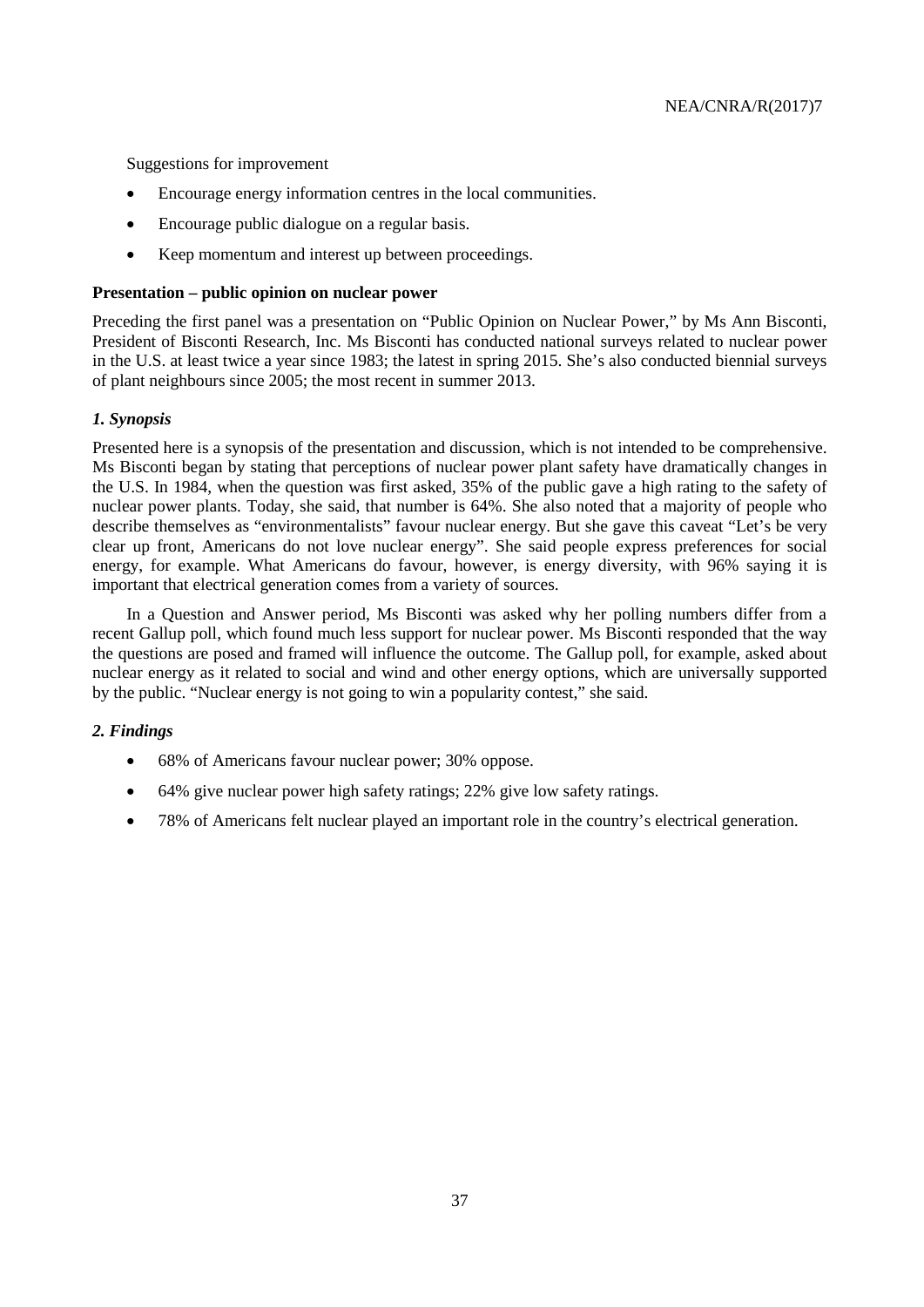#### *3. Sample slides*



#### **The More People Feel Informed about Nuclear Energy, the More They Favour It**

**Most Plant Neighbours Have Favourable Impression of the Plant**



#### *4. Recommendations*

- Assume your audience has no prior knowledge about energy and nuclear energy.
- Keep communications simple—depth, not breadth. Communicate in terminology that is both accurate and that the public can interpret. (She noted that the frequently used phrase "passive safety systems" is not well received by the public who interpret it as meaning "not actively responding" or "sleeping on the job".) Other terms that did not work well with the public included "materials degradation," "life extension" and "ageing management."
- Outreach is essential to communities near nuclear energy facilities the more informed an audience is, the more likely it is going to be favourable towards nuclear power.
- Strong regulators must increase their visibility so the public understands who they are and what they do.

#### *5. Video presentations*

The afternoon panel was separated by a video break. Two videos were presented by the Canadian Nuclear Safety Commission and the U.S. Nuclear Regulatory Commission. Both focused on community-building.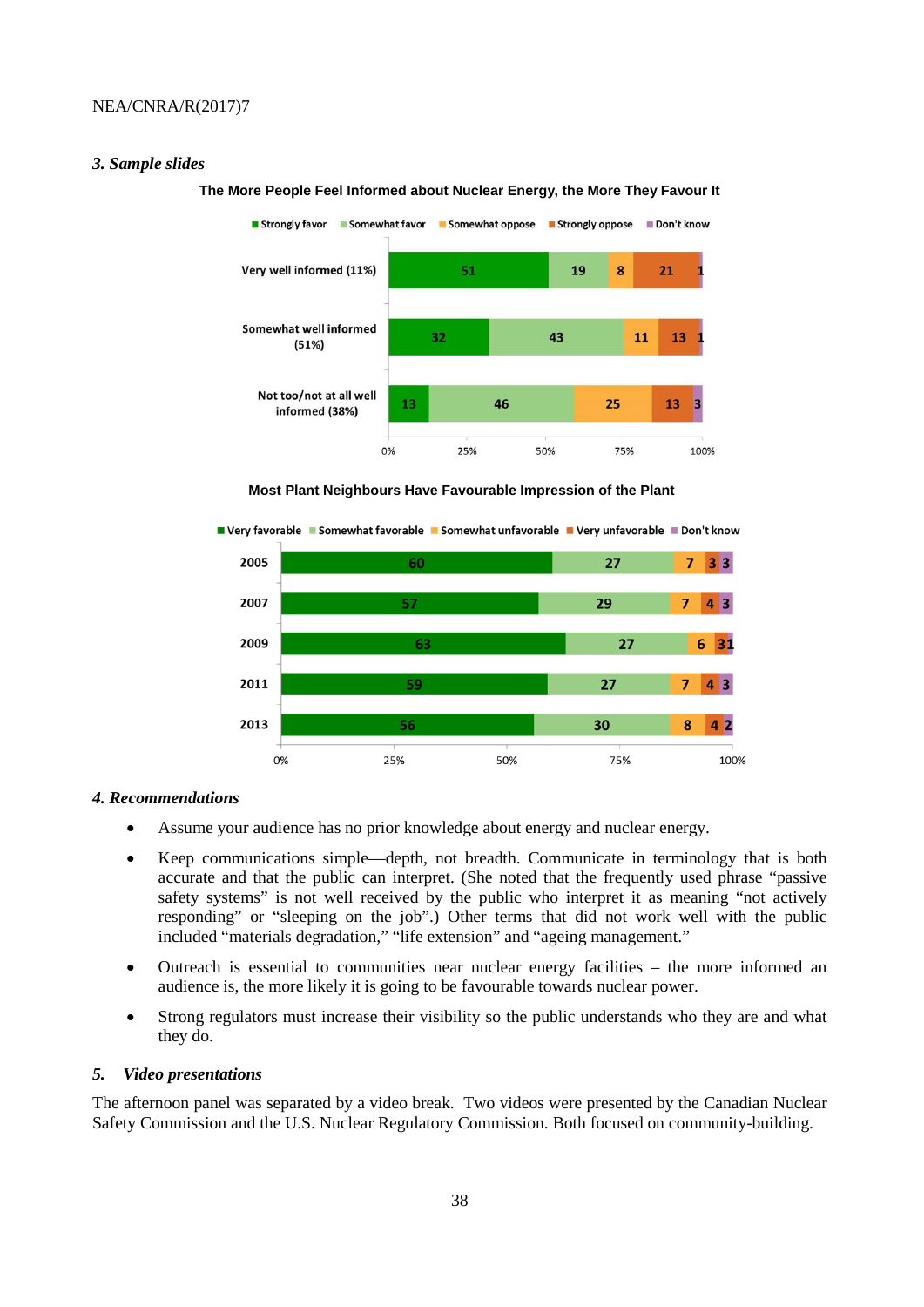#### *CNSC's "Nuclear in Your Neighborhood" Video*

As part of its mandate, the Canadian Nuclear Safety Commission disseminates objective scientific, technical and regulatory information to the public. To do so, we reach-out to a wide-variety of audiences with a diverse suite of communications products. One of our target audiences includes youth, specifically in host communities. We that by hope by reaching out to these stakeholders early that they become informed and engaged members of the public that take interest in the regulatory role of the CNSC.

The latest online module and video is geared to youth between the ages of 13 and 17. The module and video demonstrate the CNSC's role in ensuring the safe regulation of everyday applications of nuclear materials and energy that surround us. The module users can click on different icons to find out how these substances are used in industry, agriculture and even at flea markets. The video and module are showcased at youth-oriented events such as science fairs, teachers' conferences and community events.

The video can be found online here: www.nuclearsafety.gc.ca/eng/resources/videos/player/ index.cfm?videoid=nuclear-in-your-neighbourhood

CNSC Website (28 August 2017), "Nuclear in your neighbourhood", www.nuclearsafety.gc.ca/eng/ resources/videos/player/index.cfm?videoid=nuclear-in-your-neighbourhood

#### *"U.S. NRC & Your Community" – the video*

The U.S. NRC has an active YouTube channel with dozens of videos created to enhance the public's understanding of the agency's activities, responsibilities and achievements. In 2014, as video topics were being analysed for the following year's production schedule, it was determined that the perspective of who actually makes up the NRC was missing. NRC's Public Affairs staff believed the "people perspective" was being lost in larger conversations about rulemaking, concerns about radiation and the risks and benefits of nuclear power.

So a class of the next generation of NRC leaders – called the Senior Executive Service Candidate Development Program – worked with the Office of Public Affairs to produce a video focusing on the people behind the NRC, and how they help support society as a whole and the communities in which they – and the public – live. This video, accompanied by a branding logo and hand-out materials is being used for outreach during public meetings, workshops, open houses and other public interactions. It is also posted on the agency's YouTube channel here: [www.youtube.com/watch?v=DWyzt7CnYfg](file://nasoa.nea.fr/group/NEAHANS/CNRA_WGPC/Meetings/2015.03%2017th/Workshop%20stakeholders/Report/www.youtube.com/watch?v=DWyzt7CnYfg)

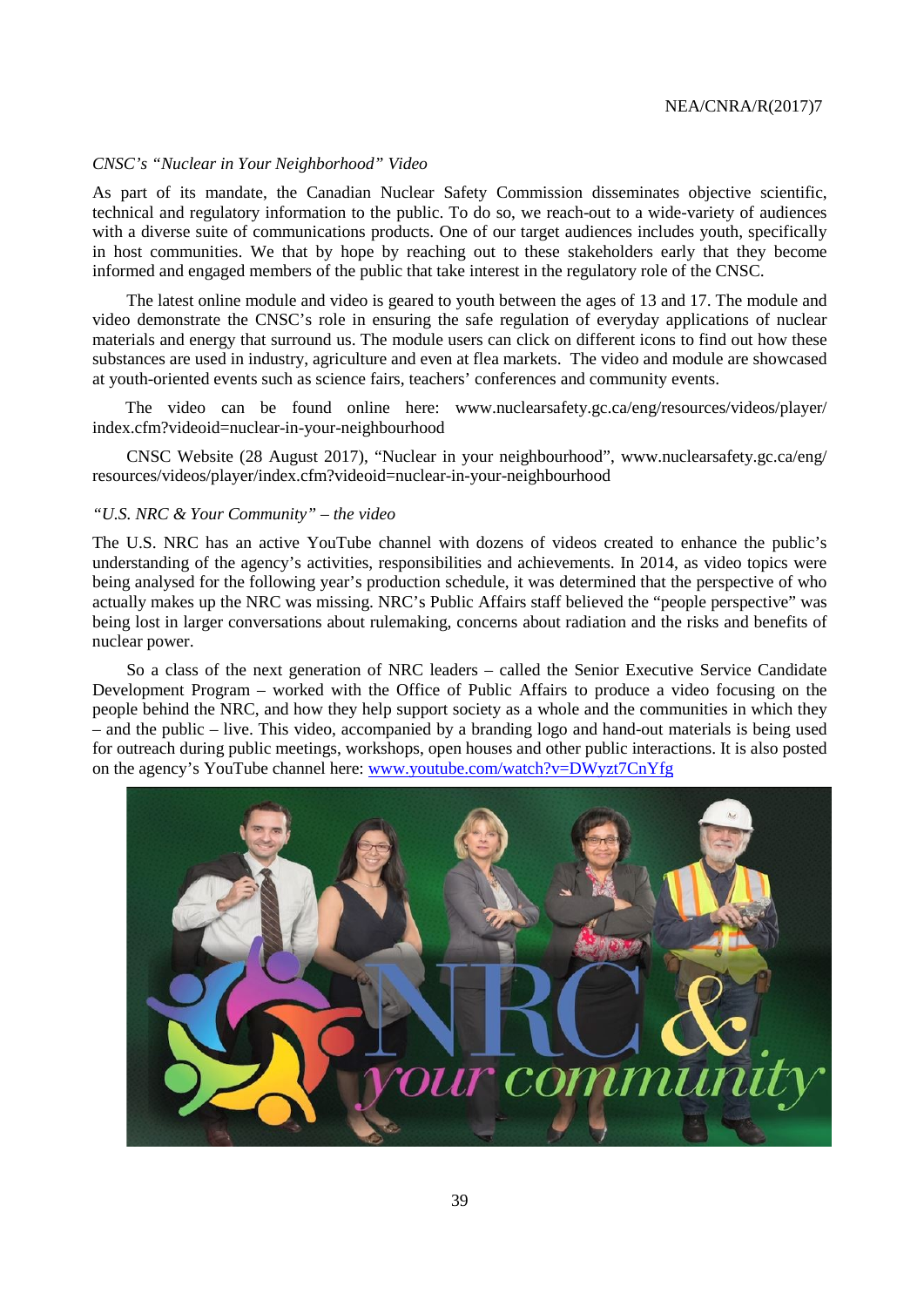For the most part WGPC members found the workshop valuable, with some concrete suggestions for actions and/or confirmation that current policies and practices were sound. Because the panellists were focused on North America, some of the discussions were not directly relevant to members from Europe and Asia. This unavoidable shortcoming is largely addressed by the decision to hold three such workshops focusing each on the specific media and stakeholder groups found in that geographical area, with a realisation that cultural differences would affect the applicability of some recommendations.

It should also be noted that there was not always agreement among the panels on the recommendations offered and some panellists noted shortcomings that were outside the purview of NRO communicators. The lively exchange of information in and of itself, however, strengthens relationships and may serve as a foundation to build trust for the future.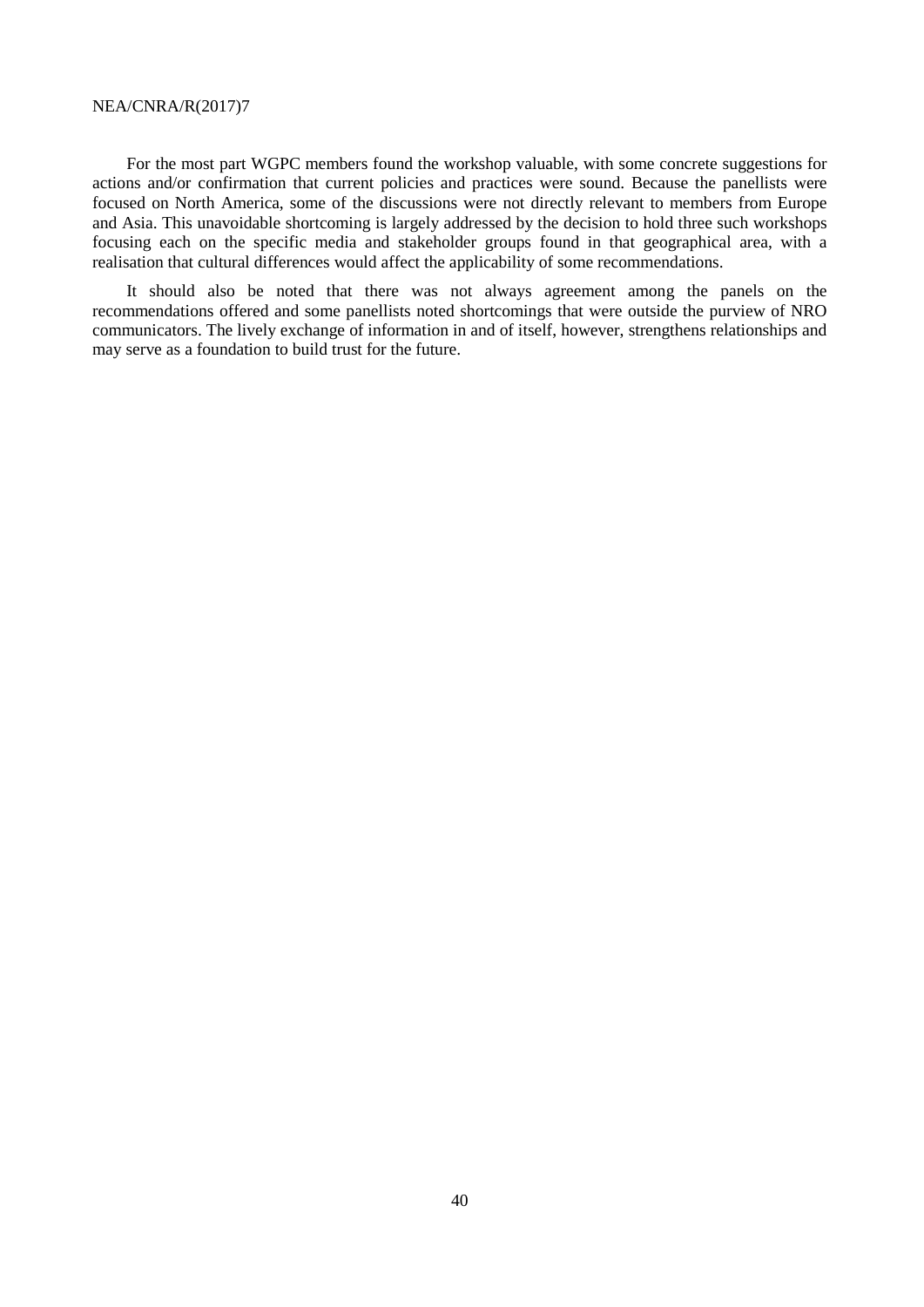#### **CHAPTER III: ASIAN WORKSHOP IN 2016**

<span id="page-42-0"></span>The Asian workshop was hosted by the Japanese Nuclear Regulation Authority (NRA) Headquarters on 5 April 2016 in Tokyo, Japan. It was organised in collaboration with the Japanese Nuclear Regulatory Authority, the Korean Nuclear Safety and Security Commission (NSSC), the Korea Institute of Nuclear Safety (KINS) and the Indian Atomic Energy Regulatory Body (AERB).

The morning session entitled "Media expectations of Asian Nuclear Regulatory Organisations (NRO) communications" was dedicated to exchanges with journalists. The afternoon session entitled "Relationship/communications between Asian NROs and regional stakeholders" was devoted to discussions with various stakeholders, including a mayor, a community group leader and evacuee from the Fukushima Daiichi Accident, and experts on risk communication and nuclear law from academia. To obtain a regional perspective, all stakeholders came from the Asian region.

The morning session was moderated by Mr Eliot Brenner, Working Group on Public Communication (WGPC) Chair and Director, Office of Public Affairs, Nuclear Regulatory Commission (NRC). The afternoon session was moderated by Mr Aaron Sheldrick, Thomson Reuters, Japan.

#### Stakeholders and attendees

The workshop was attended by 40 participants (participants list available in appendix III).

It began with introductory remarks by Dr Nobuhiko Ban, Commissioner of NRA of Japan; and Mr William D. Magwood IV, NEA Director-General. Prior to the beginning of the afternoon session, Ms Yali Cao, Deputy director of the Institute of Information of the Nuclear and Radiation Safety Centre of Ministry of Environmental Protection, People's Republic of China gave a presentation entitled "NNSA's Practice of Public Communication". Experienced and varied stakeholders were invited:

- Mr Aaron Sheldrick, Chief Correspondent, Commodities and Energy, Thomson Reuters, Japan
- Mr Hidehiro Hanada, Nippon Hoso Kyokai (NHK), Japan
- Mr Chun ho Oh, Editorial Writer (Economics, Industries, Science and Technology), The Korea Economic Daily, Korea
- Ms FeiTing Tang, Editor and Journalist, China Environmental News, People's Republic of China
- Mr Yutaka Nose, Mayor of Takahama, Fukui Prefecture, Japan
- Ms Reiko Hachisuka, Head of Commerce and Industry Association of Okuma Town
- Dr Takeshi Iimoto, The University of Tokyo, Japan
- Dr Mulavana Parameswaran Bhattathiry Ram Mohan, Associate Professor, Centre for Post Graduate Legal Studies, TERI University, India

#### <span id="page-42-1"></span>**Topical session with the media**

The objective of this session was to give opportunity to stakeholders, mainly journalists, to indicate what kind of information they expect from the NROs.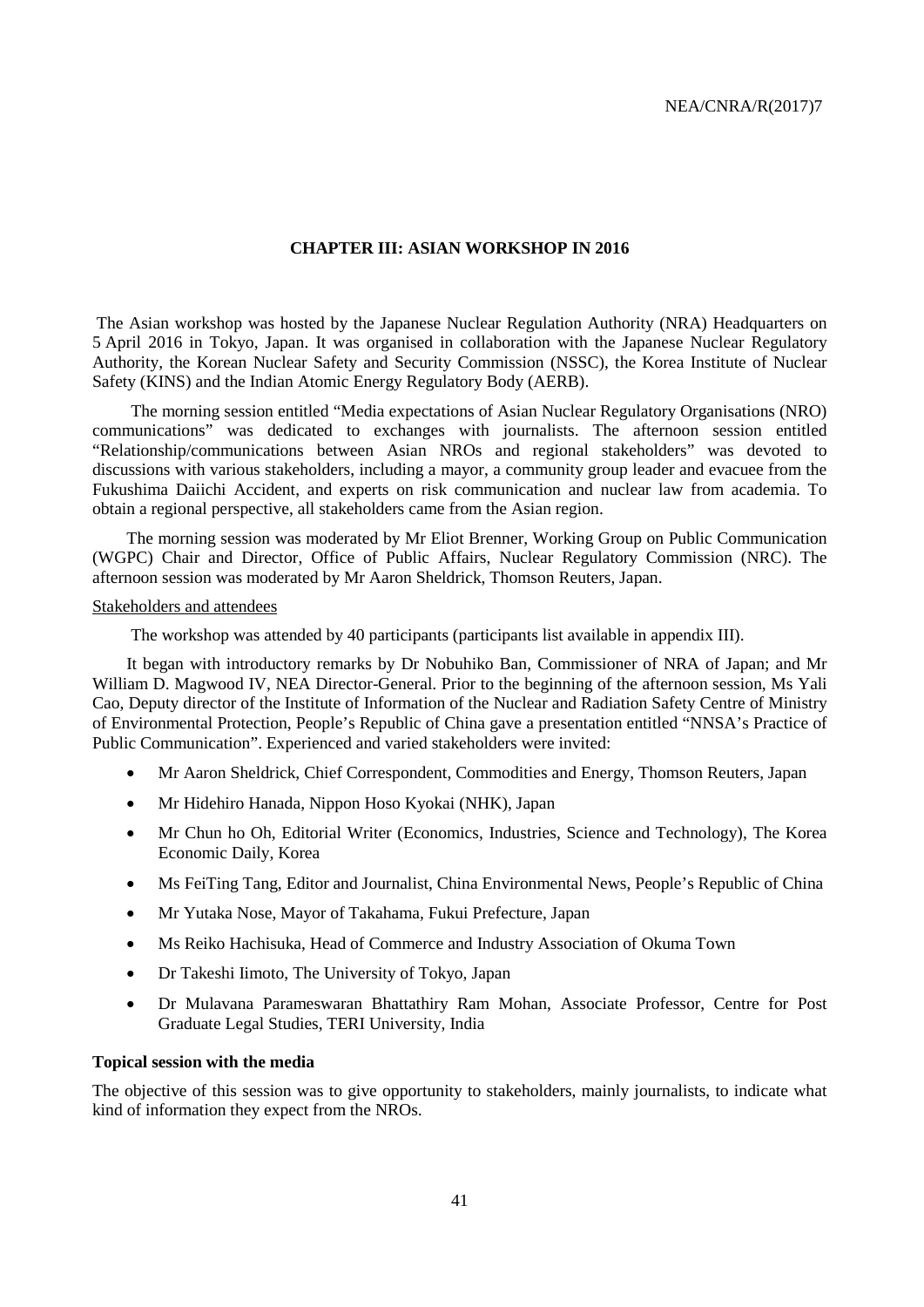#### Moderator

Mr Eliot Brenner, WGPC Chair.

#### Panellists

- Mr Aaron Sheldrick, Thomson Reuters, Japan;
- Mr Hidehiro Hanada, Nippon Hoso Kyokai (NHK), Japan;
- Mr Chun ho Oh, The Korea Economic Daily, Korea;
- Ms FeiTing Tang, Editor and Journalist, China Environmental News, People's Republic of China.

The morning session was divided into five themes with some comments overlapping. This documentation should be read as a synthesis, not as comprehensive minutes.

#### *1. Cultural context*

What are some of the cultural tendencies – possibly distinct from Western culture – that could have an influence on the relationship between media and NROs?

There does not seem to be a major cultural difference when it comes to how the media interacts with governments and NROs. The media decide what they report and take responsibility for providing the public with their own stories.

In Asia, in a very broad sense, there probably is more deference to authority perhaps due to more paternalistic aspects of authority. Building trust with sources requires a lot of effort and personal contacts in comparison with what may be needed in the European or North American context.

#### *2. Constraints, expectations and concerns*

- What are the media's constraints in dealing with nuclear technical subjects?
- What do the media expect from NROs in terms of information and how it is provided?
	- What kind of format, level of specification, rapidity and distribution methodology would be appropriate during routine situations, abnormalities reported by licensees, natural events (e.g. earthquakes, volcanoes, tornadoes etc.) and actual radiological/nuclear emergency situations?
	- − How would it be treated differently from the information provided by promoters of nuclear energy (government agencies and/or licensees)?
- What are the media's concerns in covering radiological/nuclear events? How can those concerns be addressed by NROs?

Korean media has suffered from the fact that most sources are in English. It is important that translated versions are provided by NROs and other sources.

There are currently plenty of resources available on the internet. One of them is the industry body, the global industry: the World Nuclear Association. Others include the Department of Environment (DRE), the Department of Energy Information, the NRC, and the Nuclear Regulatory Authority (NRA) website. Greenpeace also provides some information, although it has its own agenda.

When journalists recognise that they are dealing with a difficult and complex subject, they want as much information as possible, and quickly. They also want it presented as clearly as possible. During the Fukushima Daiichi Accident, nobody knew what was happening and was anxious. The power utility companies and regulators were not saying anything, but people had the general idea that a nuclear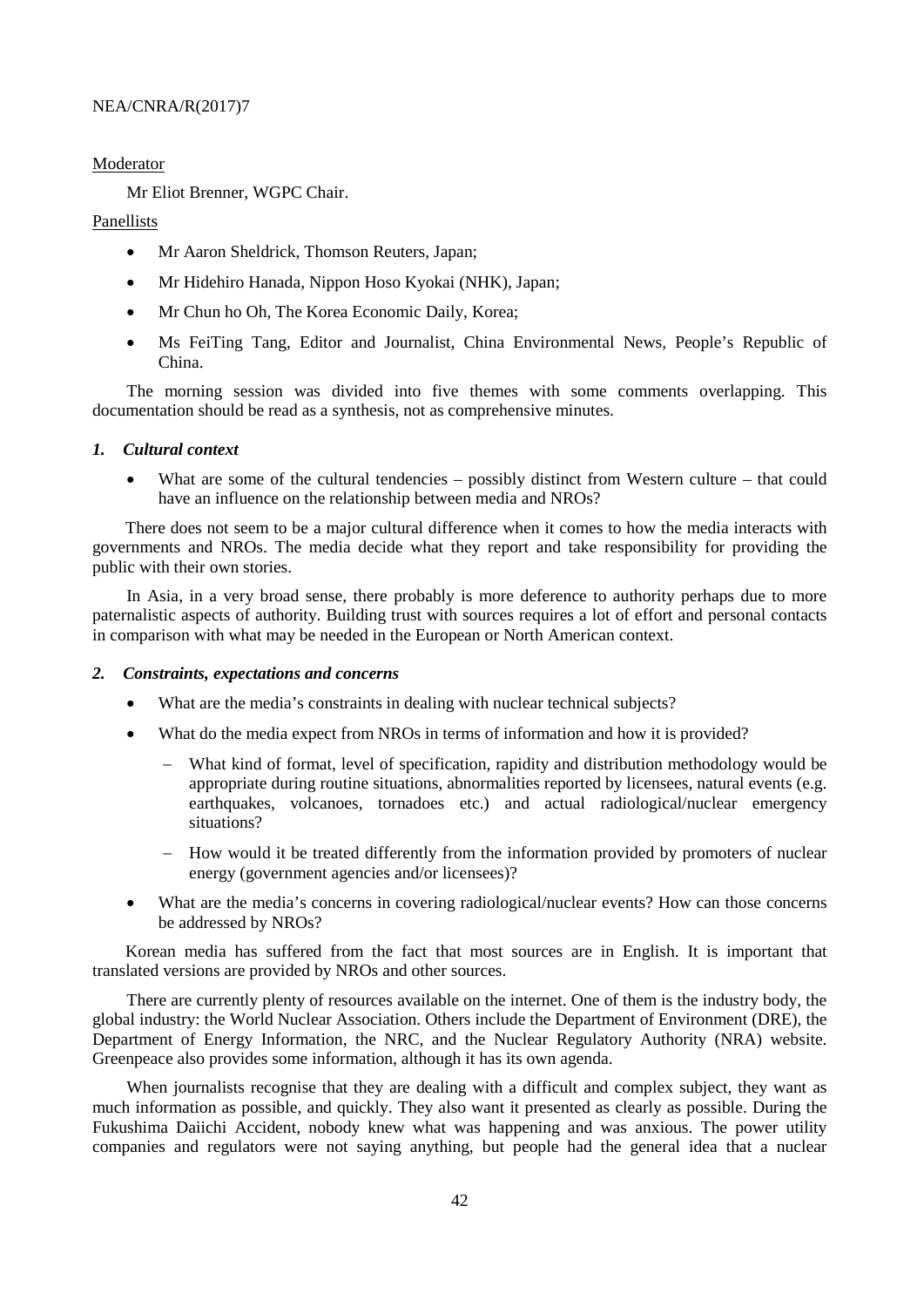meltdown could happen when power is lost for several hours. However, the fact that a meltdown did occur was made public only two months later. The danger of this meltdown was not well communicated.

Especially during crises, journalists get information dropped on their desks with no context and without explanation. During the Fukushima Daiichi Accident, even the NRO itself seemed to have trouble interpreting the data coming from the plant, and yet it was shared with the media. The media could not figure out how to use such information. NROs, when failing to interpret or communicate data, should at least be prepared to come up with a sufficiently conservative explanation of what such data could mean, rather than just refraining from commenting.

#### *3. Relations*

- How would a positive relationship between journalists and NROs be characterised?
- What could NROs do to build such a relationship (communication team, press officers in NROs)? What might be a hindrance to sustaining such a relationship?

In Japan, *kisha clubs* (press clubs) often can act as a sort of filter for information. Sometimes the media and the ministry or the organisation involved might be too close. The Fukushima nuclear crisis is thought to have brought that out. That said, there has been definite improvement in giving out information and transparency by the NRA, the new Japanese regulator.

The media has a responsibility to report accurate facts to the public, and to do that, they must be able to tell how precise and accurate the information coming from the government and NROs is. Having a close relationship with the NROs is an important factor to enable this.

In China, the government would proofread articles prior to their publishing to ensure accuracy. Journalists belonging to media that is part of the government can enjoy this privilege. That said, how to report when the government is reluctant to make it news, and how to be independent when the government has a chance to review the article prior to publishing is a challenge for Chinese media.

Korean citizens tend to place their trust more in individual experts over the media, so the media tries to find trustworthy experts in the field. This could be a challenge, and a possible area where the NRO could help by providing their information on experts.

The International Atomic Energy Agency (IAEA) told media not to refer to the IAEA as "the international regulator", but that was how media and the public were seeing IAEA's role, which was confusing during times when the media needed reliable information.

Workshops like this or media events where NROs would hold a seminar and explain how they will disseminate information when there are changes in procedures or during an emergency would most definitely be welcomed by the media.

#### *4. Perceptions of risk and associated emotions*

- As an independent regulator, to what extent should NROs serve the media and the general public on how to perceive risks?
	- − What is expected of promoters of nuclear energy (government agencies and/or licensees)?
- How can NROs deal with the emotional nature of the issues they communicate about?
- How can NROs demonstrate that the basic assumptions about nuclear safety are being continuously challenged and re-examined?

Nuclear safety is a subject that is highly complex on its own, without even considering the sociological aspects. It is a subject that seems to cause no small amount of fear among the public, especially in situations like the Fukushima Daiichi Accident. During that time, it was a steep learning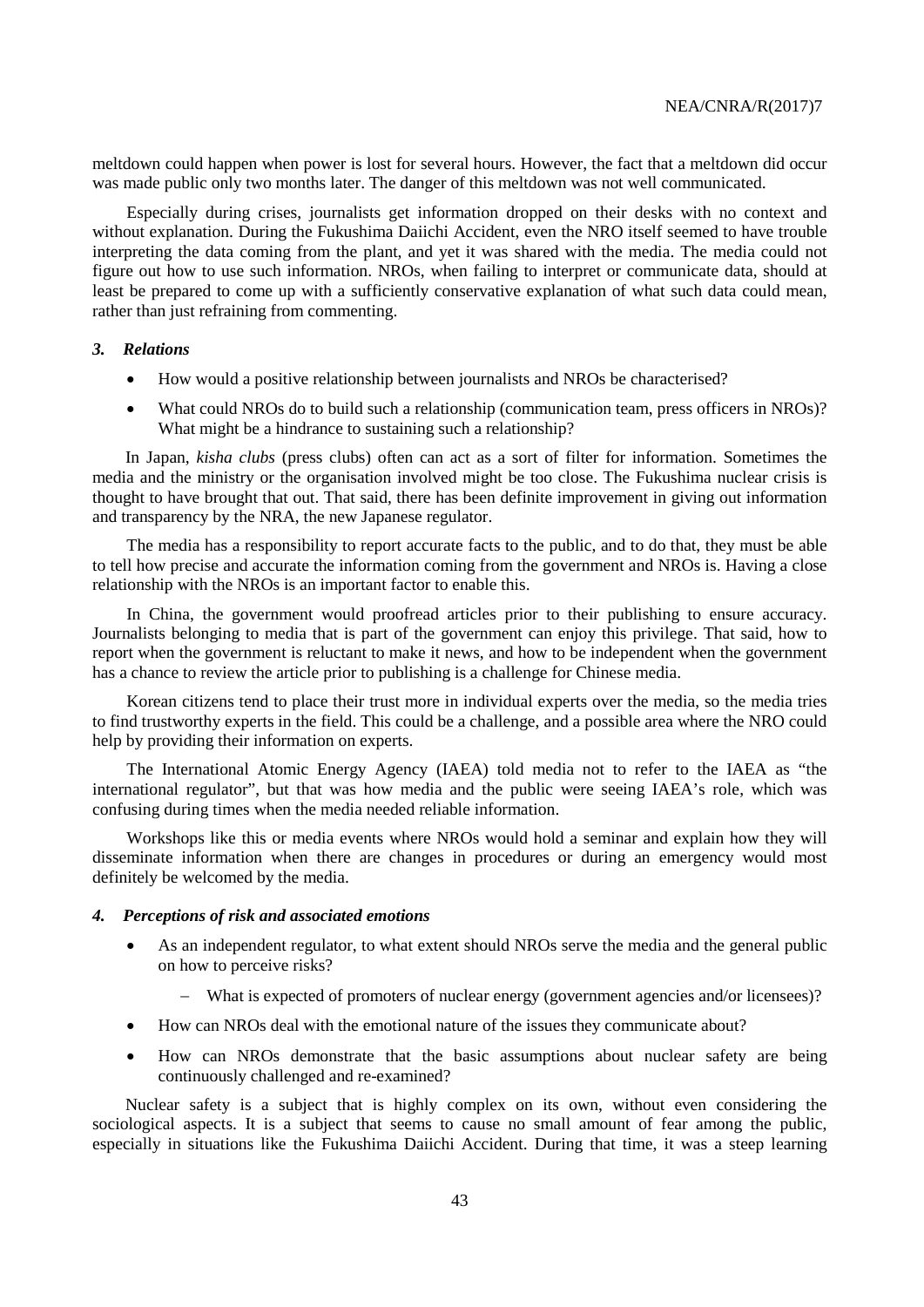curve for everyone involved along with the respondents. It was also accompanied by one of the world's worst natural disasters in history. There was a huge disaster unfolding on a human scale at the same time that there was this nuclear crisis. No one really knew how bad it was for obvious reasons.

The media tried hard to go back to how radiation could be compared to, for example, a flight from Hong Kong to New York. On the other hand, one foreign media faced issues when presenting that radiation levels in Tokyo was lower than in other cities even after the accident, as it was counter to the fact that employees were leaving Tokyo to go back to their home countries.

At the NRA, risk communication is being practised by the chairman, Dr Tanaka. He expresses his views as the chairman. Even if the nuclear power plant meets the criteria of the regulatory requirements, there is no such thing as absolute safety. Therefore, a continuous approach to enhance safety is required. That is the spirit. However, that message is not fully understood by the general public. They see "further need for improvement" as a sign of "not sufficiently safe".

#### *5. Traditional/social media*

- How can NROs use social media to better communicate with the media and the public?
- What is expected of NROs regarding rumours and misinformation transmitted via social media?

Social media has its merits and demerits. NROs could use it as a tool to provide real time monitoring data.

The NRA sends its information via social media, mostly notifications of YouTube broadcasts. This is quick and convenient access to information, and the effort is commendable. However, it should be noted that for the elderly people and those living in the countryside, social media is not an information source. Their sources are newspapers and/or TV.

#### <span id="page-45-0"></span>**Topical session with various stakeholders**

The objectives of this session was to give opportunity to local stakeholders, such as mayors and members of local community organisations, and members of academia to express their views, needs and expectations concerning NRO's communication.

#### **Moderator**

Mr Aaron Sheldrick, Thomson Reuters, Japan.

#### Panellists

- Mr Yutaka Nose, Mayor of Takahama, Fukui Prefecture, Japan;
- Ms Reiko Hachisuka, Head of Commerce and Industry Association of Okuma Town;
- Dr Takeshi Iimoto, The University of Tokyo, Japan;
- Dr Mulavana Parameswaran Bhattathiry Ram Mohan, Associate Professor, Centre for Post Graduate Legal Studies, TERI University, India.

The panellists made brief introduction presentations to inform participants of their background.

#### Introduction by Mr Yutaka Nose

Mr Nose presented the status of Takahama town. The town's main industries are agriculture, fishery, tourism and nuclear power generation. There are four units of nuclear power plants in Takahama town. He explained the socio-economic impacts and reactions to the long shutdown period after Fukushima Daiichi nuclear power plant accident. Subsequently, the Takahama plants were approved to restart under the new regulatory requirement set by the NRA, and as the hosting community, the town started its process of agreeing to restart. In parallel to this process, the local court ordered the restart to be suspended. This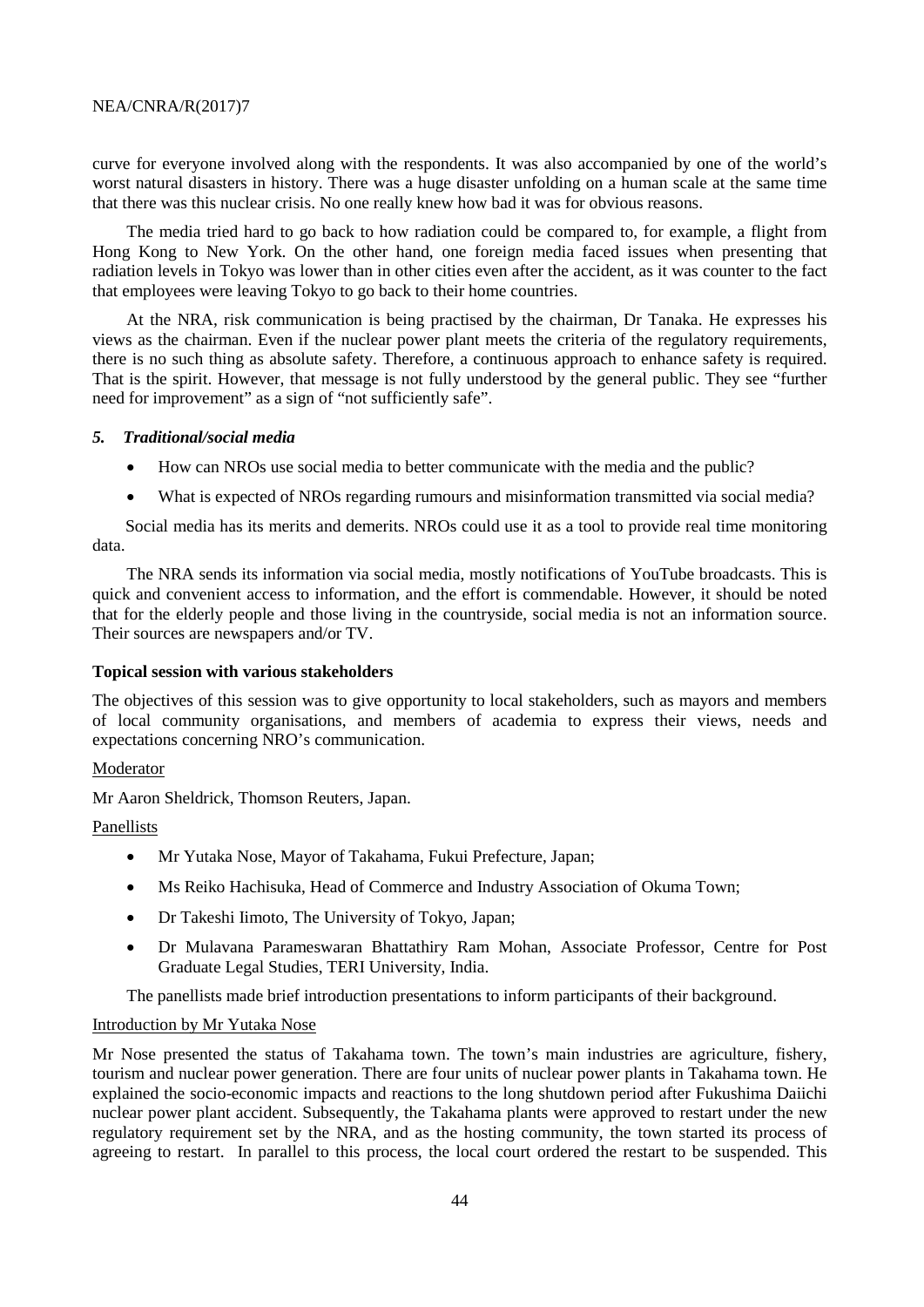situation is very confusing to the town. He highlighted the following points as his expectations of nuclear regulation organisations:

- Timeliness of safety reviews
	- − NRA to expedite its review for restarting the plant.
	- − NRA to compare its regulatory requirements with other nations, and maintain a realistic level of requirements that matches with global practices.
- Persuasive outreach on new regulations and safety reviews
	- NRA to provide the public with a more persuasive message against the injunction issued by local court.

#### Introduction by Ms Reiko Hachisuka

Ms Hachisuka recalled her experience of evacuating from her home town, Okuma, in the wake of the Fukushima Daiichi Accident. She stressed that most of the people of the town had not expected anything would go wrong at the nuclear power plant because Okuma town's hosting of the Fukushima Daiichi nuclear plant was advocated by not only Tokyo Electric Power Company (TEPCO) but the central government of Japan as well. Relevant facilities were set up, some for information dissemination, one for dealing with emergencies, but as the accident unfolded, the facility was abandoned due to evacuation orders. The people felt helpless and confused because no one could understand what exactly was going on at the plant when they were given explanations like "an Article 10 event is underway". As the area ordered to evacuate expanded in a matter of hours, and the evacuation procedure wasn't consistent – some were told to use public transport (buses), while others were to use their cars – the townspeople's trust towards the government and TEPCO eroded.

Ms Hachisuka also shared the challenges that evacuees face today, including reputational damage from rumours. She pointed out that too much precautionary measures for the sake of evacuees returning to their homes – such as wearing protective suits to enter their hometown – could send the wrong message about the actual health risks from the dose levels in that area to the general public. Such sentiment will reflect back on evacuees trying to decide whether or not they want to return.

She stressed that there could never be too much information and communication regarding nuclear safety and radiation protection.

#### Introduction by Dr Takaeshi Imoto

Dr Imoto explained that in the wake of the Fukushima Daiichi Accident, the strong demand for "expert views" and the low supply thereof created a crisis for dissemination of correct and accurate information on risks. In part to prevent this from happening in the future, he introduced results from a long-running opinion survey on public awareness concerning nuclear energy based on Japanese nationwide fixed-points polls, since 2006, for 10 years. He showed that there is a trend to public opinion variations on the use of nuclear energy. He is studying to find an effective way to provide adequate information on safety and risk of nuclear energy to public.

He commented on risk communication as follows:

- Approaches towards the public can be strengthened by focusing on groups with "high high" sociality (groups that show both high levels of awareness and high levels of local action).
- Providing direct explanation to the public in each municipality as the national regulatory authority is important, and doing it repetitively is the key.
- Building a trustful relationship and mutual respect between the national regulatory authority and operators/users has a positive effect on the risk communication to the general public.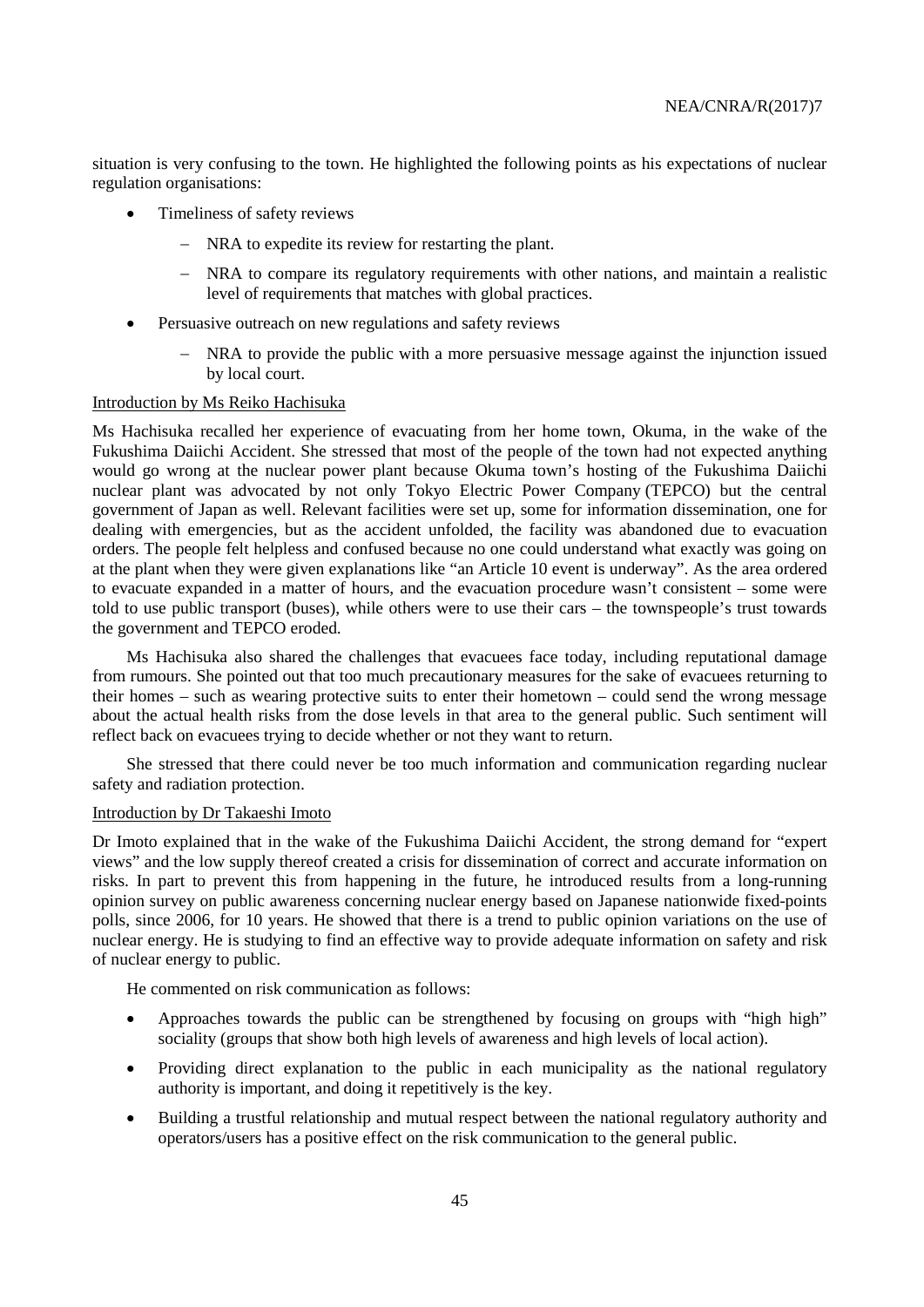• Providing appropriate information beforehand to those who might function as "experts on the topic" during nuclear emergencies is effective.

#### *1. Cultural context*

• What are some of the cultural tendencies – possibly distinct from Western culture – that impact the relationship between a stakeholder and NROs?

Before the Fukushima Accident occurred, many Japanese people did not know or worry about nuclear safety because the word 'safety' was used together with "relief" or "reassurance", and there were wide spread notions that everything was kept safe. After the accident, many scrambled to comprehend the various terminologies involved in nuclear safety, including local governments. The demand for information seemed to be consistently stronger than the supply of appropriate information from both the government and utilities. Once the trust was lost, there were people who suffered economic and health loss out of their own overreaction and too much anxiety, rather than actual impacts from radiation exposure.

In times of accidents, studies showed that people tend to believe in information from public broadcasting. However, in a stable situation, the most popular channel of information turned out to be local newspapers or the local community publication because it is more suited to their daily concerns and needs.

In India, debates in the parliament were mainly about the budget of nuclear energy and there were few questions on nuclear safety before the Fukushima Accident. That the nuclear programme was part of a national project could be one factor for safety not being scrutinised. In India, there are 29 states and 29 different languages. Some states are much richer or educated than others. Therefore, it would be difficult for states which are less educated or which are in the tribal regions to accept information regarding nuclear issue such as uranium mine.

#### *2. Constraints, expectations and concerns*

- What kind of constraints might the stakeholder groups face in dealing with nuclear technical subjects?
- What might the stakeholder groups expect from NROs in terms of information and how they are provided?
	- What kind of format, level of specification, rapidity and distribution methodology would be appropriate during: routine situations, abnormalities reported by licensees, natural events (e.g. earthquakes, volcanoes, tornadoes etc.), and actual radiological/nuclear emergency situations?
	- − How would it be treated differently from the information provided by promoters of nuclear energy (government agencies and/or licensees)?
- What are some examples of stakeholder groups' policies and interactions with the public?

The local government must think and act based on how to appropriately deliver information on nuclear safety to its citizens. Takahama Town requested that the NRA create an explanatory video to broadcast within the community, and this proved to be effective in stressing the importance of informed decision making regarding issues of nuclear power plant restarts.

Prior to the accident, local citizens were provided with information from the licensee but they rarely had the opportunity to visit the nuclear plant. Now, TEPCO provides evacuees with monthly newsletters, but some feel that they are being water hosed with information, and a more personalised and tailored method of communication is required to rebuild trust, especially upon deciding whether they could return to their homes or not.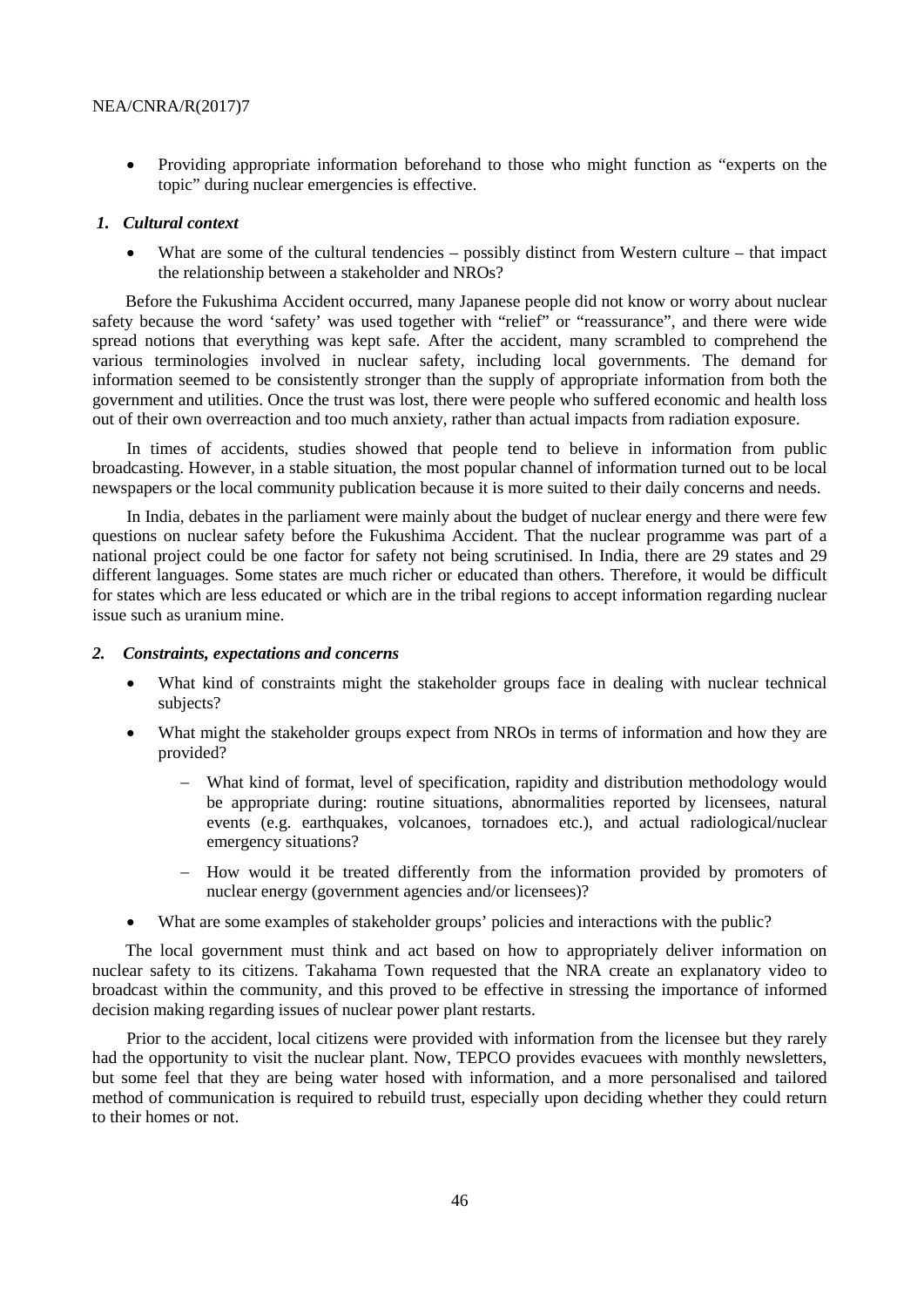Given that people's level of awareness is volatile, one answer to disseminating basic but accurate information to the general public could be through the educational system. After the Fukushima Accident, educational programmes for radiation safety have revived nationwide in Japan, and the students are becoming accustomed to units of measurements such as Sievert's and Becquerel's. This takes a great deal of burden off the government, utilities, media, etc. in times of nuclear emergencies.

In some communities, nuclear and radiation safety have been parts of compulsory educational programmes long before the Fukushima Accident. However, witnessing what unfolded during the accident, it seems to have had a very limited effect on the local population's level of awareness and behaviour. It is a matter of life or death, so there can never be too much information dissemination.

#### *3. Relations*

- How could a positive relationship between stakeholder groups and NROs be characterised?
- What could NROs do to build such a relationship? What might be a hindrance to sustaining such a relationship?

In Japan, the local government has been exchanging opinions with local citizens groups very frequently after Fukushima accident, and the quality of information has improved.

India's national nuclear generating capacity is currently only 4 000 megawatt so that Indian people do not understand or pay attention to nuclear experts. India will upscale its capacity to around 25 000 megawatt in the next 20 years. They need to change the mode of communication with the public.

To make information on nuclear energy interesting and relevant to the public, the kind of opportunities and benefits that would be accrued to the communities such as employment, access to health facilities, education and so on is also important.

In order to gain public trust, NROs should have an agency that keeps them under surveillance so that they can find and correct any faults.

Having an abundance of skilled and talented staff with rich experience and knowledge is essential for gaining trust and respect from licensees. In stable times of nuclear operation, NROs have to work with the licensees so NROs should pay them respect and vice versa, in a way that reinforces the safety culture in both sides.

The local government does not have many opportunities to talk to NROs directly.

#### *4. Perceptions of risk and associated emotions*

- How can stakeholder groups help accurately translate risk to the general public?
- How can stakeholder groups deal with the emotional nature of the issues they communicate about, and how can NROs help them in doing so?

After the Fukushima accident, the local media near Takahama announced measurements of dose levels by area every day, so even when the actual risk was not correctly understood, people had a general idea of where was safer. This was a great source of bringing peace to their minds.

The national government must nurture people who have the necessary skills to handle risk communication.

People living in the three-kilometre radius from the nuclear power plant in Fukushima Daiichi had the opportunity to take part in an annual evacuation drill. However, people who live farther away had never participated in the evacuation drill. Nowadays, there is a strong demand to take part in the drill and to understand the procedure for evacuation. At the same time, the planning of the evacuation is under scrutiny. Some are saying NROs could play a role in the various local evacuation planning.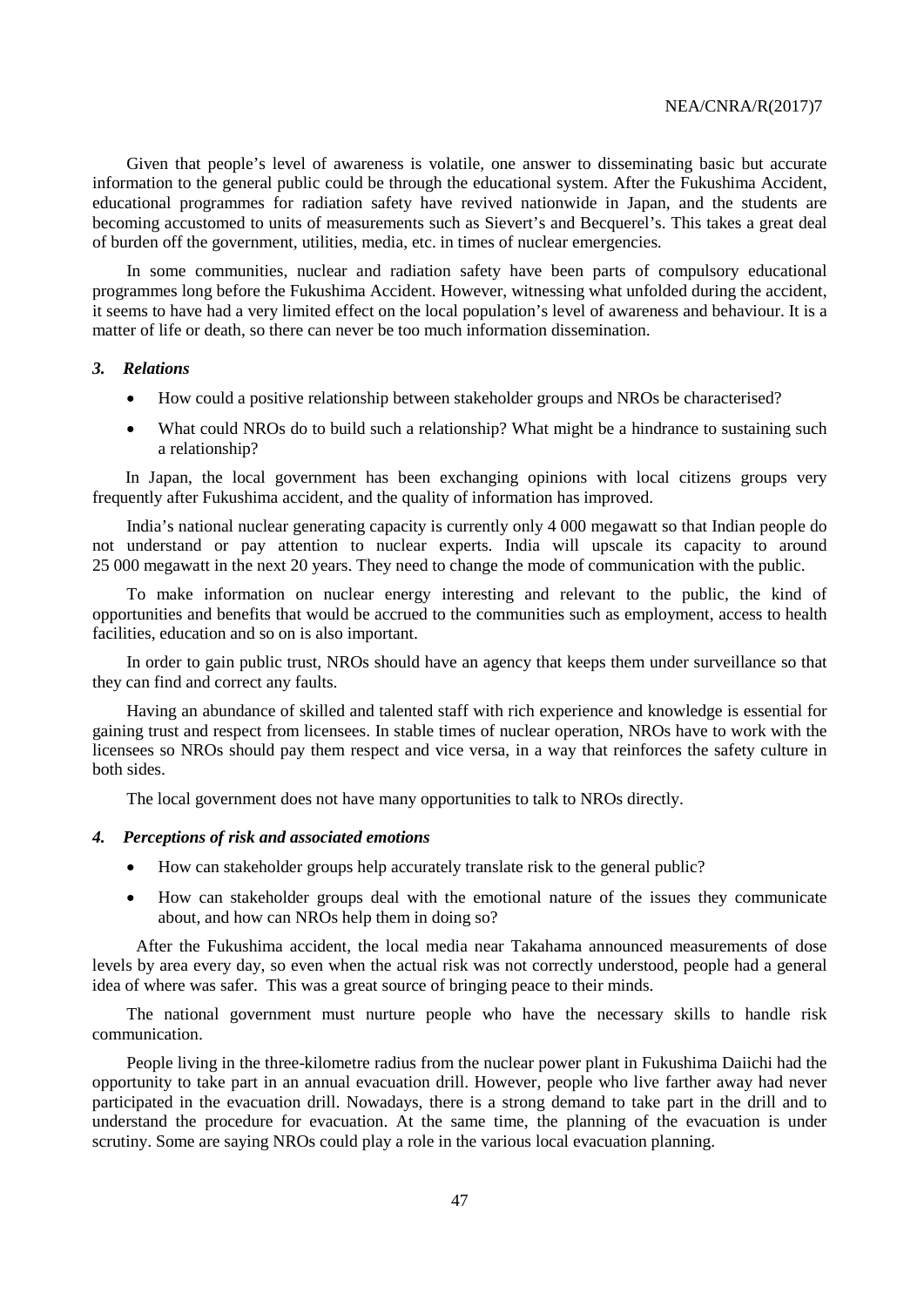#### *5. Traditional and social media*

- How can NROs use social media to better communicate with the media and the public?
- What is expected of NROs regarding rumours and misinformation transmitted via social media?
- What role would stakeholder groups play in countering misinformation?

In the current local town in Fukushima prefecture, there is a Public Relations (PR) publication to describe the current situation of the nuclear power plant. TEPCO explains every month in a brochure about the status of the nuclear power plant and what kind of work is being done. However, more popular modes of media are television programmes and newspapers. For older generations, use of social media is not a matter of strong attention.

At the time of the accident, there was very little information and the public could only get it from television. The newspapers provided exaggerated information. Later, the people discovered that the announcement being done on Japanese television by the government was quite different from what was actually happening in the nuclear power plant. That created an environment where the source of reliable information could not be distinguished from those sources disseminating misinformation.

After the accident, people are looking towards social media for quick information. In doing so, however, most people seem to have a healthy level of scepticism and know that not all information is correct. The primary value is the speed of obtaining the information for those using social media.

Social media is more suitable for simple communication rather than traditional communication. NROs should use more of this tool, and not use it only for sharing notices about decisions which have been already made. Trying to communicate large volumes of information should also be restrained.

In India, the language of communication is difficult because NROs need to communicate in 29 official languages.

#### *6. Public involvement and risk culture*

• How can stakeholder groups help instigate a risk culture and avoid a prevalence of the "safety myth"? (e.g. public debates, consultations, working group, etc.)

The fact that hosting a nuclear power station could be dangerous was not communicated by the government or utility during the time of deciding to host or not. It is difficult for citizens to determine the accuracy and completeness of the information provided.

Before the accident, authorities tried to convey the nuclear energy issue with some other appealing information, such as cooking lessons, in order to attract people not interested in nuclear. After the accident, some local Japanese governments, with the help of local groups, prepared textbooks for children to study about nuclear power.

Providing basic nuclear safety education in schools should be considered. Making the basic mechanisms of nuclear reactors and units of measurements for radioactivity common knowledge would create a much better environment for discussion.

After the accident, we are becoming aware that there are benefits and there are risks. We should have been educated about the risk. Risk-informed residents would be better prepared during an evacuation. This information should be communicated to the people as much as possible in light of how so many lives were affected.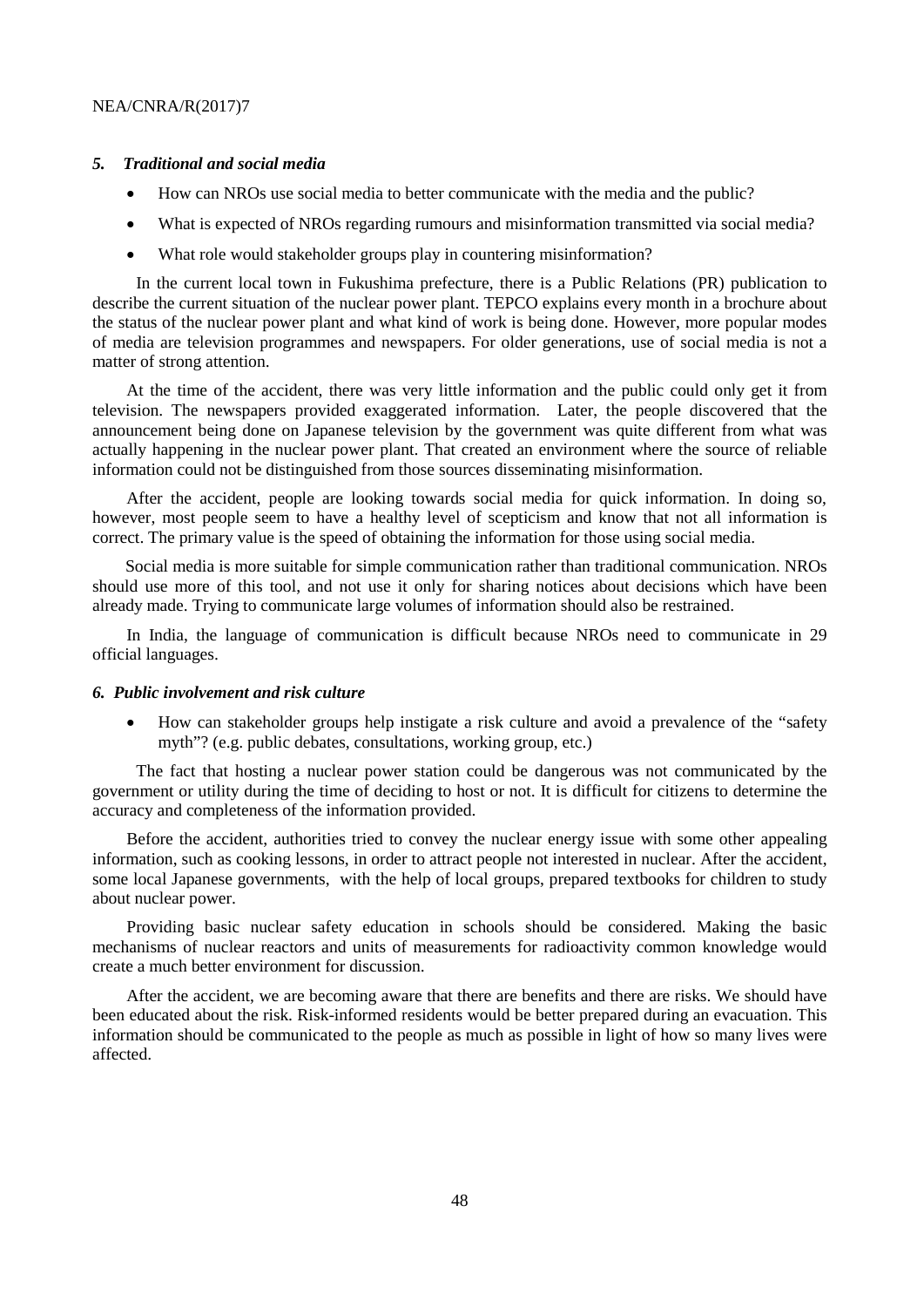#### *7. Presentation from China*

Prior to the beginning of the afternoon session, Ms Yali Cao, Deputy Director of the Institute of Information of the Nuclear and Radiation Safety Centre of Ministry of Environmental Protection, People's Republic of China gave a presentation entitled "NNSA's Practice of Public Communication".

Ms Cao presented a general introduction of National Nuclear Security Administration (NNSA). NNSA is China's regulatory body responsible for the safety of nuclear installations, nuclear activities, nuclear and radioactive materials and the response to radiological environment management. After the Fukushima Daiichi nuclear accident in 2011, NNSA emphasised that public confidence building in nuclear safety is one of their important work.

NNSA's outreach activities include creating a multimedia platform for public communication on nuclear safety. People can go to the online library and obtain information on nuclear safety and radioactive protection. NNSA also has an official WeChat account (a Chinese web service similar to Twitter) to have a two-way communication with the general public.

#### <span id="page-50-0"></span>**Conclusions**

#### *1. Conclusion on topical session with media*

The discussions that took place between panellists, the moderator and WGPC members were open, frank and lively. While the discussions did not strictly follow the five topic areas nor explicitly cover every question raised for each topic, many of the points raised had cross-cutting aspects, and can be summarised as follows.

#### Cultural context

The infrastructure for media reporting and relationship between media and NROs are basically the same as European and North American counterparts, wherein the media independently gathers its information, makes its own evaluation of credibility and accuracy, and takes responsibility for what it reports. That said, some general cultural traits were raised by panellists. For example, Asian media relatively seem to have more proximity and show deference to the government, and the relationship building process with individual sources may involve significant personal level interactions. Some WGPC members noted that Asian media may be more passive and receptive to information provided by the government than Western counterparts.

#### Constraints, expectations and concerns

Language was consistently raised as an issue by panellists. One panellist mentioned the NROs could help provide the public and the media with more international documents regarding nuclear safety translated into their own language. There was common understanding that significant amount of useful information can be found on the internet. As with the previous regional workshops, the importance of timeliness, accuracy and level of transparency was stressed. In addition, the panellists emphasised the importance of NROs giving context to the information and/or data they present, especially in times of emergencies as was the case during the Fukushima Daiichi Accident. In discussions with the WGPC members, the participants shared the challenge of obtaining the public's interest towards reports on nuclear safety during "peace time", especially when they are "good news".

#### **Relations**

Many WGPC members noted that the Asian media seem to be very close – possibly too close – to the government and NROs compared to European and North American standards. That the Chinese government would proof read articles prior to publishing when necessary, seemed to be received by most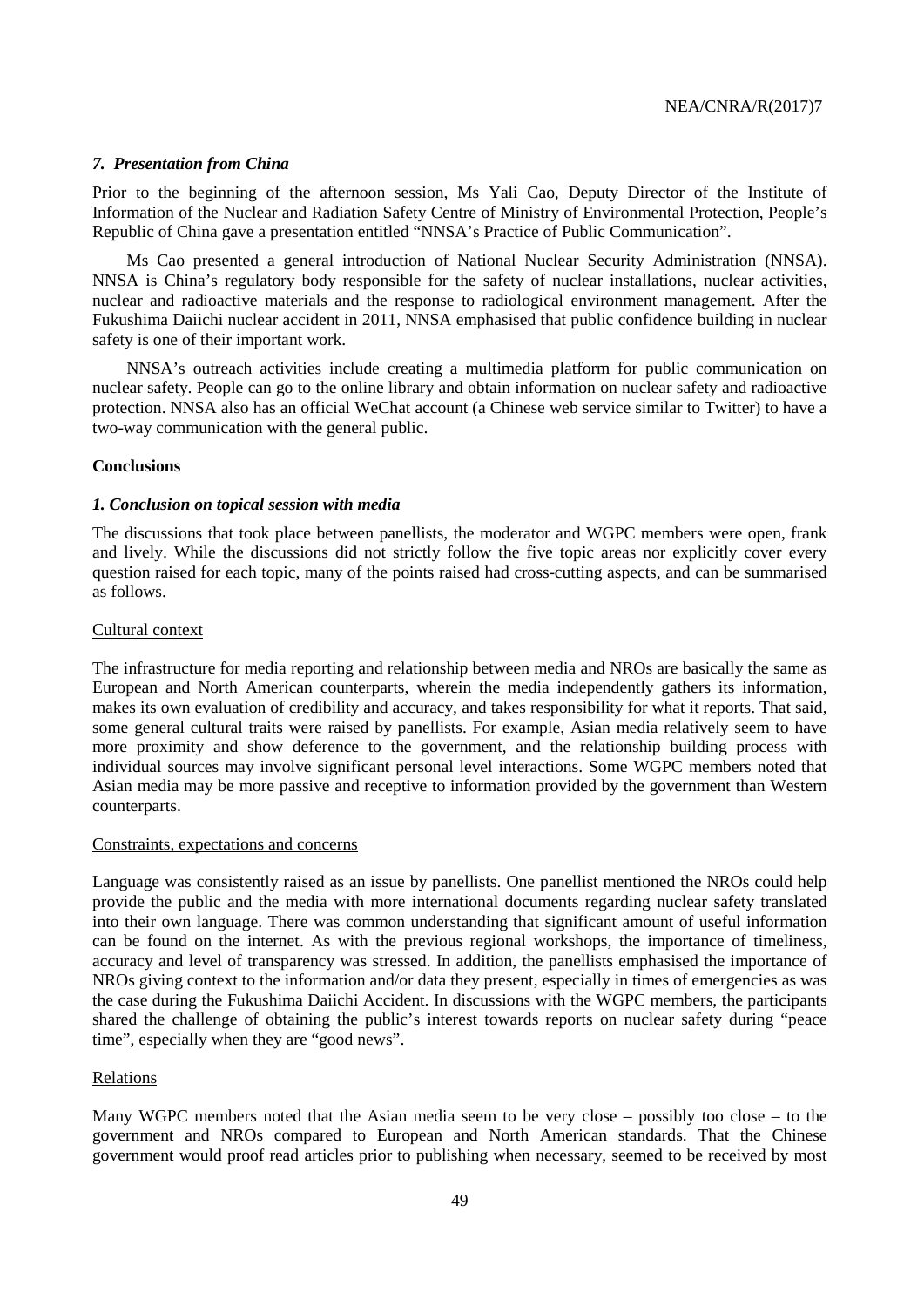WGPC members with a surprise. Elsewhere, the need to cultivate the relationship with government and NROs because it impacts the quality of information they receive and the media's capacity to evaluate the accuracy of that information was raised by some panellists. One panellist noted that the IAEA'ss role is unclear, mentioning that it is often referred to as an "international regulator", suggesting that it entails the expectation that the IAEA can provide an independent assessment of nuclear incidents and accident, when in reality, this is not the case. From the discussions, some WGPC members felt that Asian media are challenged with a reliable pool of experts that can provide their views and comments independent of both industry and government.

#### Perceptions of risk and associated emotions

The main focus regarding this topic was various countries' reactions to the Fukushima Daiichi Accident. A panellist explained his experience as a "steep learning curve" in nuclear power plant designs and radiation protection, amidst dealing with the chaos from the earthquake and its aftershocks. The media tried to use simple comparisons of radiation exposures such as Computed Tomography (CT) scans and long haul flights, and found them helpful for the public, but the government and operators were presenting readings of certain measurements without a clear explanation of how to interpret them. Through the discussions, the need for NROs to have a strategy on how to explain to the general public when the information at hand is limited and/or difficult to interpret was recognised. The notion of "continuous improvement to nuclear safety" can be confusing too, as some see it as a sign that safety is not sufficiently achieved.

#### Traditional and social media

Social media is increasingly becoming a useful information gathering tool for the media, but the media must acknowledge that it is just one of many options to obtain information and steps to verify it needs to be taken. On the other hand, governments and NROs must recognise that social media's outreach has its limitations, both for geographical and generational reasons, in light of the rate of smartphone adoption.

#### *2. Conclusion on topical session with various stakeholders*

The discussions that took place between panellists, the moderator and WGPC members were open, frank and lively. Ms Hachisuka's first-hand story of her life in a nuclear power plant hosting community and the eventual evacuation was a valuable input for all those present. While the discussions did not strictly follow the six topic areas nor explicitly cover every question raised for each topic, many of the points raised had cross-cutting aspects, and can be summarised as follows.

#### Cultural context

In Japan, the word meaning safety ("*anzen"*) was often used in combination with the word meaning relief or reassurance ("anshin"), which led to a nationwide "safety myth" that nothing would go wrong. Some WGPC members noted that they felt the potential risks of stressing safety excessively. Others pointed out that the stronger the conviction, once an accident occurs, a communication based on trust will be lost quickly and completely. People's behaviours could also prove to be a greater risk factor than radiation exposure, and this has to be taken into account by communication divisions of NROs. A member noted the value of having a public broadcasting network as an information source that benefits from a relatively higher level of trust than other media. In the case of India, the lesson is that regional difference in levels of development needs to be taken into account when considering effective modes of communication. Another member noted the possible existence of the same cultural tendency raised during the morning session among journalists in which recipients of information tend to be more passive and receptive towards the government in comparison to Western cultures.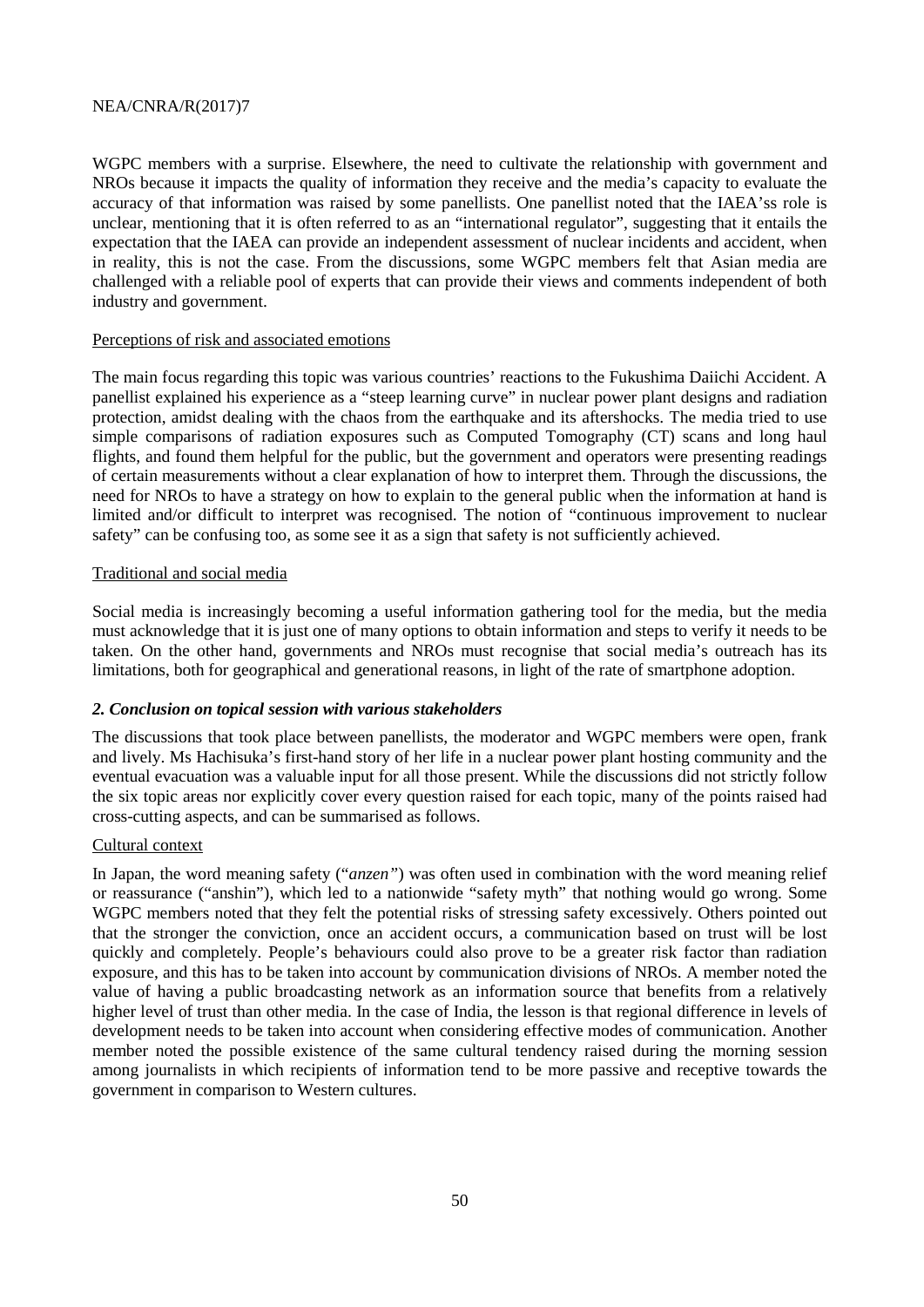#### Constraints, expectations and concerns

Many WGPC members had similar concerns on how to engage with an uninterested public. Some noted it worthwhile to consider compulsory education, as was stressed by one of the panellists. Others noted that having an education programme itself is not sufficient, and whether the teachings were effective or not must be evaluated in some form, e.g. regular evacuation drills for local residents. Several commented that NRA's response to Takahama Town's request to make a video presentation for the residents on its decision to approve the Takahama plants' restarts is an example of good practice to customise information for target audiences.

#### Relations

The local government can take initiative in promoting discussions among local residents. That said, local governments do not have the kind of skills and experience on nuclear safety communication, which is where NROs could play a role. Some WGPC members emphasised the need for NROs to engage in detailed and targeted, interactive discussions and not just be one-sided providers of information.

#### Perceptions of risk and associated emotions

Even if the public is not well versed to understand the implications, a regular publication of spreadsheets with measurements could be a source of relief. A WGPC member pointed out that regular publication of measurements would be trusted if this was consistently done in both stable times and in emergencies. One member felt it important that NROs have a pool of third party experts who can be relied for accurate comments to tackle misinformation.

#### Traditional and social media

Social media is good at getting information quickly, bad at distinguishing trustworthy information. Some members noted that there will be age gaps, technology gaps and that social media could only serve as a subsidiary mode of communication. That said, others noted that if there is recognition about such tendencies of social media among both NROs and the public, it would be an effective tool for targeted communication.

#### Public involvement and risk culture

In times of making the decision to host a nuclear power plant or not, it is difficult for local residents to determine the accuracy and completeness of the information provided by utilities and the government. Some members noted that such processes would warrant NRO participation from an early stage in their countries. Others had concerns that NROs must restrain itself from certain types of information dissemination activities so as not be seen or interpreted as promoting the use of nuclear. Some noted that educational systems do not have enough capacity for nuclear safety education, which is where stakeholder groups could play an important role. Many members reiterated that this is indeed a matter of life and death for the local residents, and should have the attention it deserves from various stakeholders, especially the licensees.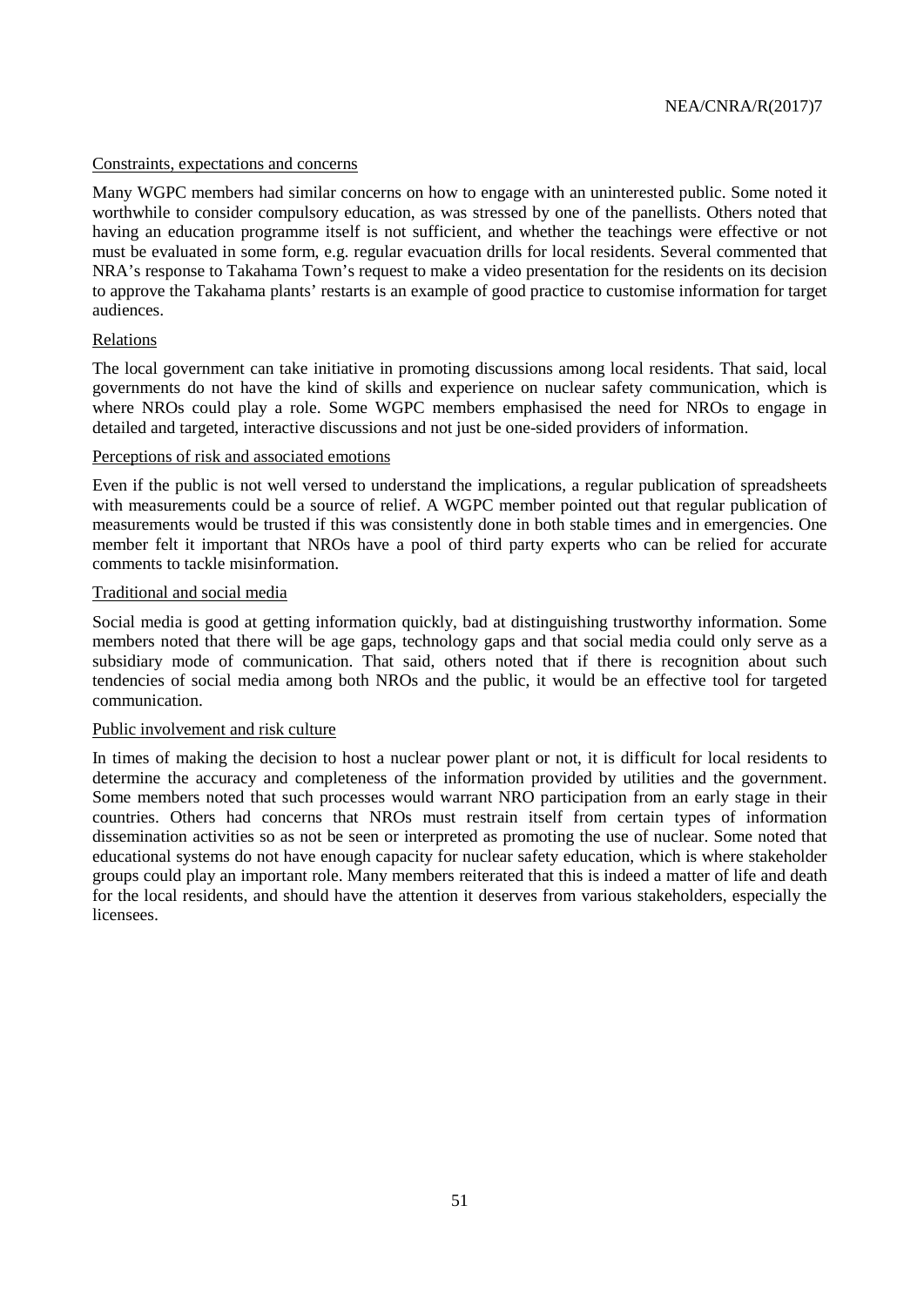### <span id="page-53-0"></span>**APPENDIX I: PARTICIPANTS LIST FOR 16th WGPC MEETING AND EUROPEAN WORKSHOP IN 2014**

### French Nuclear Safety Authority (ASN) headquarters Montrouge (Paris), France - 9 April 2014

| Austria | Eva             | Gratzer-heilingsetzer | Federal Ministry of Agriculture, Forestry, Environment<br>and Water Management |
|---------|-----------------|-----------------------|--------------------------------------------------------------------------------|
|         | Katharina       | Stangl                | Federal Ministry of Agriculture, Forestry, Environment<br>and Water Management |
| Belgium | Céline          | Faidherbe             | Agence Federale du Controle Nucleaire                                          |
|         | Benoit          | Ramacker              |                                                                                |
|         | Jeroen          | Van horenbeek         |                                                                                |
| Canada  | Aurèle          | Gervais               | Canadian Nuclear Safety Commission                                             |
|         | Sunni           | Locatelli             | Canadian Nuclear Safety Commission                                             |
| Finland | <b>Risto</b>    | Isaksson              | Radiation and Nuclear Safety Authority (STUK)                                  |
| France  | Marie-Christine | <b>Bardet</b>         | Nuclear Safety Authority (ASN)                                                 |
|         | Emmanuel        | <b>Bouchot</b>        | Nuclear Safety Authority (ASN)                                                 |
|         | Michel          | Bourguignon           | Nuclear Safety Authority (ASN)                                                 |
|         | Fabienne        | Cadenat               | <b>TNS Sofres</b>                                                              |
|         | Estelle         | Cauvin                | Nuclear Safety Authority (ASN)                                                 |
|         | Anne-Isabelle   | De la bourdonnaye     | Nuclear Safety Authority (ASN)                                                 |
|         | Nathalie        | Clipet                | Nuclear Safety Authority (ASN)                                                 |
|         | Alain           | Delmestre             |                                                                                |
|         | Olivier         | Javay                 |                                                                                |
|         | Yves            | Lheureux              | <b>ANCCLI</b>                                                                  |
|         | Ann             | Maclachlan            |                                                                                |
|         | Thomas          | Mieusset              | Nuclear Safety Authority (ASN)                                                 |
|         | Isabelle        | Oudot-klein           | Equaero                                                                        |
|         | Evangelia       | Petit                 | Nuclear Safety Authority (ASN)                                                 |
|         | Michel          | Rose                  | <b>Thomson Reuters</b>                                                         |
|         | Yannick         | Rousselet             | Greenpeace France                                                              |
| Germany | Roland          | Styranowski           | Bundesministerium für Umwelt                                                   |
|         |                 |                       | Naturschutz Bau und Reaktorsicherheit                                          |
|         | Deniz           | Yüksel                | Bundesministerium für Umwelt                                                   |
|         |                 |                       | Naturschutz Bau und Reaktorsicherheit                                          |
| Hungary | Gábor           | Körmendi              | Hungarian Atomic Energy Authority (HAEA)                                       |
| Japan   | Yoshiko         | Aoyama                | Nuclear Regulation Authority (NRA)                                             |
| Korea ( | Yeonhee         | Hah                   | Korea Institute of Nuclear Safety (KINS)                                       |
| Norway  | Ann Marit       | Skjold                | Norwegian Radiation Protection Authority (NRPA)                                |
| Poland  | <b>Bartosz</b>  | Sklodowski            | National Atomic Energy Agency                                                  |
| Russia  | Pavel           | Kharlampiev           | Nuclear Regulatory Authority (Gosnadzor)                                       |
|         | Ilona           | Polyachek             | Nuclear Regulatory Authority (Gosnadzor)                                       |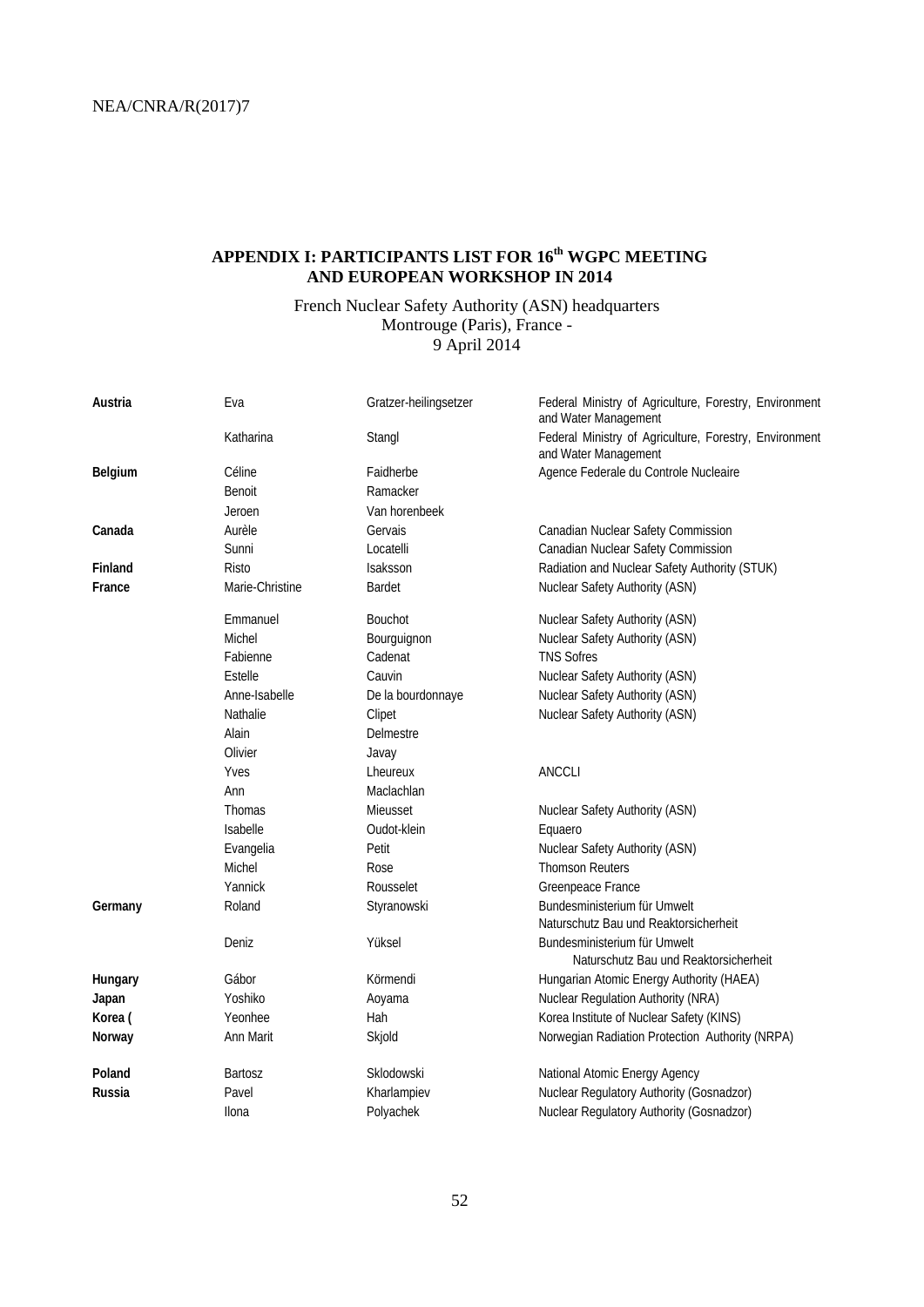| Slovak Republic       | Ladislav  | Ehn              | Kalna nad Hronom                                 |
|-----------------------|-----------|------------------|--------------------------------------------------|
|                       | Igor      | Gogora           | Kalna nad Hronom                                 |
|                       | Dagmar    | Zemanova         | Slovak Nuclear Regulatory Authority (UJD)        |
| Spain                 | Eva       | González Herrero | Europa Press Noticias                            |
|                       | Angel     | Laso d'Iom       | Nuclear Safety Council (CSN)                     |
|                       | Adriana   | Scialdone García | Nuclear Safety Council (CSN)                     |
| Sweden                | Malin     | Naas             | Swedish Radiation Safety Authority (SSM)         |
|                       | David     | Persson          | Swedish Radiation Safety Authority (SSM)         |
|                       | Anna-Lena | Söderblom        | Östhammars kommun                                |
|                       | Margareta | Widen-berggren   | Östhammars kommun                                |
| Switzerland           | Anton     | Treier           | Swiss Federal Nuclear Safety Inspectorate (ENSI) |
| <b>United States</b>  | Eliot     | <b>Brenner</b>   | Nuclear Regulatory Commission (NRC)              |
|                       | Holly     | Harrington       | Nuclear Regulatory Commission (NRC)              |
| <b>Nuclear Energy</b> | Edward    | Lazo             |                                                  |
| Agency (NEA)          | Aurélie   | Lorin            |                                                  |
|                       |           |                  |                                                  |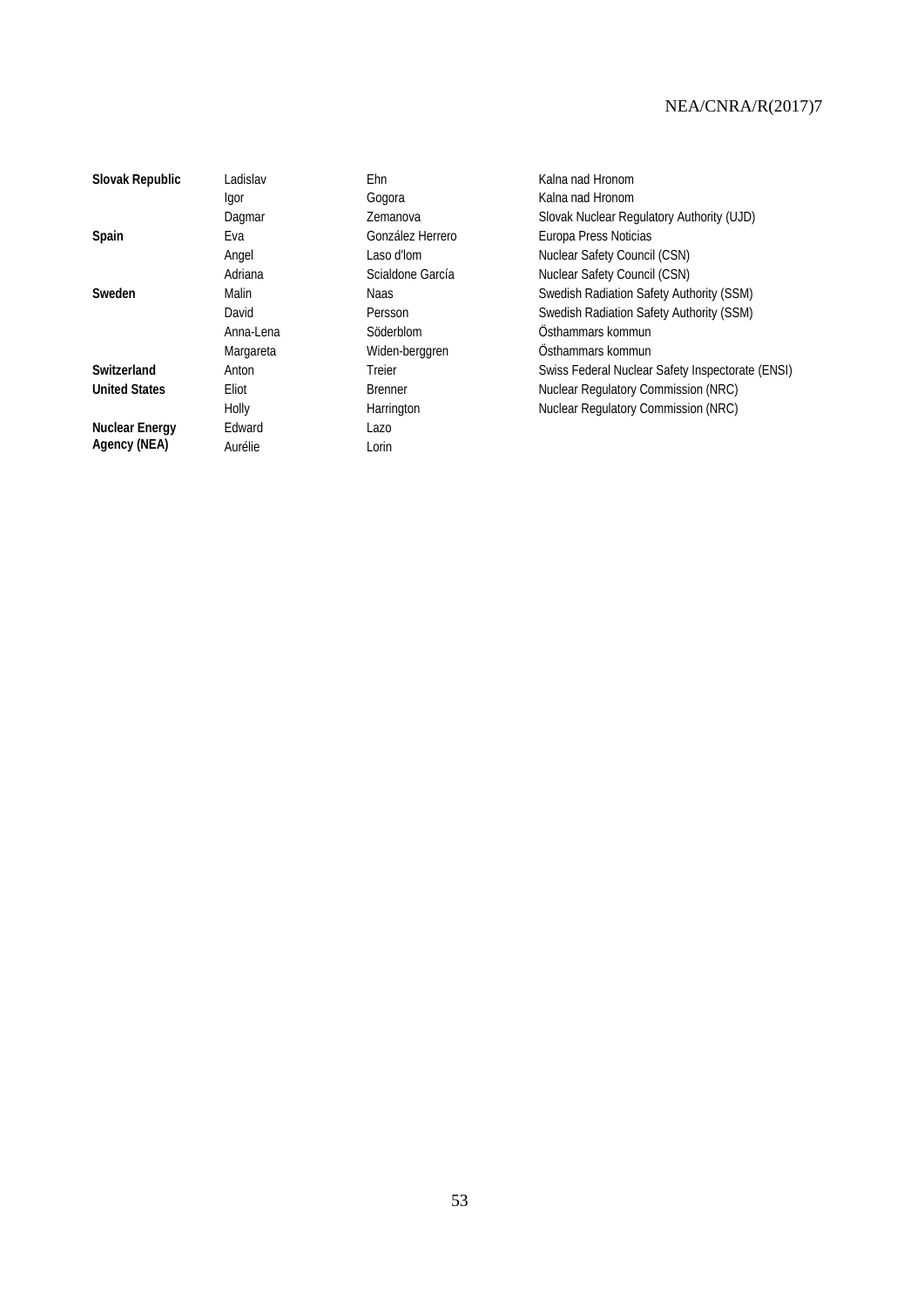### <span id="page-55-0"></span>**APPENDIX II: PARTICIPANTS LIST FOR 17th WGPC MEETING AND NORTH AMERICAN WORKSHOP IN 2015**

### Rockville, MD, USA 1 April 2015

| Canada               | Aurèle         | Gervais          | Canadian Nuclear Safety Commission               |
|----------------------|----------------|------------------|--------------------------------------------------|
|                      | Sunni          | Locatelli        | Canadian Nuclear Safety Commission               |
|                      | Shawn          | Mccarthy         | Globe and Mail                                   |
|                      | Shawn-Patrick  | Stensil          | Greenpeace                                       |
|                      | Linda          | Thompson         | Xplornet                                         |
| Finland              | Risto          | Isaksson         | Radiation and Nuclear Safety Authority (STUK)    |
|                      | Kaisa          | Raitio           | Radiation and Nuclear Safety Authority (STUK)    |
| France               | Emmanuel       | <b>Bouchot</b>   | Nuclear Safety Authority (ASN)                   |
|                      | Alain          | Delmestre        | Nuclear Safety Authority (ASN)                   |
| Germany              | Deniz          | Yüksel           | Bundesministerium für Umwelt                     |
|                      |                |                  | Naturschutz Bau und Reaktorsicherheit            |
| Hungary              | Gábor          | Körmendi         | Hungarian Atomic Energy Authority (HAEA)         |
| Japan                | G <sub>0</sub> | Kobayashi        | Nuclear Regulation Authority (NRA)               |
|                      | Yoshiko        | Aoyama           | Nuclear Regulation Authority (NRA)               |
| Slovak Republic      | Dagmar         | Zemanova         | Slovak Nuclear Regulatory Authority (ÚJD)        |
| Spain                | Angel          | Laso d'Iom       | Nuclear Safety Council (CSN)                     |
|                      | Adriana        | Scialdone García | Nuclear Safety Council (CSN)                     |
| Sweden               | Andreas        | Von Schmalensee  | Swedish Radiation Safety Authority               |
| Switzerland          | Sebastian      | Hueber           | Swiss Federal Nuclear Safety Inspectorate (ENSI) |
|                      | Anton          | Treier           | Swiss Federal Nuclear Safety Inspectorate (ENSI) |
| <b>United States</b> | Ann            | Bisconti         | Bisconti Research, Inc.                          |
|                      | Eliot          | <b>Brenner</b>   | Nuclear Regulatory Commission (NRC)              |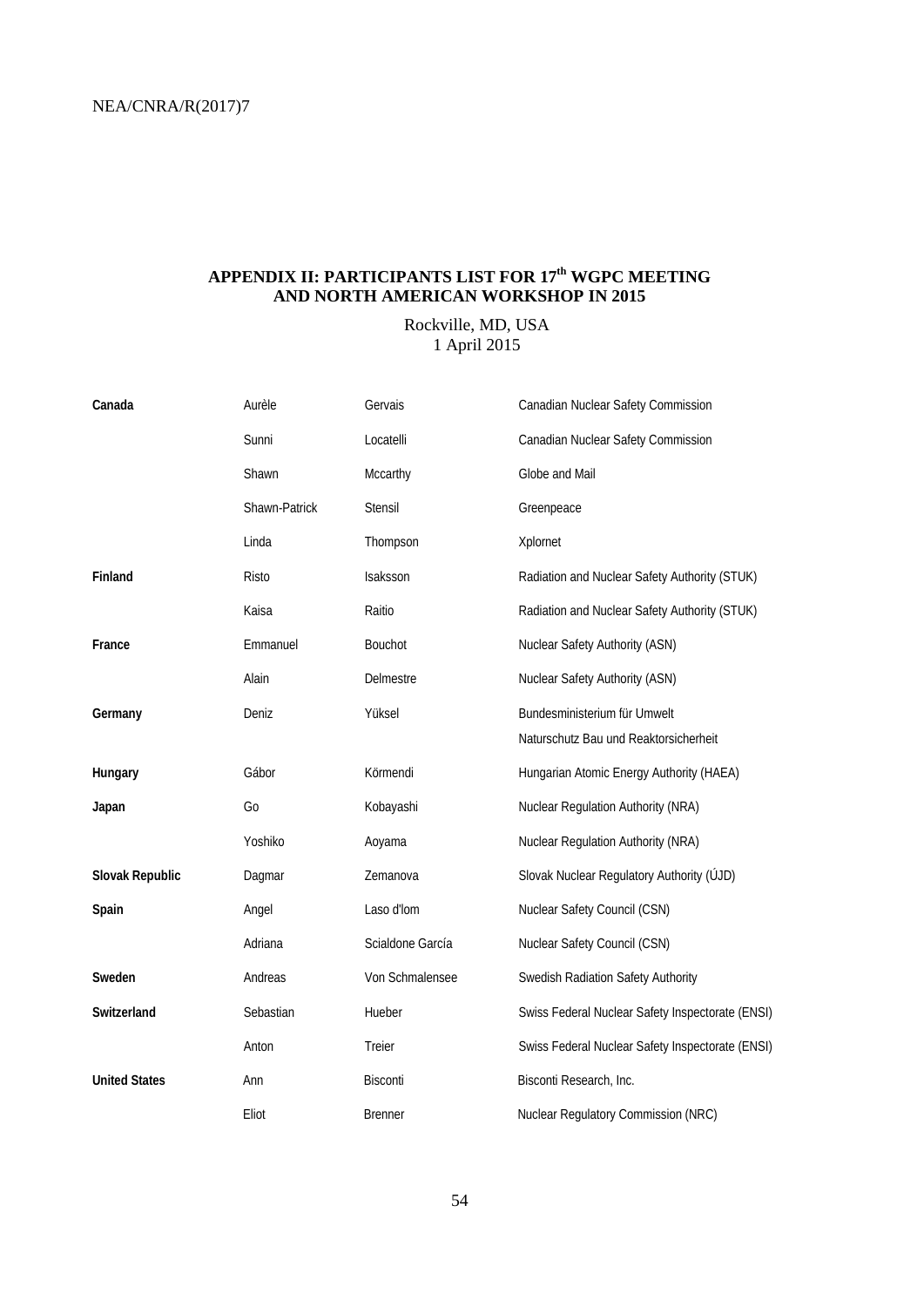|                                                     | Scott         | Burnell            | Nuclear Regulatory Commission (NRC)  |
|-----------------------------------------------------|---------------|--------------------|--------------------------------------|
|                                                     | Stephen       | G. Burns           | Nuclear Regulatory Commission (NRC)  |
|                                                     | Maureen       | Conley             | Nuclear Regulatory Commission (NRC)  |
|                                                     | Ivonne        | Couret             | Nuclear Regulatory Commission (NRC)  |
|                                                     | Steven        | Dolley             | <b>PLATTS</b>                        |
|                                                     | Geraldine     | Fehst              | Nuclear Regulatory Commission (NRC)  |
|                                                     | Paul          | Gunter             | Beyond Nuclear                       |
|                                                     | Roger         | Hannah             | Nuclear Regulatory Commission (NRC)  |
|                                                     |               |                    |                                      |
|                                                     | Holly         | Harrington         | Nuclear Regulatory Commission (NRC)  |
|                                                     | David         | Mcintyre           | Nuclear Regulatory Commission (NRC)  |
|                                                     | Scott         | Peterson           | Nuclear Energy Institute (NEI)       |
|                                                     | Lance         | Rakovan            | Nuclear Regulatory Commission (NRC)  |
|                                                     | Jennifer      | Schwartman Holzman | Nuclear Regulatory Commission (NRC)  |
|                                                     | Diane         | Screnci            | Nuclear Regulatory Commission (NRC)  |
|                                                     | Neil          | Sheehan            | Nuclear Regulatory Commission (NRC)  |
|                                                     | Glenn         | Tracy              | Nuclear Regulatory Commission (NRC)  |
|                                                     | Lara          | Uselding           | Nuclear Regulatory Commission (NRC)  |
|                                                     | Matt          | Wald               |                                      |
|                                                     | Stephanie     | West               | Nuclear Regulatory Commission (NRC)  |
|                                                     | Jessica       | Wieder             | Radiation Protection Programme (EPA) |
|                                                     | Daniel        | Yurman             |                                      |
| <b>International Atomic</b><br>Energy Agency (IAEA) | <b>Bushra</b> | Nasim              |                                      |
| Nuclear Energy Agency<br>(NEA)                      | Aurélie       | Lorin              |                                      |
|                                                     | William       | Magwood            |                                      |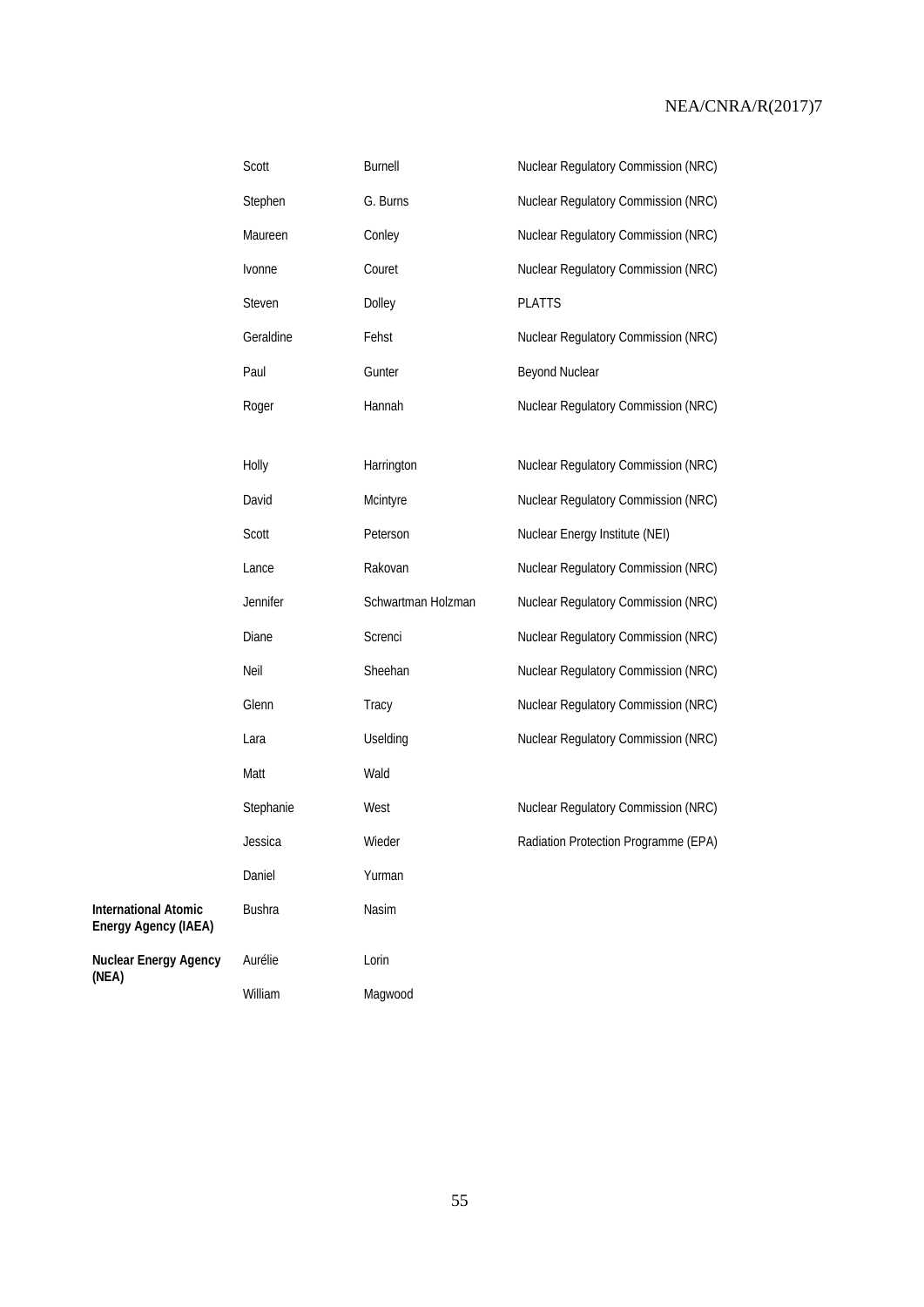### <span id="page-57-0"></span>**APPENDIX III PARTICIPANTS LIST FOR 18th WGPC MEETING AND ASIAN WORKSHOP IN 2016**

### Tokyo, Japan 5 April 2016

| Canada               | Sunni             | Locatelli        | Canadian Nuclear Safety Commission              |
|----------------------|-------------------|------------------|-------------------------------------------------|
| Finland              | Kaisa             | Raitio           | Radiation and Nuclear Safety Authority (STUK)   |
| France               | Emmanuel          | <b>Bouchot</b>   | Nuclear Safety Authority (ASN)                  |
|                      | Alain             | Delmestre        | <b>Nuclear Safety Authority (ASN)</b>           |
| Hungary              | Gábor             | Körmendi         | Hungarian Atomic Energy Authority (HAEA)        |
| Japan                | Masahiro          | Aoki             | Nuclear Regulation Authority (NRA)              |
|                      |                   |                  |                                                 |
|                      | Nobuhiko          | Ban              | <b>Nuclear Regulation Authority (NRA)</b>       |
|                      | Shinji            | Kinjo            | Nuclear Regulation Authority (NRA)              |
|                      | Go                | Kobayashi        | Nuclear Regulation Authority (NRA)              |
|                      | Yoshiko           | Aoyama           | Nuclear Regulation Authority (NRA)              |
|                      | Reiko             | Hachisuka        | Association of Okuma Town                       |
|                      | Hidehiro          | Hanada           | Nippon Hoso Kyokai NHK                          |
|                      | Takeshi           | limoto           | University of Tokyo                             |
|                      | Megumi            | Naito            | Nuclear Regulation Authority (NRA)              |
|                      | Yutaka            | Nose             | Takahama, Fukui Prefecture                      |
|                      | Aaron             | <b>Sheldrick</b> | <b>Thomson Reuters Markets KK</b>               |
| Korea                | Choon             | Ho OH            | The Korea Economic Daily                        |
|                      |                   |                  |                                                 |
|                      | Eun-Jung          | Shim             | Korean Nuclear Safety and Security Commission   |
|                      | Donghee           | Yeo              | Korea Institute of Nuclear Safety (KINS)        |
| Norway               | Synne Margrethe   | Egset            | Norwegian Radiation Protection Authority (NRPA) |
|                      | <b>Anne Marit</b> | Skjold           | Norwegian Radiation Protection Authority (NRPA) |
| Poland               | Bartosz           | Sklodowski       | National Atomic Energy Agency                   |
| Slovak Republic      | Dagmar            | Zemanova         | Slovak nuclear regulatory authority (ÚJD)       |
| Spain                | Angel             | Laso d'Iom       |                                                 |
|                      | Adriana           | Scialdone García | Safety Security Council                         |
| Sweden               | Andreas           | Von Schmalensee  | Swedish Radiation Safety Authority              |
| Switzerland          | Sebastian         | Hueber           | Swiss Federal Nuclear Safety Inspectorate       |
| <b>United states</b> | Eliot             | <b>Brenner</b>   | Nuclear Regulatory Commission (NRC)             |